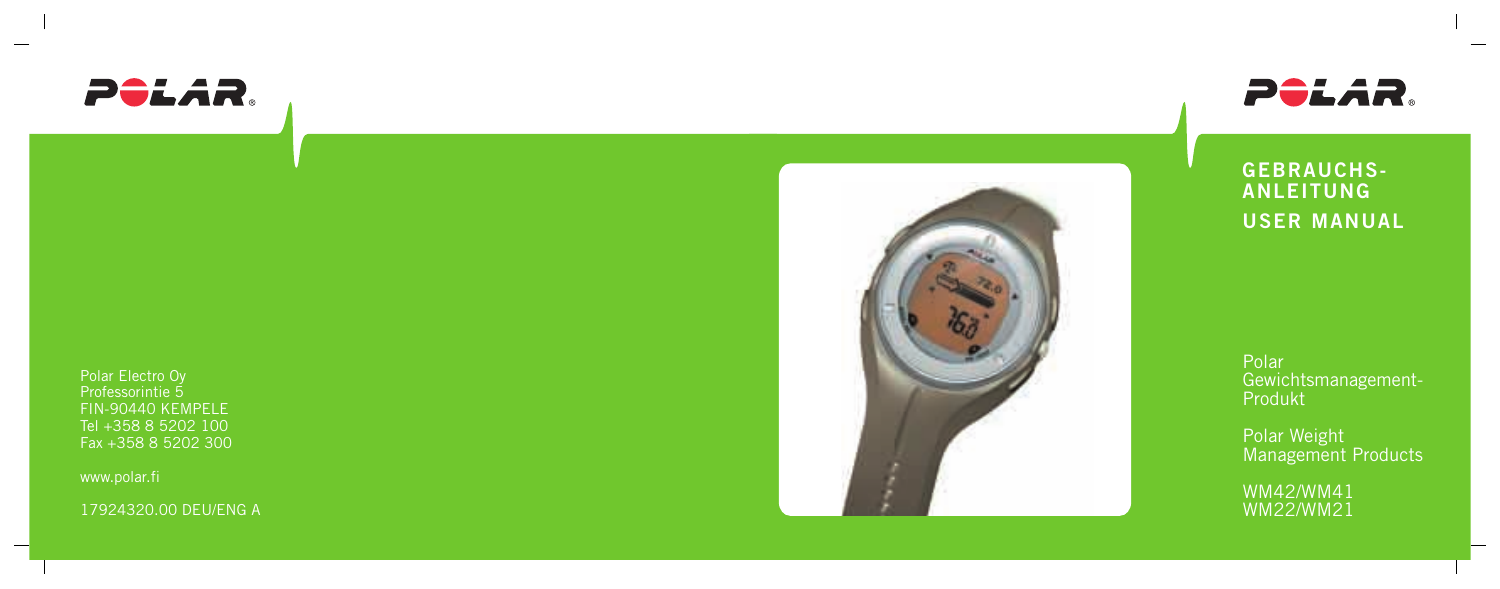Congratulations on your purchase of a Polar Weight Management Product.

This product helps you to achieve your personal weight management goals.

This manual provides you with information on how to:

- Create your personal Weight Management Program.
- Update your Program on a daily and weekly basis.
- Monitor your progress on a daily and weekly basis.

The Polar Weight Management Product is designed to improve your body. It has a personalized Weight Management Program that helps you to plan gradual weight loss, and long-term maintenance once your weight loss goal is achieved. The Program is based on exercise and diet, giving you guidance on how much energy to expend through exercise and how many calories to eat in order to achieve your target body weight.

Please read on to understand how to use each of the functions in the product to get the most out of your Weight Management Program.



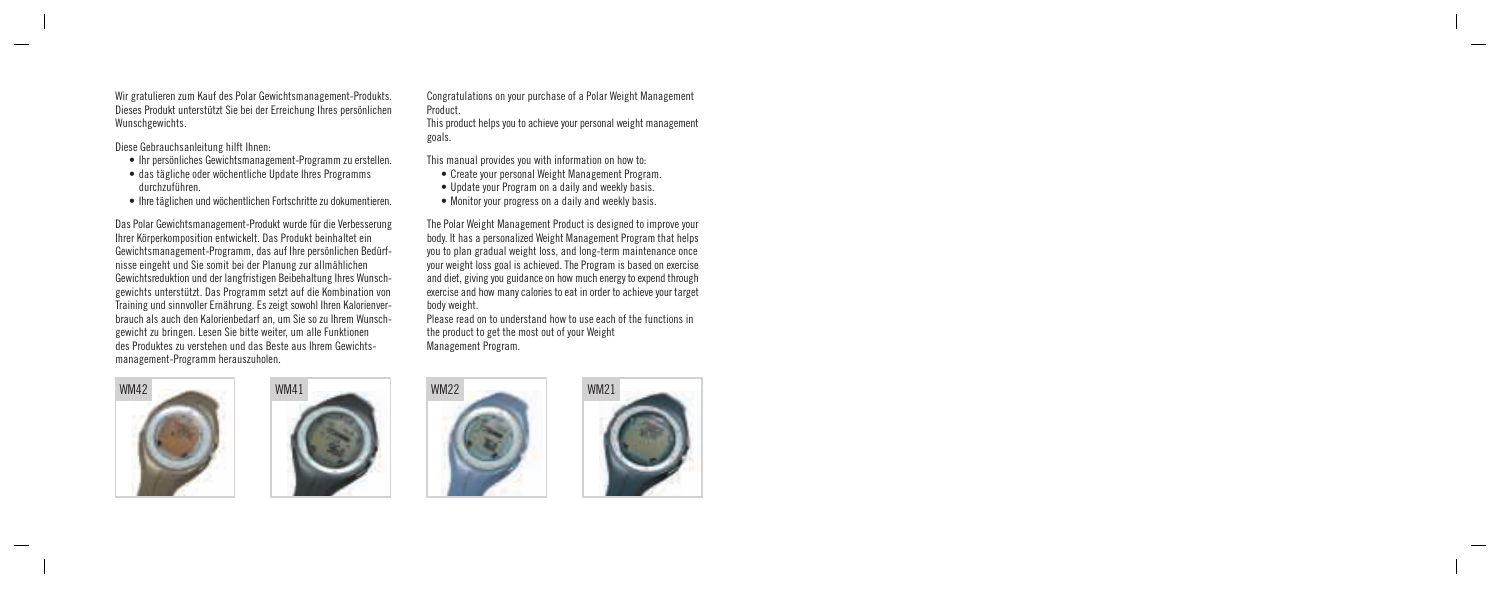# **CONTENTS**

### Information only specific to the WM42/WM41 products is in blue text.

|                | <b>CONTENTS</b> |       |                                                                                    |  |  |
|----------------|-----------------|-------|------------------------------------------------------------------------------------|--|--|
| 1.             |                 |       |                                                                                    |  |  |
|                | 11              |       |                                                                                    |  |  |
|                | 12              |       |                                                                                    |  |  |
|                | 13              |       |                                                                                    |  |  |
|                | 14              |       |                                                                                    |  |  |
| 2 <sub>1</sub> |                 |       |                                                                                    |  |  |
|                | 21              |       |                                                                                    |  |  |
|                | 2.2             |       |                                                                                    |  |  |
|                |                 | 2.2.1 |                                                                                    |  |  |
|                |                 | 222   | Monitoring Nutrition and Exercise Calories in the Weight Management Guide Book  83 |  |  |
|                |                 | 223   |                                                                                    |  |  |
|                | 23              |       |                                                                                    |  |  |
|                |                 | 2.3.1 |                                                                                    |  |  |
|                |                 | 2.3.2 |                                                                                    |  |  |
|                |                 | 2.3.3 |                                                                                    |  |  |
|                |                 | 2.3.4 |                                                                                    |  |  |
|                | 24              |       |                                                                                    |  |  |
|                | 2.5             |       |                                                                                    |  |  |
|                | 2.6             |       |                                                                                    |  |  |
|                | 27              |       | CHECKING YOUR PROGRESS IN THE WEIGHT MANAGEMENT PROGRAM WITH WM42/WM41  93         |  |  |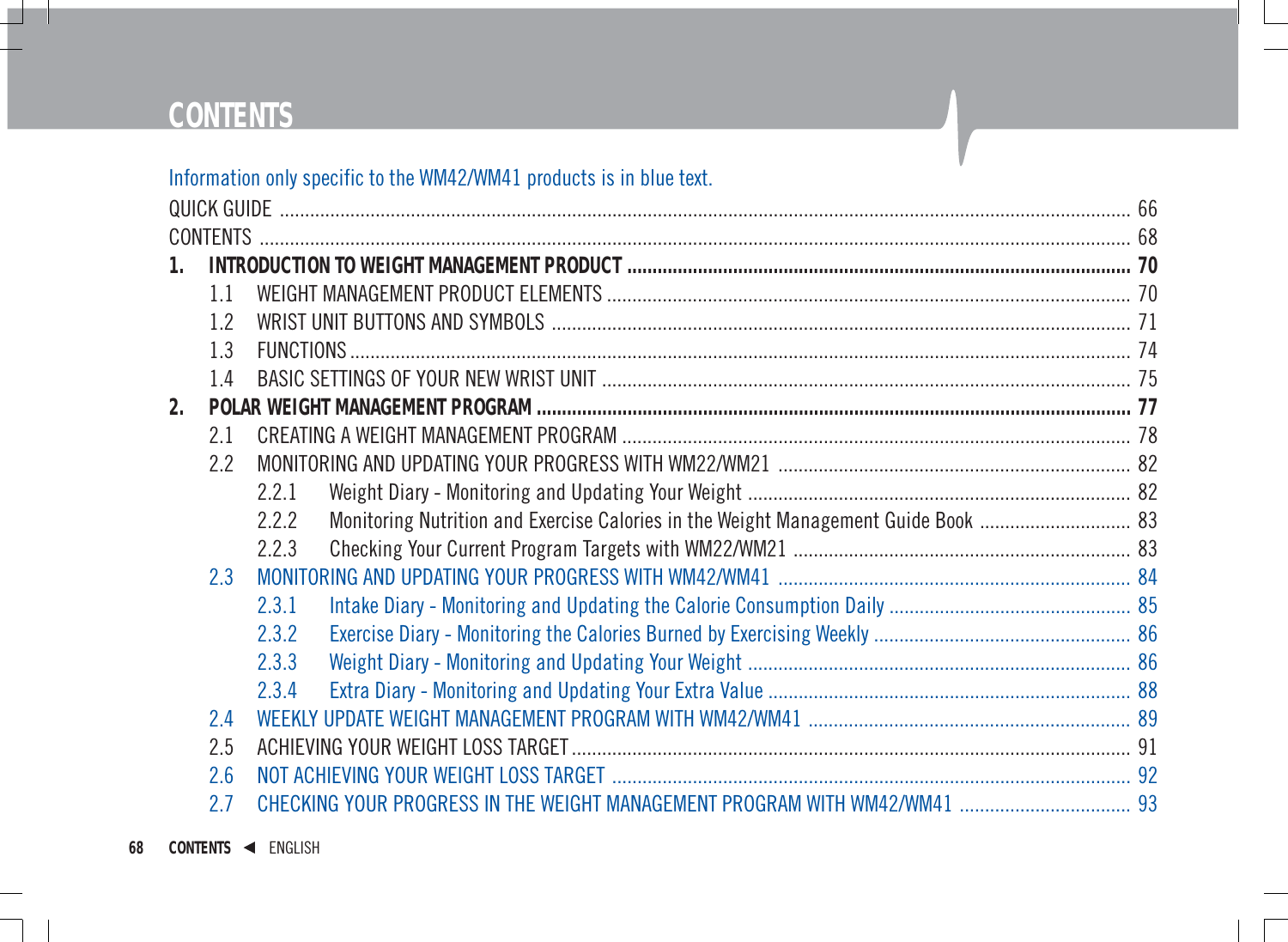| 3.             |                |            |  |  |  |
|----------------|----------------|------------|--|--|--|
|                | 31             |            |  |  |  |
|                | 32             |            |  |  |  |
|                | 33             |            |  |  |  |
|                |                | 3.3.1      |  |  |  |
| 4              |                |            |  |  |  |
|                | 41             |            |  |  |  |
|                | 42             | DIARY FILE |  |  |  |
| 5.             |                |            |  |  |  |
|                | 51             |            |  |  |  |
|                | 5.2            |            |  |  |  |
|                | 53             |            |  |  |  |
|                | 54             |            |  |  |  |
|                | 5 <sub>5</sub> |            |  |  |  |
| 6.             |                |            |  |  |  |
| 7 <sub>1</sub> |                |            |  |  |  |
|                | 71             |            |  |  |  |
|                | 72             |            |  |  |  |
| 8              |                |            |  |  |  |
| 9.             |                |            |  |  |  |
|                |                |            |  |  |  |
|                |                |            |  |  |  |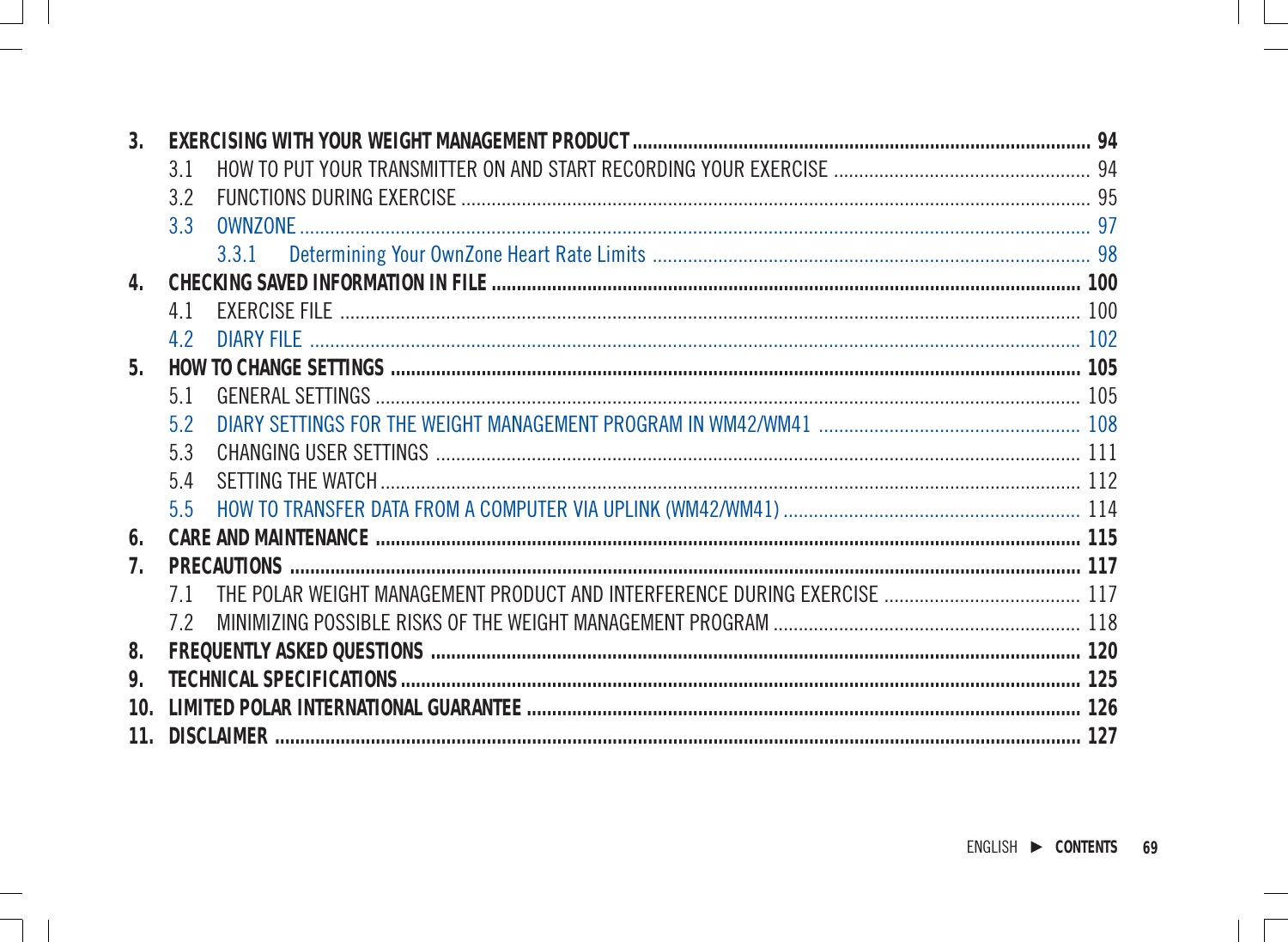# **1. INTRODUCTION TO WEIGHT MANAGEMENT PRODUCT**

# **1.1 WEIGHT MANAGEMENT PRODUCT ELEMENTS**

The Polar Weight Management Product consists of a wrist unit, transmitter, elastic strap, the Polar Weight Management Guide Book, the Polar Calorie Counter Card and the measuring tape.

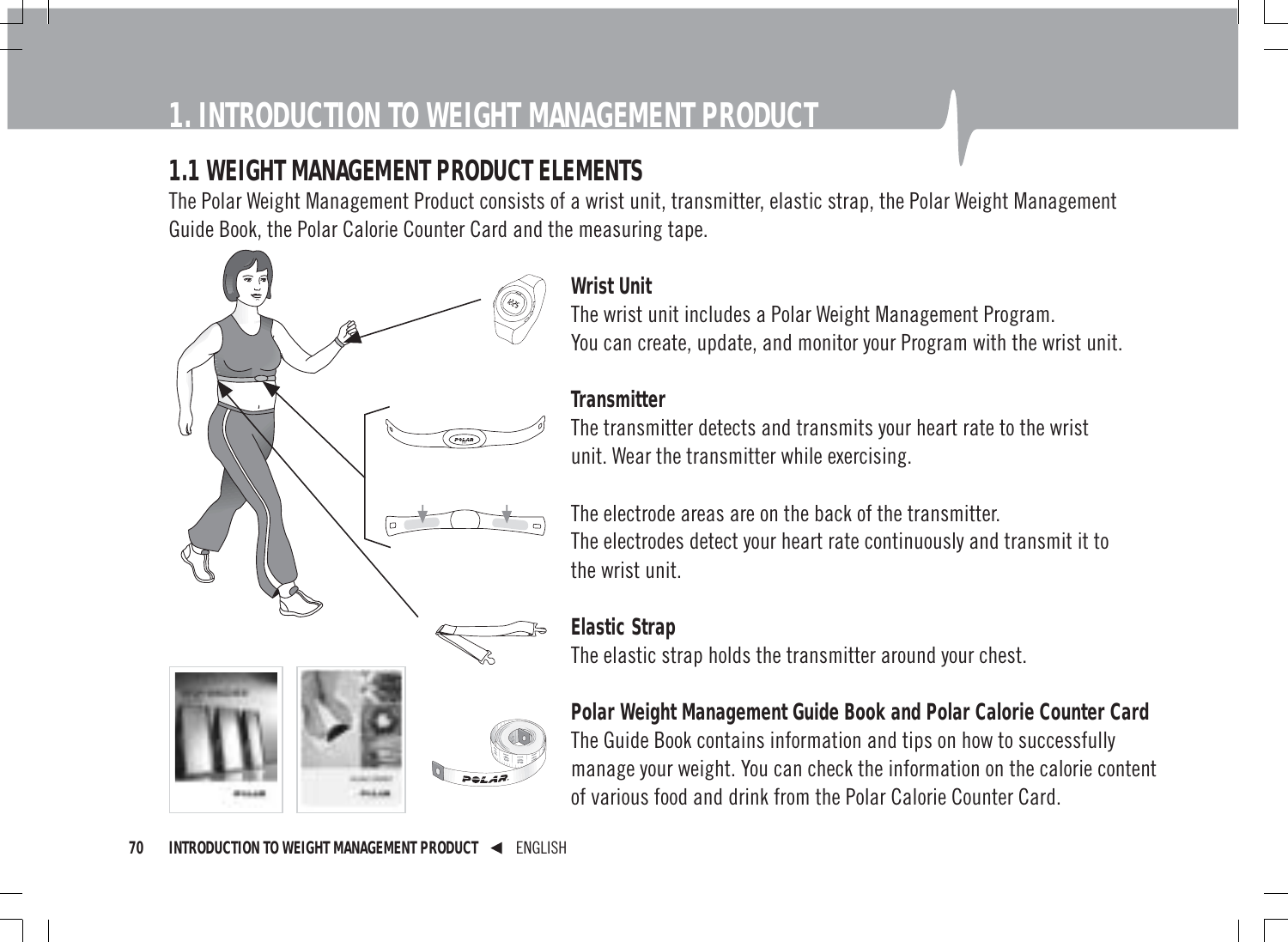# **1.2 WRIST UNIT BUTTONS AND SYMBOLS**

By pressing the  $\blacktriangleleft$  /  $\ominus$  button, you can:

- Enter the Diary from the Time of Day display.  $\triangle$  appears.
- Move to the previous menu or backwards in the menus.
- Decrease the selected flashing value when  $\Theta$  is on the display.

By pressing the **Back** button, you can:

- Answer no to the wrist unit's questions.
- Cancel the selection.
- Exit the displayed menu and return to the previous level.
- Switch the alarm off. Press any other button to snooze the alarm for ten minutes.

**By pressing and holding the Back button, you can:**

• Return from any menu to the Time of Day display (Except from the Exercise menu).

•  $\bullet$  Lock and unlock all the buttons (except the Light button) in the Time of Day display. Press and hold the back button until Buttons Locked or Unlocked is displayed. For further information, see the section How to Change Settings/ General Settings/ Selecting Button Lock Settings, page 107.

 $\overline{y}$  / Weekday and Date  $\overline{y}$  / Time of day

**Back**

- Arrow guides you to press the buttons.
- Menu text guides you to find the main menus (Exercise, Setting, File,

Program).

- By pressing the  $\triangleright$  /  $\bigoplus$  button, you can: • Enter the Diary from the Time of Day display.  $\overline{\triangle}$ T $\overline{\triangle}$  (WM22/WM21)  $\overline{\triangle}$  (WM42/WM41) appears. • Move to the next menu or forward in the menus. • Increase the selected flashing value when  $$\bigoplus$$  is on the display. **Light**
	-

• Press the **Light** button to switch the backlight on. **By pressing and holding the Light button, you can:**

- Switch the heart rate zone alarm I on or off while recording exercise information.
- Start adjusting the alarm quickly  $\neg$  on or off in the Time of Day display. For further information, see the section How to Change Settings/ Setting the Watch/ Setting Alarm, page 113.

**OK**

By pressing the **OK** button, you can:

- Answer yes to the wrist unit's questions.
- Enter the menu in the Time of Day display.
- Accept your selection.
- Enter the displayed menu.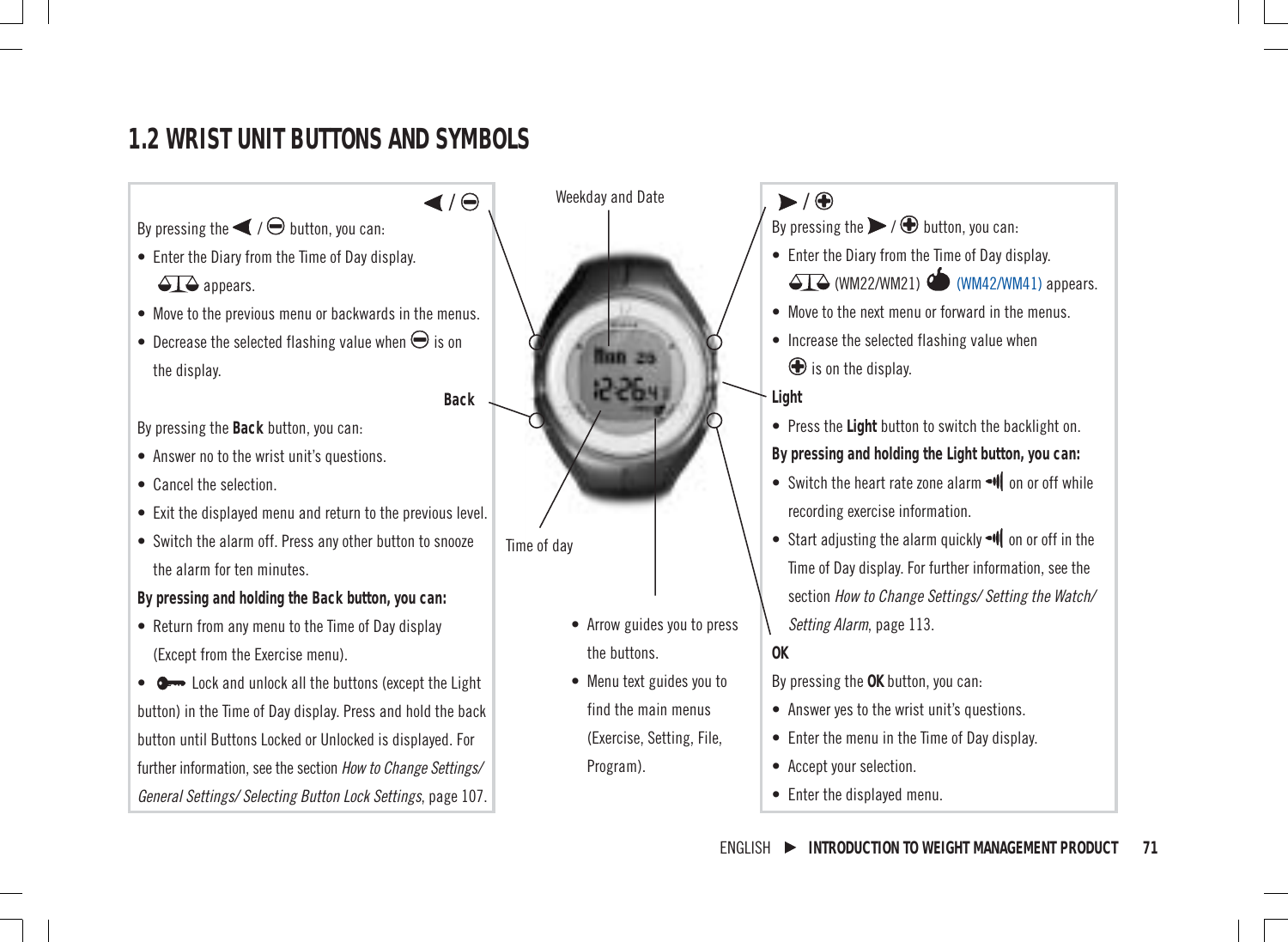#### **Weight Management Program Symbols**



The pen indicates where you can find the electronic Diary of your Weight Management Program. It also appears when your Weight Management Program's targets have been changed. The symbol disappears after updating your weight, intake calorie, or Extra Diary (WM42/WM41).



The scale indicates the function in the Diary where you can monitor and update your weight.



The trophy indicates that you have achieved your target weight.



The heart indicates the function in the Diary where you can monitor the calories burned weekly during your exercise sessions.



The apple indicates the function in the Diary where you can monitor and update your intaken calories.



The X indicates the function in the Diary where you can monitor and update your own definable value. An example would be your waist circumference (Extra Diary is available only after you have set it in the Setting menu).



The envelope reminds you to either enter your weight or update your Weight Management Program. For further information, see the section Monitoring and Updating Your Progress with WM42/WM41, page 84.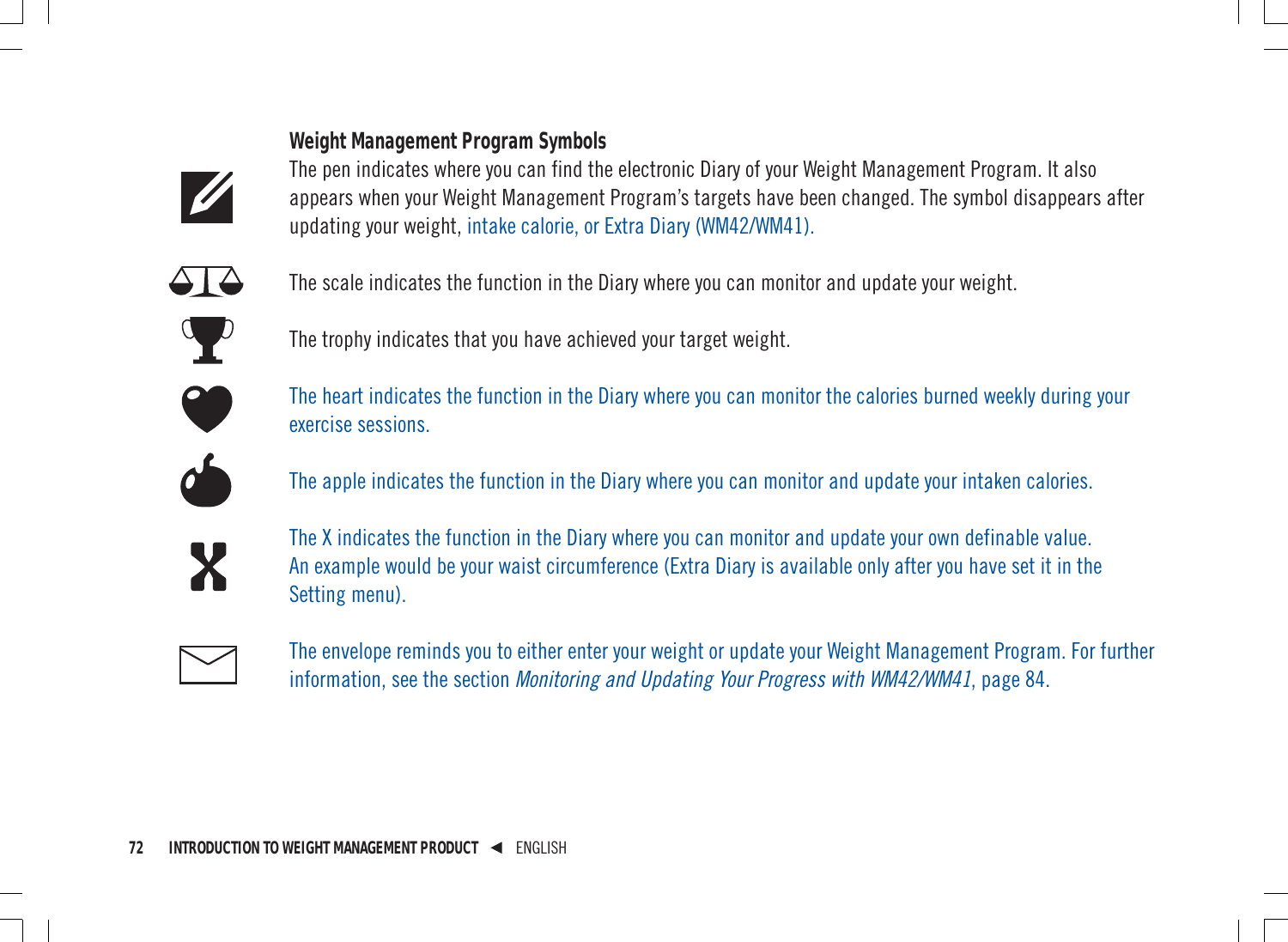#### **Other symbols**

The heart symbol without frames indicates the transmission of your heart rate. For further information, see the section Exercising with Your Weight Management Product, page 94.



The framed heart indicates the coded transmission of your heart rate. For further information, see the section Exercising with Your Weight Management Product, page 94.

The sound symbol:

- In the Time of Day display, indicates that the Alarm is set.
- In the Exercise menu, indicates that the Heart rate zone alarm is on. For further information, see the section *Exercising with Your Weight Management Product*, page 94.

The battery symbol indicates that the wrist unit battery is low. For further information, see the section Care and Maintenance, page 115.

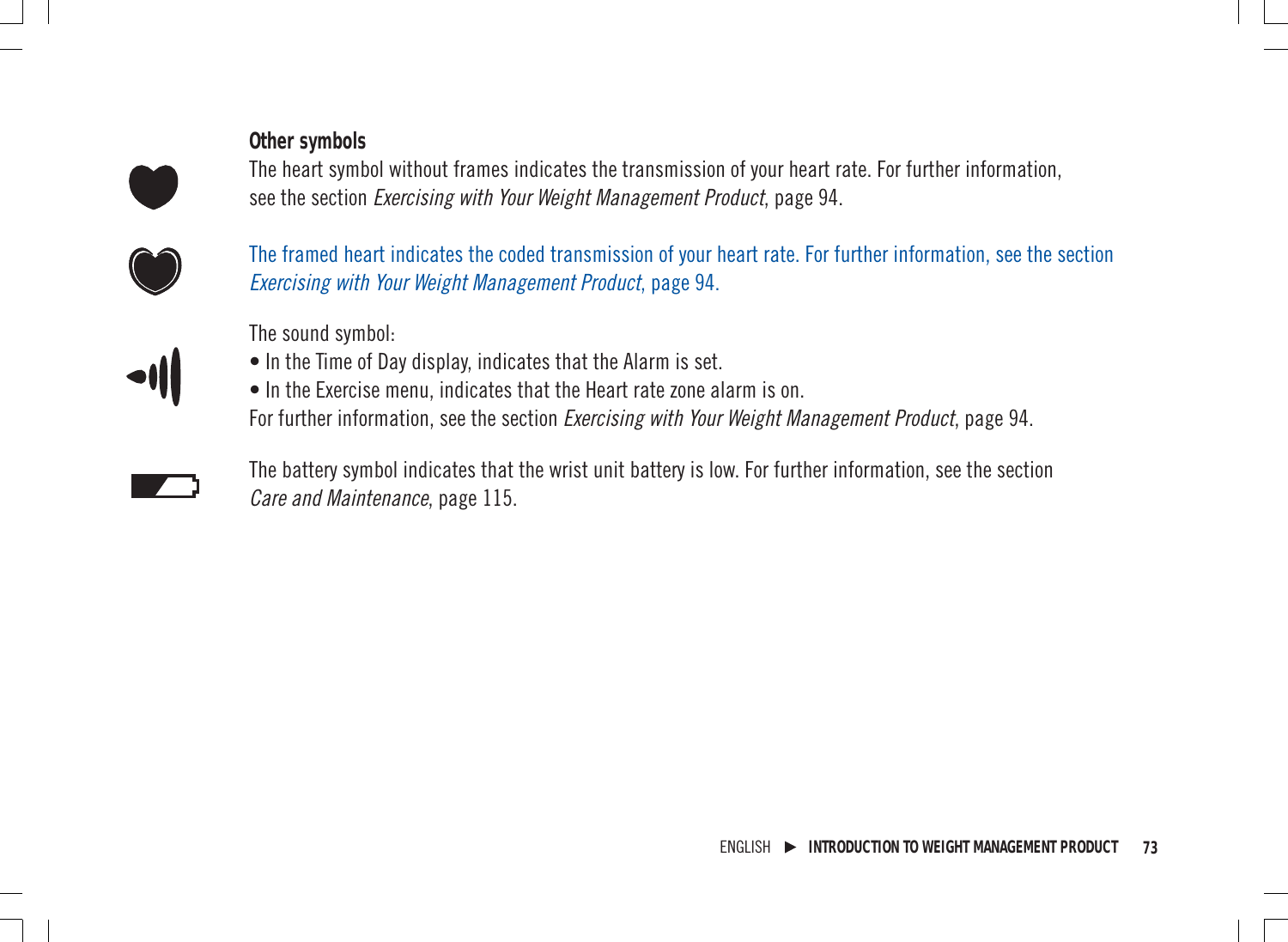# **1.3 FUNCTIONS**

The main functions of the Weight Management Product are described below.

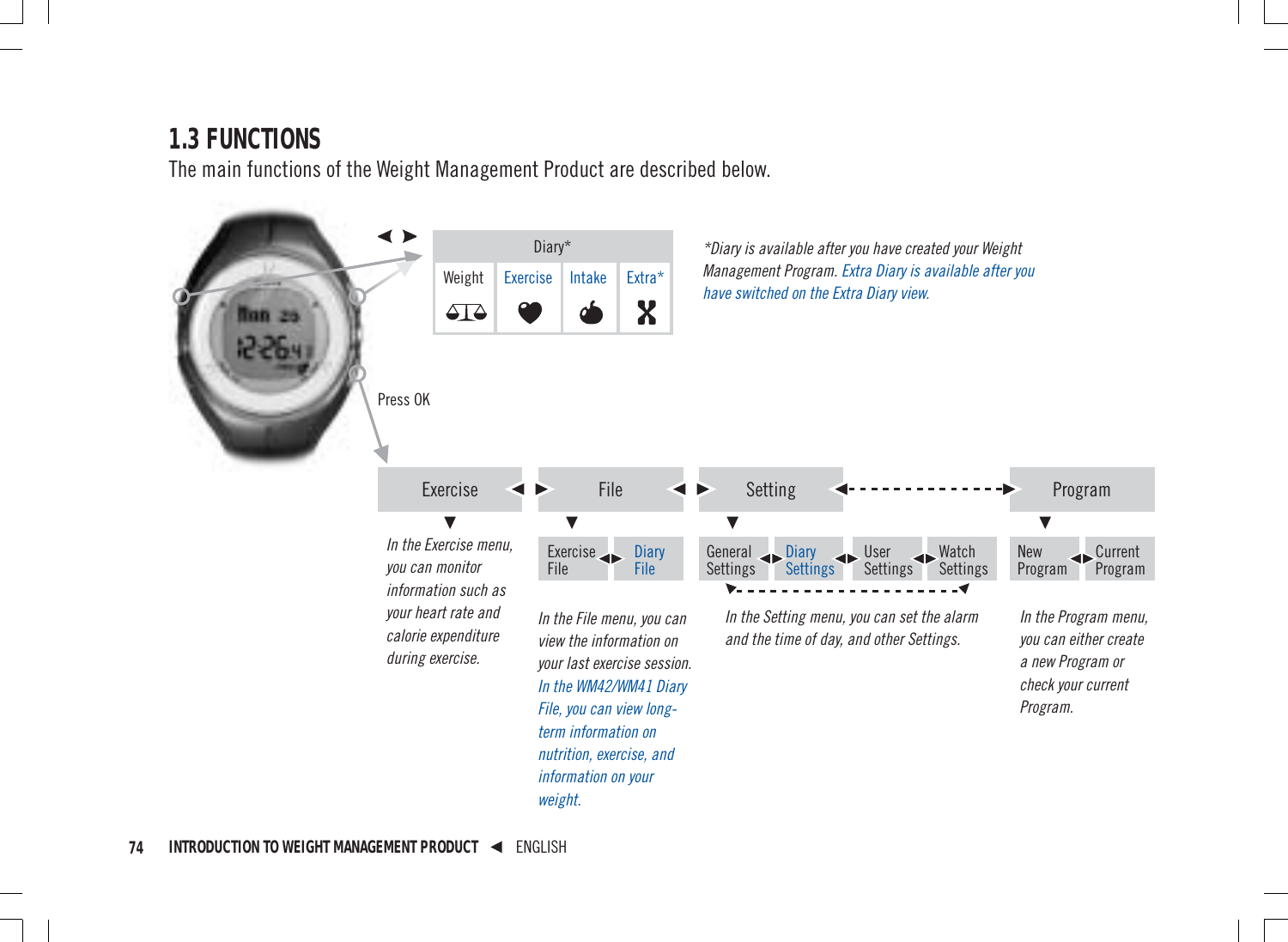# **1.4 BASIC SETTINGS OF YOUR NEW WRIST UNIT**

You only need to activate the blank wrist unit once. Once activated, the wrist unit cannot be switched off.

- 1. Activate the wrist unit by pressing any button. The display fills up with digits. Press OK.
- 2. **Basic Settings** is displayed. Press OK to start the **Basic Settings**.
- $3$  **Time**: Use the  $\bigcirc$  /  $\bigcirc$  buttons to select 12 h or 24 h time mode. Press OK.
	- **12 h**: the time is displayed from 1 to 12 am or pm. In the date and birthday settings, the month is set first and then the day (mm.dd).
		- $\bullet$  Use the  $\bigoplus$  /  $\bigoplus$  buttons to select AM or PM. Press OK.
		- $\bullet$  Use the  $\ominus$  /  $\oplus$  buttons to set the **hours**. Press OK.
		- $\bullet$  Use the  $\ominus$  /  $\oplus$  huttons to set the **minutes**. Press OK.
	- **24 h**: the time is displayed from 0 to 23 hours. In the date and birthday settings, the day is set first and then the month (dd.mm).
		- $\bullet$  Use the  $\ominus$  /  $\oplus$  huttons to set the **hours**. Press OK.
		- $\bullet$  Use the  $\bigoplus$  /  $\bigoplus$  huttons to set the minutes. Press OK.
- 4. Date: Use the  $\bigoplus$  /  $\bigoplus$  buttons to select the day (dd) or month (mm). Press OK.
	- $\bullet$  Use the  $\ominus$  /  $\oplus$  buttons to select the month (mm) or day (dd). Press OK.
	- $\bullet$  Use the  $\ominus$  /  $\oplus$  buttons to select the year (**vv**). Press OK.
- 5. **Units** for weight and height:
	- $\bullet$  Use the  $\Theta$  /  $\bullet$  buttons to select pounds and feet (**lb/ft**) or kilograms and centimeters (kq/cm). Press OK to accept your selection.

Note: If you have already set the Basic Settings once, you can skip them after setting the date by pressing and holding the **Back** button.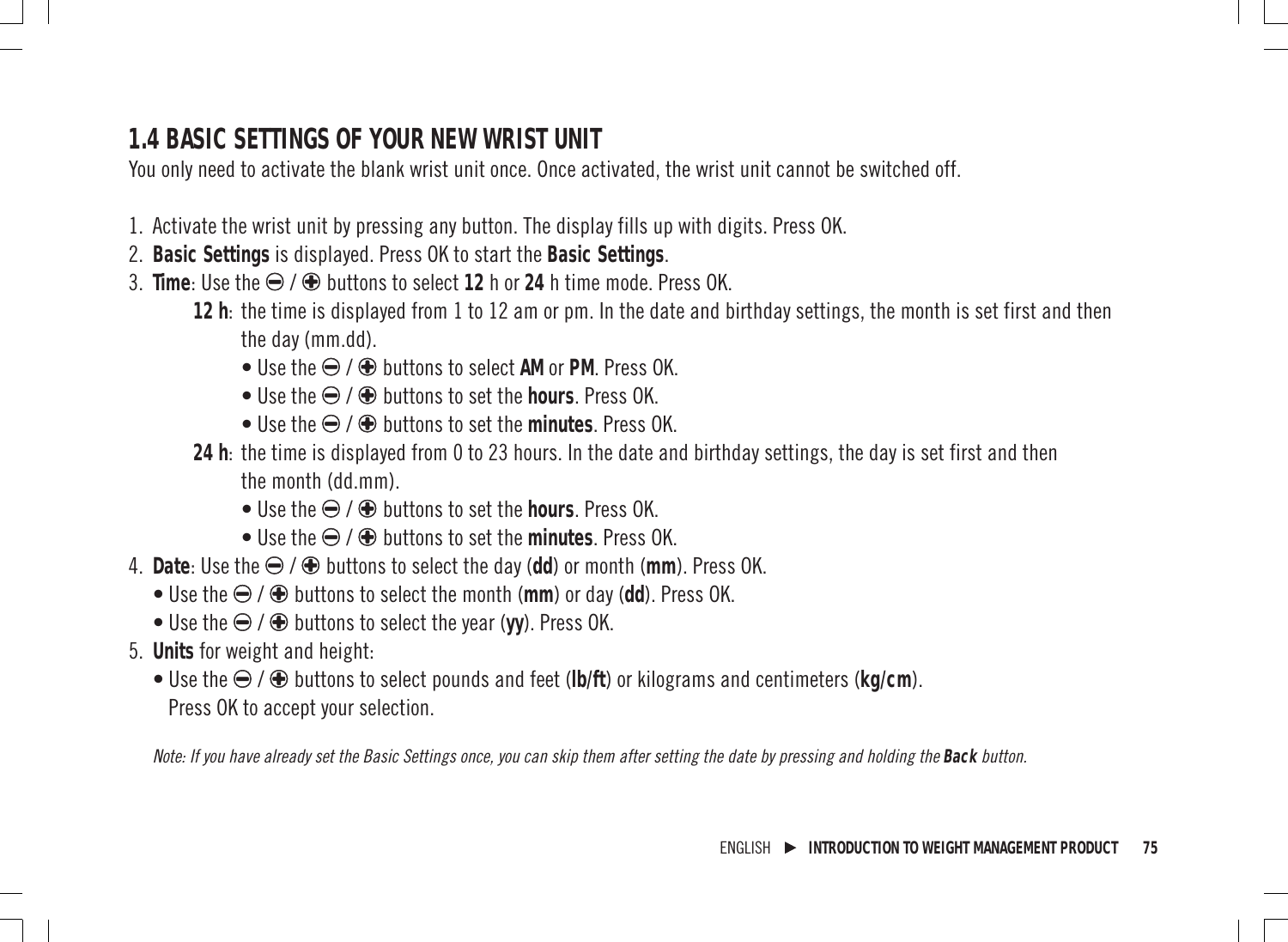6. Weight: Use the  $\ominus$  /  $\oplus$  buttons to set your current weight. Press OK.

Note:

- Press the  $\bigcirc$  /  $\bigcirc$  button briefly to adjust the ounces/grams.
- Press the  $\bigcirc$  /  $\bigcirc$  button down to adjust the pounds/kilograms.
- If you choose the wrong units, you can still change them by pressing and holding the Light button.
- 7. **Height:** Use the  $\bigcirc$  /  $\bigcirc$  buttons to set your height. Press OK.

Note: If you selected lb/ft as your units, you first set feet (step 7) and then inches (repeat step 7).

- 8. **Birthday**: Use the  $\bigoplus$  /  $\bigoplus$  buttons to select your birth month (mm) or day (dd). Press OK.
	- Use the  $\ominus$  /  $\oplus$  buttons to select the day (dd) or month (mm). Press OK.
	- $\bullet$  Use the  $\bigoplus$  /  $\bigoplus$  buttons to select the year (**vv**). Press OK.
- 9. **Gender**: Use the  $\bigoplus$  /  $\bigoplus$  buttons to select **female** or **male**. Press OK.
- 10. The wrist unit asks you if the Settings are OK?

If you prefer to change some of your Basic Settings, press the **Back** button to return to the previous setting. Press the **Back** button again until you reach the setting you want to change.

Once you have finished the Basic Settings, press OK and you can start using the Weight Management Product.

Note:

- It is important that you be precise with the settings, as they have an impact on the accuracy of the Weight Management Program.
- If you change the user information, the wrist unit confirms that you really want to change the user.
- If you want to change the user, the wrist unit asks: Create New Program?

If yes, press OK. For further information, see the chapter Creating a Weight Management Program, page 78, starting from step 5. If no, press the **Back** button. The wrist unit automatically creates a Weight Maintenance Program for you. For further information, see the section Creating a Weight Management Program, starting from Your Personal Program section, page 81.

If you do not want to change the user, press the **Back** button. The wrist unit returns to the old user information.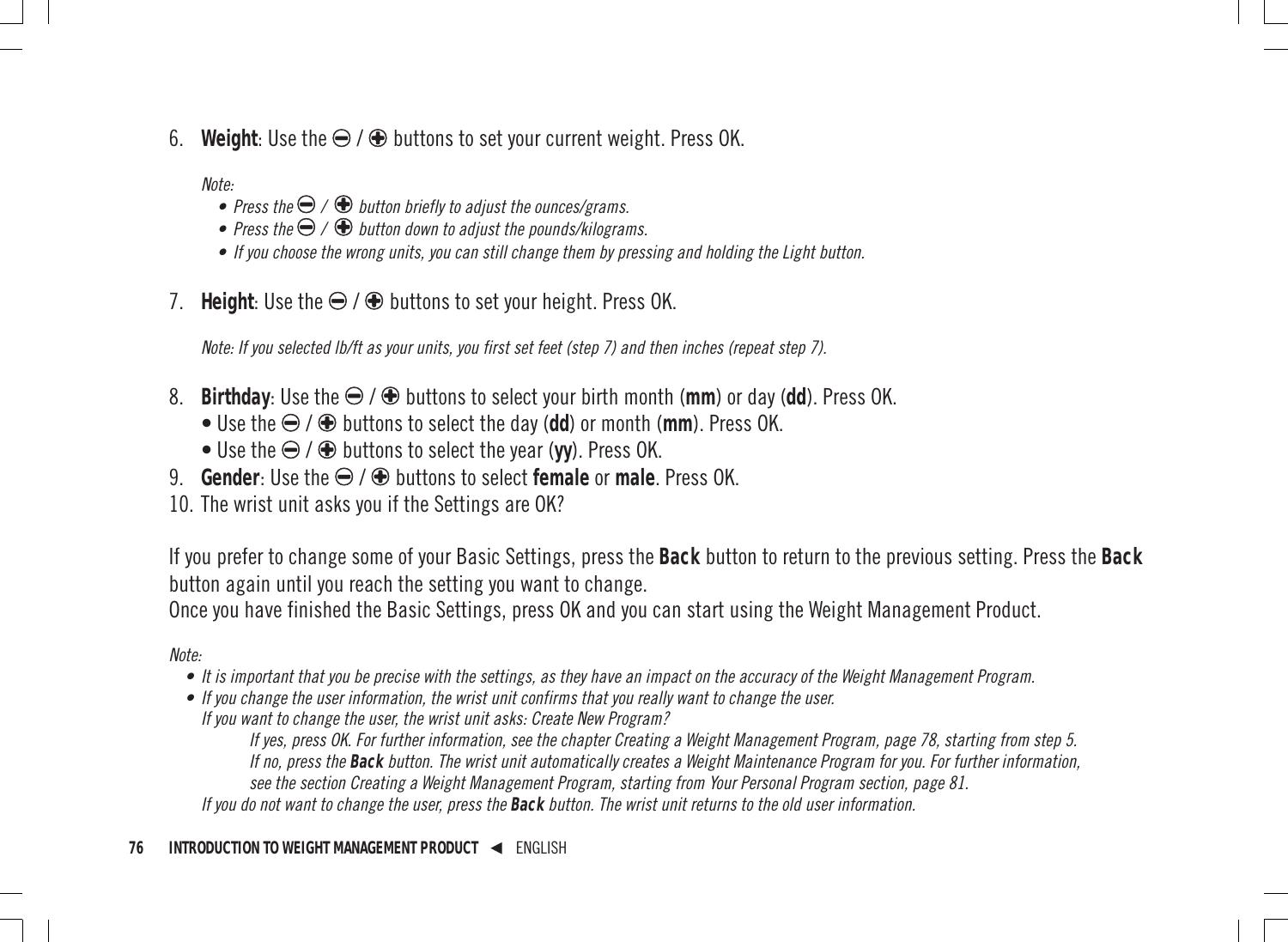# **2. POLAR WEIGHT MANAGEMENT PROGRAM**

The Polar Weight Management Product is for healthy adults who want to successfully manage their weight. The Weight Management Program is based on exercise and diet, giving you guidance on how much energy to expend through exercise and how many calories to eat in order to achieve your target body weight.

The personalized Program helps you to plan gradual weight loss by recommending a target weight and Program duration, taking into account your current weight, height, gender, and age. In addition to the target weight and duration, the Program asks you to determine your daily activity level and the amount of exercise you want to aim for. Based on the chosen values, you receive targets for **daily** nutrition intake and **weekly** energy expenditure in calories, for example the number of calories you should obtain from food and drink and the number of calories you should burn while exercising. By following these recommendations, you will achieve your target weight by the end of the Program. For further information, see the section Creating a Weight Management Program, page 78.

After you create your Program, you should start monitoring your progress in the electronic Diary on a daily and/or weekly basis. In the Diary, you can update your current weight and check it against the recommended target weight. If you have the WM22/WM21 Weight Management Product, see the section Monitoring and Updating Your Progress with WM22/WM21, page 82 for further information.

In addition to your weight, the WM42/WM41 Weight Management Product also allows you to monitor your nutrition intake calories and exercise calories on a daily basis. It also enables you to update your Weight Management Program on a weekly basis. This means that you are able to keep your progress up to date by just entering your current weight on a weekly basis. Depending on the results obtained, you may receive new nutrition intake and weekly exercise targets for the following week. For further information, see the section *Monitoring and Updating Your Progress with WM42/WM41*, page 84.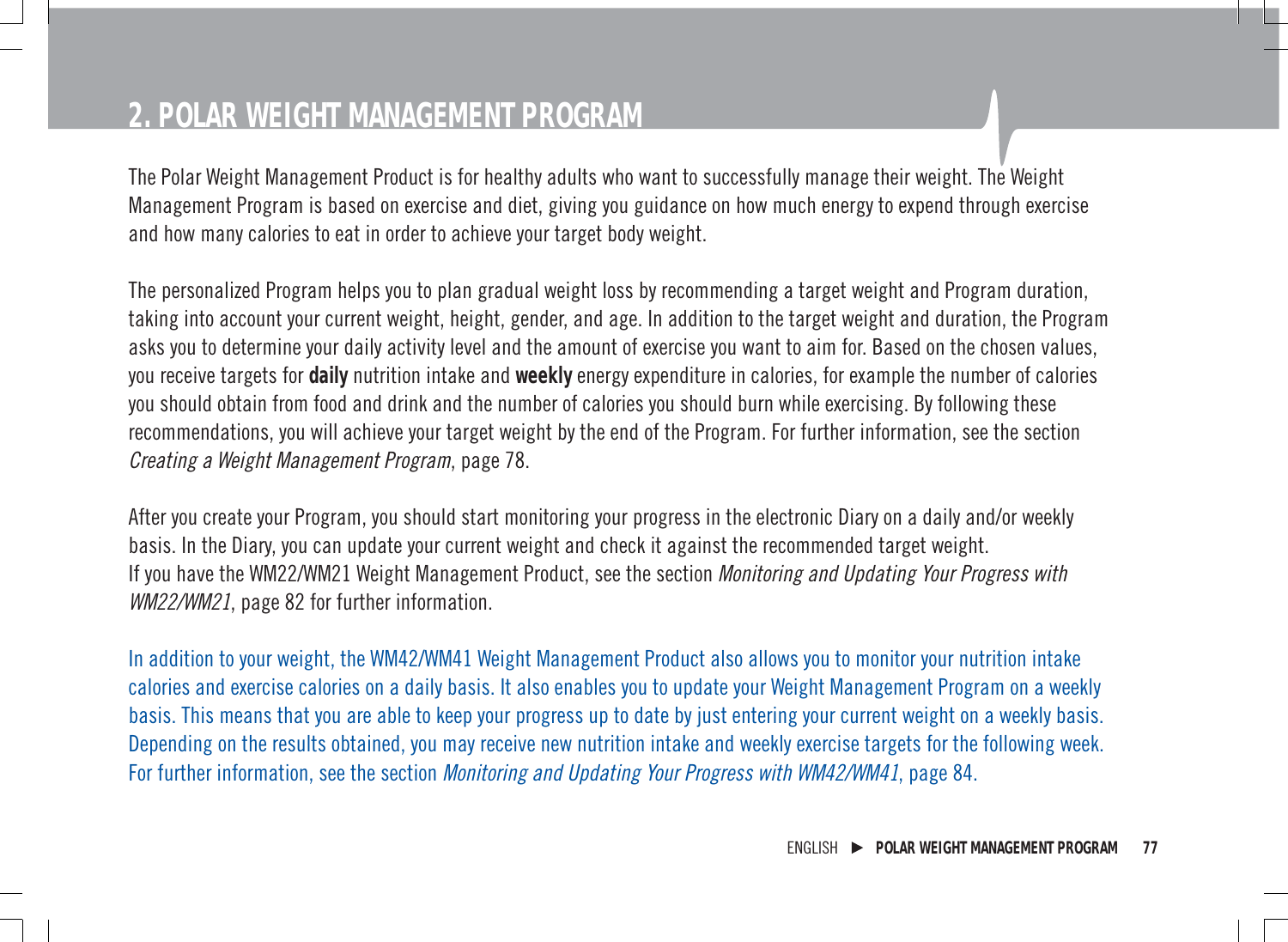# **2.1 CREATING A WEIGHT MANAGEMENT PROGRAM**

This section provides you with step by step information on how to create your own Weight Management Program (see steps 1 to 9).



#### **EXAMPLE:**

Laura's **Current Weight**: 172.0 lbs/78.0 kg

Laura's **Target Weight** Recommendation: 154.3 lbs/70.2 kg

**EXAMPLE: Laura's Personal Information** Laura has entered the following user information in the Basic Settings: Gender: Female Age: 38 years Height: 5 feet 5 inches/165 cm Weight: 172.0 lbs/78.0 kg

- 1. Start from the Time of Day display.
- 2. Press OK. Exercise is displayed.
- 3. Press < Program is displayed. Press OK.
- 4. New Program is displayed. Press OK to start creating your Program.

Note: if Basic Settings is displayed, you have not set all the user information. The wrist unit prompts you to set the Basic Settings first. For further information, see the section Basic Settings of Your New Wrist Unit, page 75.

- 5. **Current Weight** Adjust with the **⊖** or **⊕** button. Press OK to set the value.
- 6. **Target Weight** The Program recommends a target weight for you according to your Body Mass Index (BMI), see the table on the following page. For more detailed information on the calculation of the BMI, see the Weight Management Guide Book. Press OK to set the value.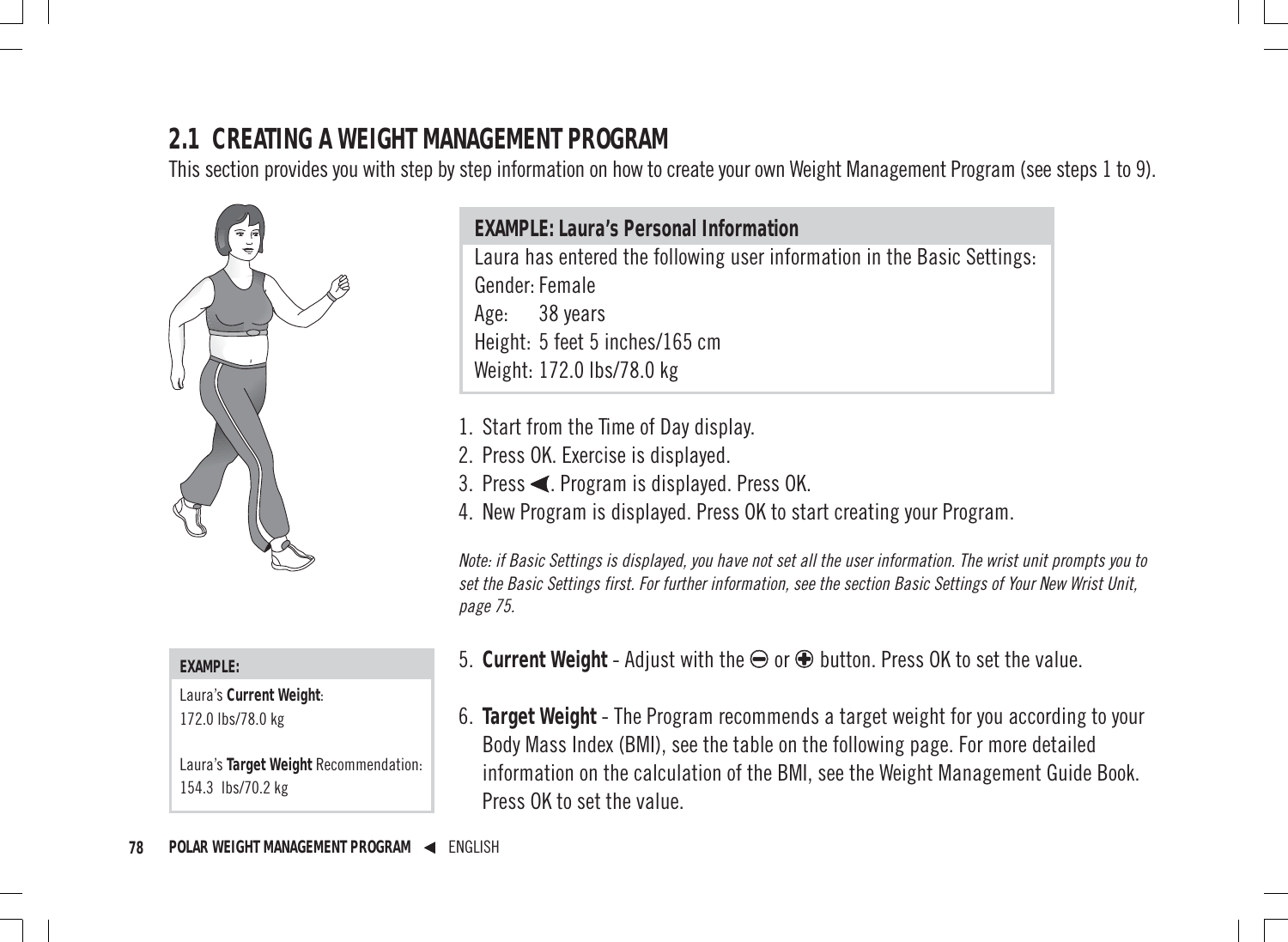| <b>Weight Status</b>                                              | <b>Weight Recommendation</b>                                 | Program                                                                                                                                                                                                                                                                                                                                                                |  |
|-------------------------------------------------------------------|--------------------------------------------------------------|------------------------------------------------------------------------------------------------------------------------------------------------------------------------------------------------------------------------------------------------------------------------------------------------------------------------------------------------------------------------|--|
| Obese<br>(BMI higher than<br>29.9)<br>Overweight<br>$(25 - 29.9)$ | Maximum of 10% weight loss<br>is allowed during one Program. | Recommendation: Weight Loss Program.<br>The Program recommends a target weight for you. If you<br>want to change your target weight, adjust it within the<br>given limits with the $\ominus$ / $\oplus$ buttons.<br>If you want to maintain your current weight, the Weight<br>Maintenance Program is also available. Set your current<br>weight as the target weight. |  |
| Normal weight<br>$(18.5 - 25)$                                    | Maintain your weight.                                        | Recommendation: Weight Maintenance Program.<br>If you want to lose weight, the Weight Loss Program is<br>also available. You can set your own target weight in the<br>Program within the given limits (maximum 10%).<br>The lowest target value equals a BMI of 18.5.                                                                                                  |  |
| Underweight<br>(Lower than 18.5)                                  | Do not lose any weight.                                      | Recommendation: Only Weight Maintenance Program.<br>The Weight Loss Program is not available in this case,<br>because it is not healthy for you to lose any weight.                                                                                                                                                                                                    |  |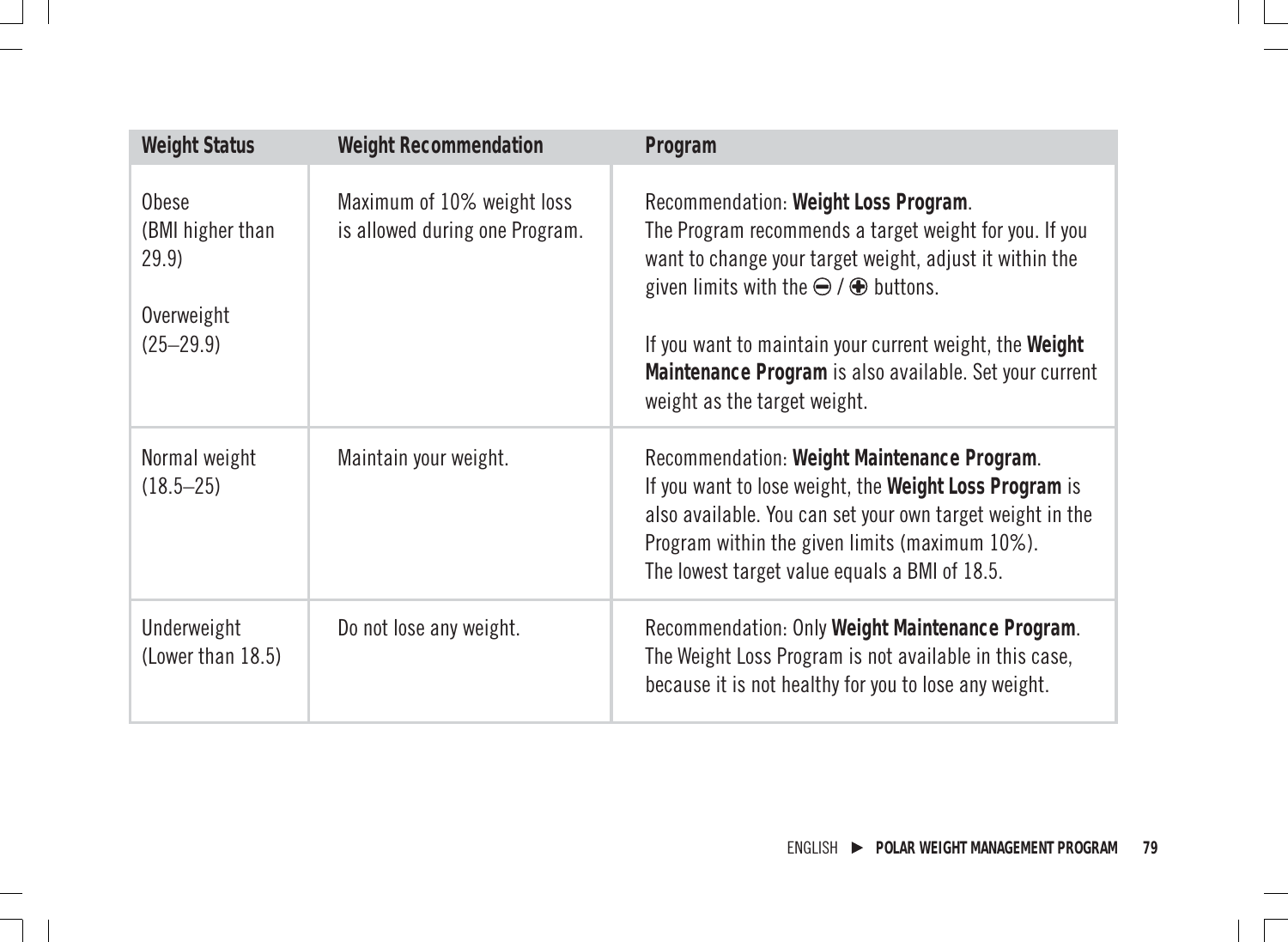#### **EXAMPLE:**

Laura works in an office and walks only to get some lunch during her day. Laura selects **sitting** as her workday selection.

**EXAMPLE:**

Laura likes walking, which corresponds to a low intensity exercise. Laura aims to walk almost an hour a day, so she selects **moderate** as her exercise amount for the Program.

- 7. Workday Select the way you usually spend most of the day with the  $\bigoplus$  /  $\bigoplus$  buttons. Press OK.
	- **Sitting** You sit at work and move around a little. An example would be that you are an office worker.
	- **Standing** You stand at work and move around bit. An example would be that you are a housewife or that you are working as a teacher, nurse or a sales person.
	- **Moving** You are on the move most of the day and do very strenuous work. An example would be that you are a construction worker or a cleaning woman.
- 8. **Exercise** Select how strenuously and how many hours you **want to exercise weekly** during your Program with the  $\bigoplus$  /  $\bigoplus$  buttons. Press OK.

| Exercise | Program You do exercise causing a little breathlessness<br>and little sweating e.g. walking.<br>amount: This is classified as a low intensity exercise and<br>your heart rate would be between 100-130 bpm. |  | Program You do exercise causing breathlessness and<br>Exercise sweating e.g. brisk walking or tennis.<br>amount: These are classified as a high intensity exercise and<br>your heart rate would be between 130-160 bpm. |
|----------|-------------------------------------------------------------------------------------------------------------------------------------------------------------------------------------------------------------|--|-------------------------------------------------------------------------------------------------------------------------------------------------------------------------------------------------------------------------|
|          | Minimum 3-4 hours per week                                                                                                                                                                                  |  | Minimum About 2 hours per week                                                                                                                                                                                          |
|          | Moderate 4-6 hours per week                                                                                                                                                                                 |  | Moderate 2-4 hours per week                                                                                                                                                                                             |
|          | Maximum More than 6 hours per week                                                                                                                                                                          |  | Maximum 4-5 hours per week                                                                                                                                                                                              |

Your fitness and other factors affect how strenuous the exercise feels, and how high your heart rate rises.

The amount of exercise you choose determines the balance between the amount of nutrition in your diet and calories you expend in your exercise. The more you exercise, the more you can eat.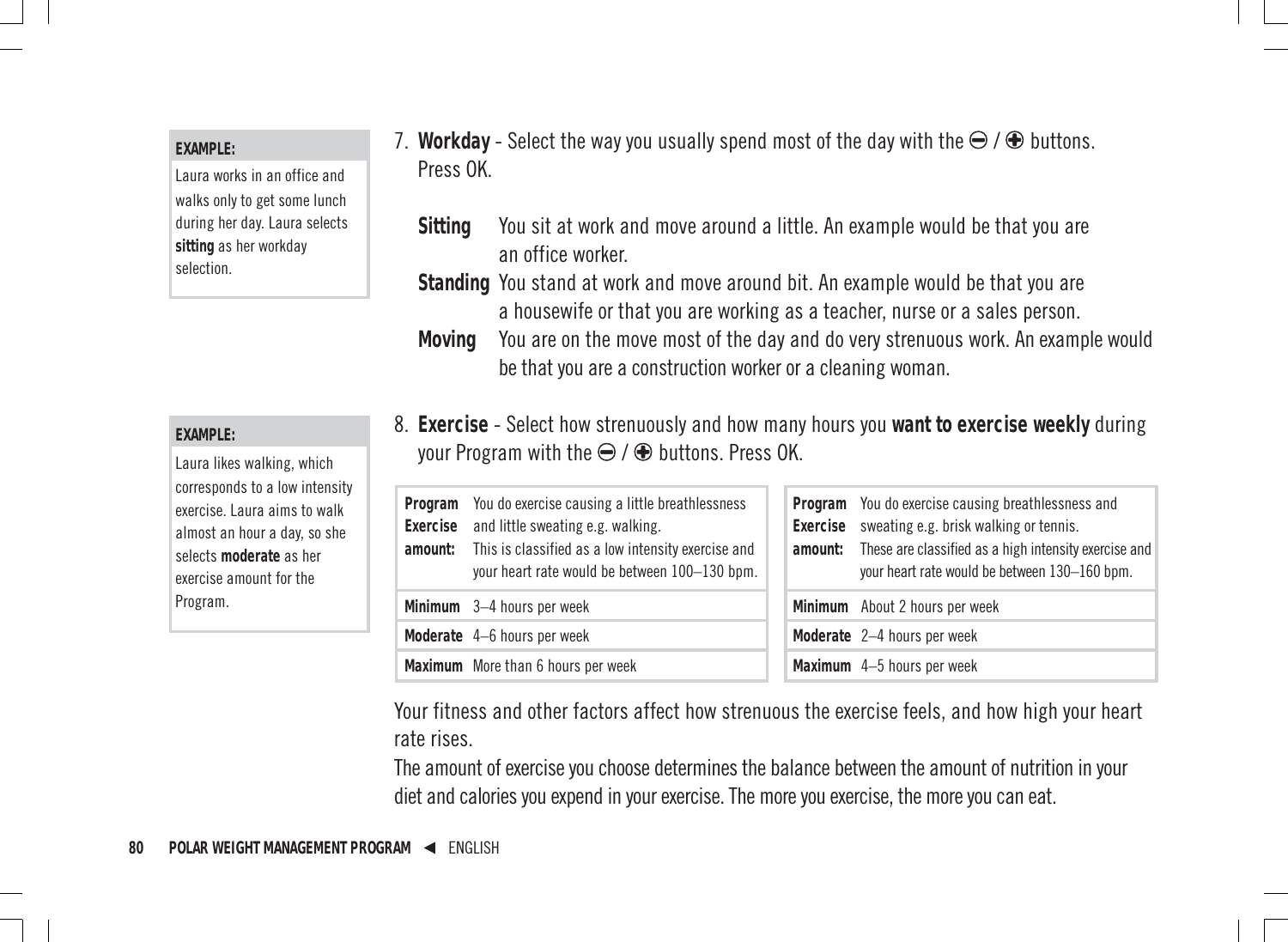#### **EXAMPLE:**

Laura selects the recommended **13 week** Weight Loss Program. **She creates her Program on a Tuesday. The following Monday she will still have 13 weeks left because the Program duration calculation starts from Monday.**

#### **EXAMPLE OF LAURA'S WEIGHT LOSS PROGRAM TARGETS:**

13 weeks 15.4 lbs/7.8 kg Daily Intake: 1750 kcal Weekly Exercise: 1850 kcal



9. **Duration** - The Program recommends a Program duration in weeks based on your weight loss target. The shorter the duration, the tougher the Program is. By using the  $\ominus$  /  $\oplus$  buttons, you can adjust the recommended duration within reasonable limits. Press OK. The wrist unit displays **Your Personal Program** and automatically displays your targets.

#### **Your Personal Program**

**Targets** - the Program duration (in weeks) and the weight loss (in lbs or kg) are displayed. When creating a Maintenance Program, the Program targets are to maintain your weight. Press OK to proceed.

**Daily Intake** - the recommended number of calories that you should obtain from food and drink daily is displayed. Press OK to proceed.

**Weekly Exercise** - the recommended number of calories that you should burn through exercise weekly is displayed. Press OK.



**The Program starts** and the wrist unit automatically returns to the Time of Day display. After you create your Program, you can start monitoring your progress in the electronic Diary. The pen symbol indicates where you can find the Diary. The symbol is displayed until you update your weight. For further information, see the section Monitoring and Updating Your Progress with WM22/WM21, page 82. In WM42/WM41, when you update your weight, intake or exercise calories, or your Extra value, the symbol disappears. For further information, see the section Monitoring and Updating Your Progress with WM42/WM41, page 84.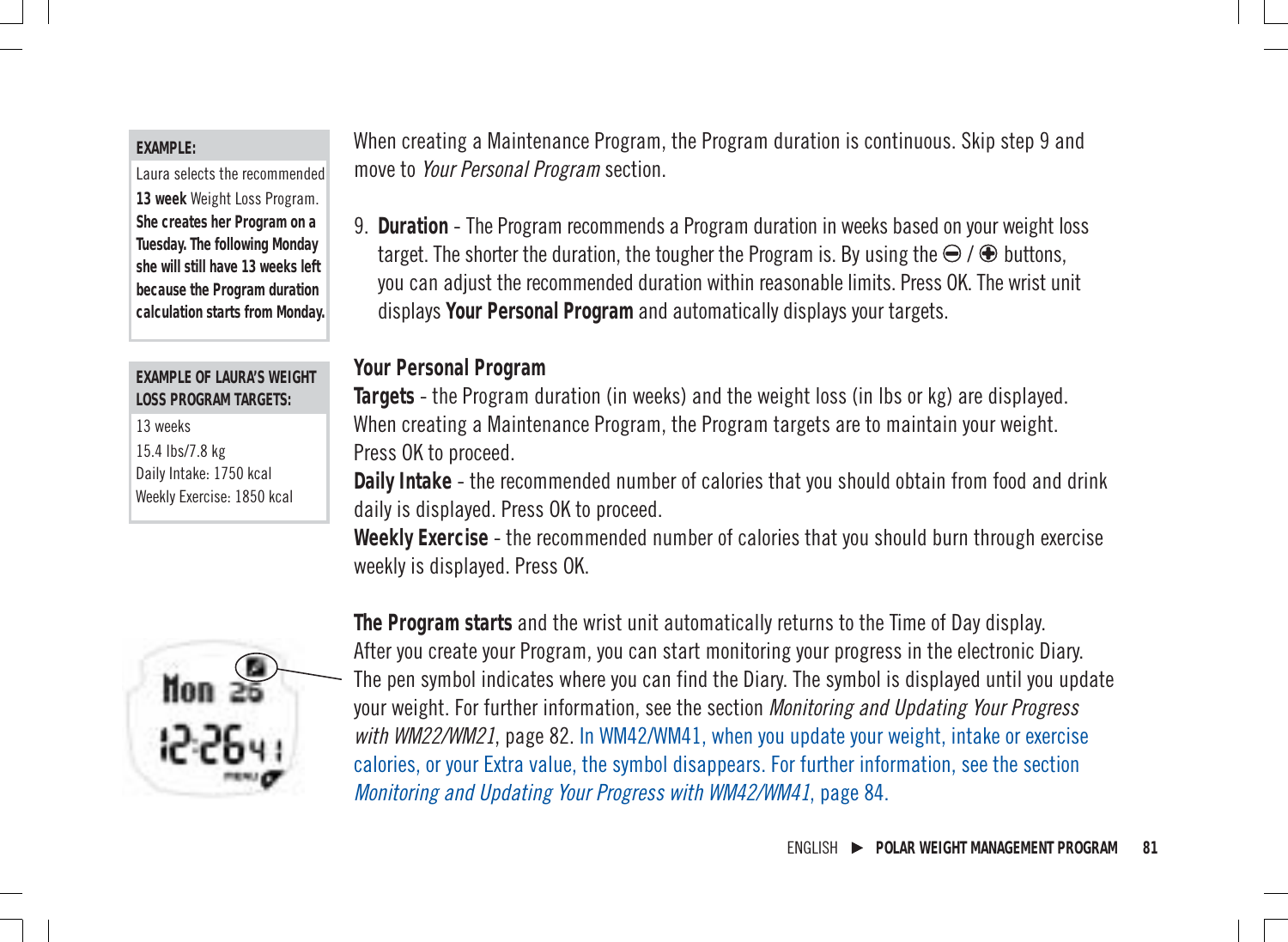# **2.2 MONITORING AND UPDATING YOUR PROGRESS WITH WM22/WM21**

### **2.2.1 WEIGHT DIARY - MONITORING AND UPDATING YOUR WEIGHT**

Update your current weight in the wrist unit daily or weekly. It is recommended that you always weigh yourself with the same scale at the same time of day, preferably in the morning before breakfast.



1. Start from the Time of Day display and press  $\blacktriangleright$ .

Target weight Current weight

The arrow indicates whether your weight has decreased, increased, or stayed the same since the last time.

Check which direction the arrow is pointing:



Your starting point in the Weight Loss Program.



> Your weight is decreasing.



< Your weight is increasing.



When the arrow is at the right end of the bar, you have reached your target weight. This is also your starting point if you are using Weight Maintenance Program.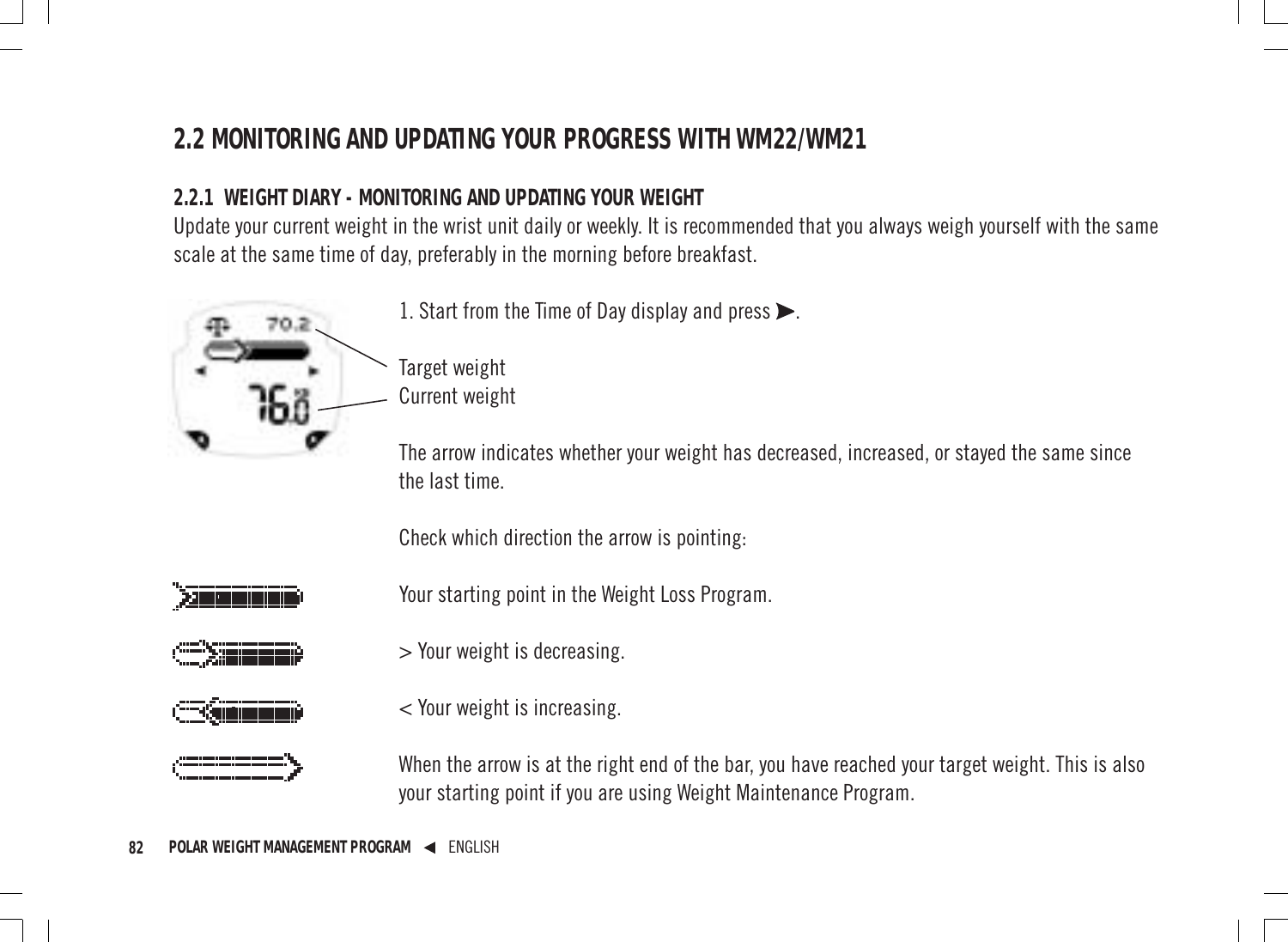2. Press OK to input your current weight.

3. Decrease the value with  $\Theta$  button or increase the value with  $\Theta$  button. Press OK, or press the Back button to cancel your update.

If  $\bf{\hat{Y}}$  is displayed, it indicates that you have reached your target weight with the help of the Polar Weight Management Program! Congratulations! Press OK. The Weight Maintenance Program starts. For further information, see page 92, starting from step 5.

4. Press the **Back** button to return to the Time of Day display.

#### **2.2.2 MONITORING NUTRITION AND EXERCISE CALORIES IN THE WEIGHT MANAGEMENT GUIDE BOOK**

After a meal, write down the number of calories you had in the Weight Management Guide Book Diary. Check the calorie content of your meal from the Polar Weight Management Guide Book or from a detailed menu planner at www.polarpersonaltrainer.com/wm. You can also find out the calorie content of various food and drink from the Polar Calorie Counter Card.

When you wear your transmitter during an exercise session, the wrist unit automatically calculates the number of calories you have burned. After an exercise session, check the number of calories you have burned from File and write them down in the Weight Management Guide Book Diary. For further information, see the section Exercise File, page 100.

#### **2.2.3 CHECKING YOUR CURRENT PROGRAM TARGETS WITH WM22/WM21**

- 1. Start from the Time of Day display. Press OK. Exercise is displayed.
- 2. Press  $\blacktriangleleft$ . Program is displayed. Press OK.
- 3. Current Program is displayed. Press OK to start checking the current targets of your Program. If Empty is displayed, create the Program first. For further information, see the section *Creating a Weight Management* Program, page 78.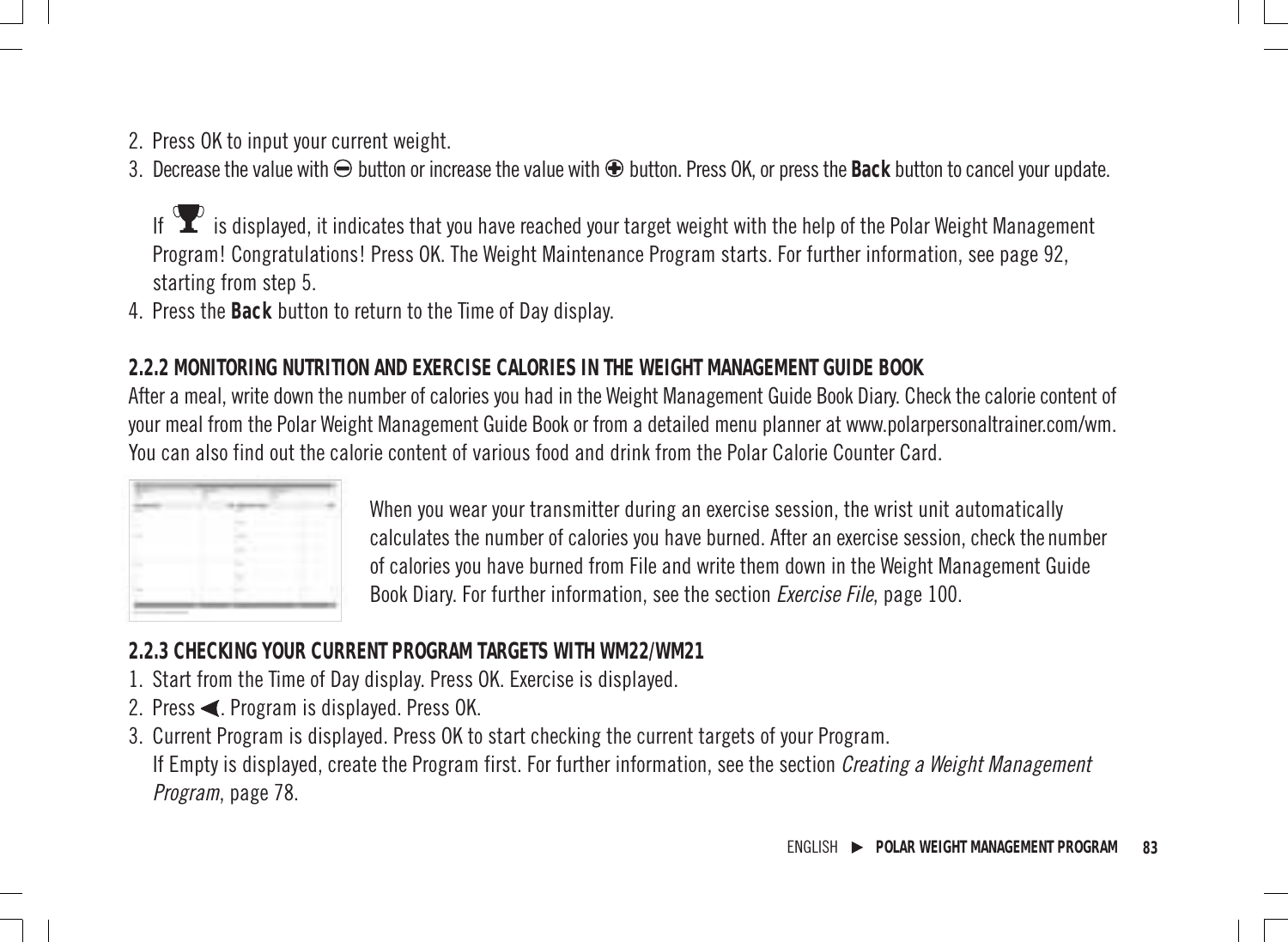- 4. **Targets** the Program duration (in weeks) and the weight loss (in lbs or kg) are displayed. Press OK to proceed.
- 5. **Daily Intake** the recommended number of calories that you should consume daily is displayed. Press OK to proceed.
- 6. **Weekly Exercise** the recommended number of calories that you should burn through exercise weekly is displayed. Press and hold the **Back** button until the time of day is displayed.

### **2.3 MONITORING AND UPDATING YOUR PROGRESS WITH WM42/WM41**

This chapter describes how you can monitor your weight, nutrition calories, exercise calories, and your self-defined target value in the electronic Diary.

The Weight Management Program coaches you to manage your weight by giving you targets for the amount of weight you should lose, and the amount of calories you should eat and drink daily and burn through exercise weekly. You can update these values and check your progress against the assigned targets in the electronic Diary. This way you have reliable information on your progress immediately and you know if you are achieving your goals as planned. In addition, you can use Extra Diary to monitor a value that you determine yourself, such as your waist circumference.

• Start from the Time of Day display and press  $\triangleright$ . Use the  $\blacktriangleleft$  or  $\triangleright$  button to move between Intake, Exercise, Weight, and Extra Diary.



\*Extra Diary is available after you have switched Extra Diary on in the Setting menu.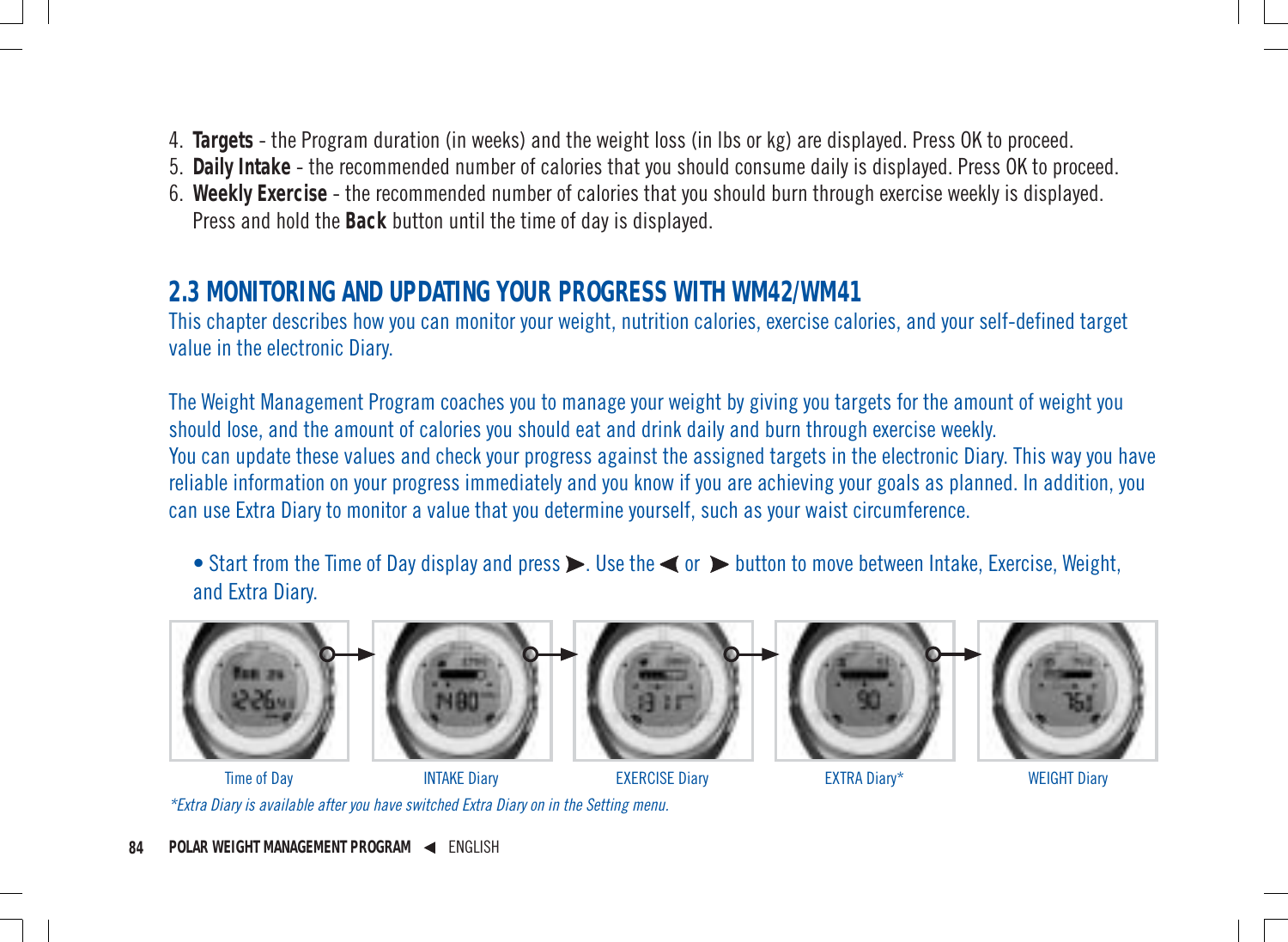- If you do not want to view one of these Diaries, you can switch that specific Diary view off. For further information, see the section How to Change Settings, page 105.
- If you want to return to the Time of Day display in any menu, press and hold the **Back** button until the time of day is displayed.



#### **2.3.1 INTAKE DIARY - MONITORING AND UPDATING THE CALORIE CONSUMPTION DAILY**

Nutrition intake target, meaning the number of calories you can consume **daily** in food and drink. The bar indicates your target for daily intake calories. The bar is updated when you update your intake calories. When the bar is full, you have consumed your target daily amount of calories. Your current intake calories. Update the calories in the wrist unit one or more times a day. Updating is not obligatory, but the more precisely it is done, the more precise your Program will be. The wrist unit automatically resets the intake calories for the day to zero at midnight (00:00).

**How to update the daily intake calories:**

• Press OK. The number of calories you added last time is displayed. Adjust it with the  $\bigoplus$  /  $\bigoplus$  buttons.

• Press OK. Calories added is displayed. The wrist unit automatically adds the calories to the daily calorie intake total. To change the accuracy rate of the calories you add each time when updating the calorie intake, see the section Diary Settings for the Weight Management Program in WM42/WM41, page 108.

**Note: If you mistakenly add too many calories, you can adjust your current intake calories by adding minus calories.**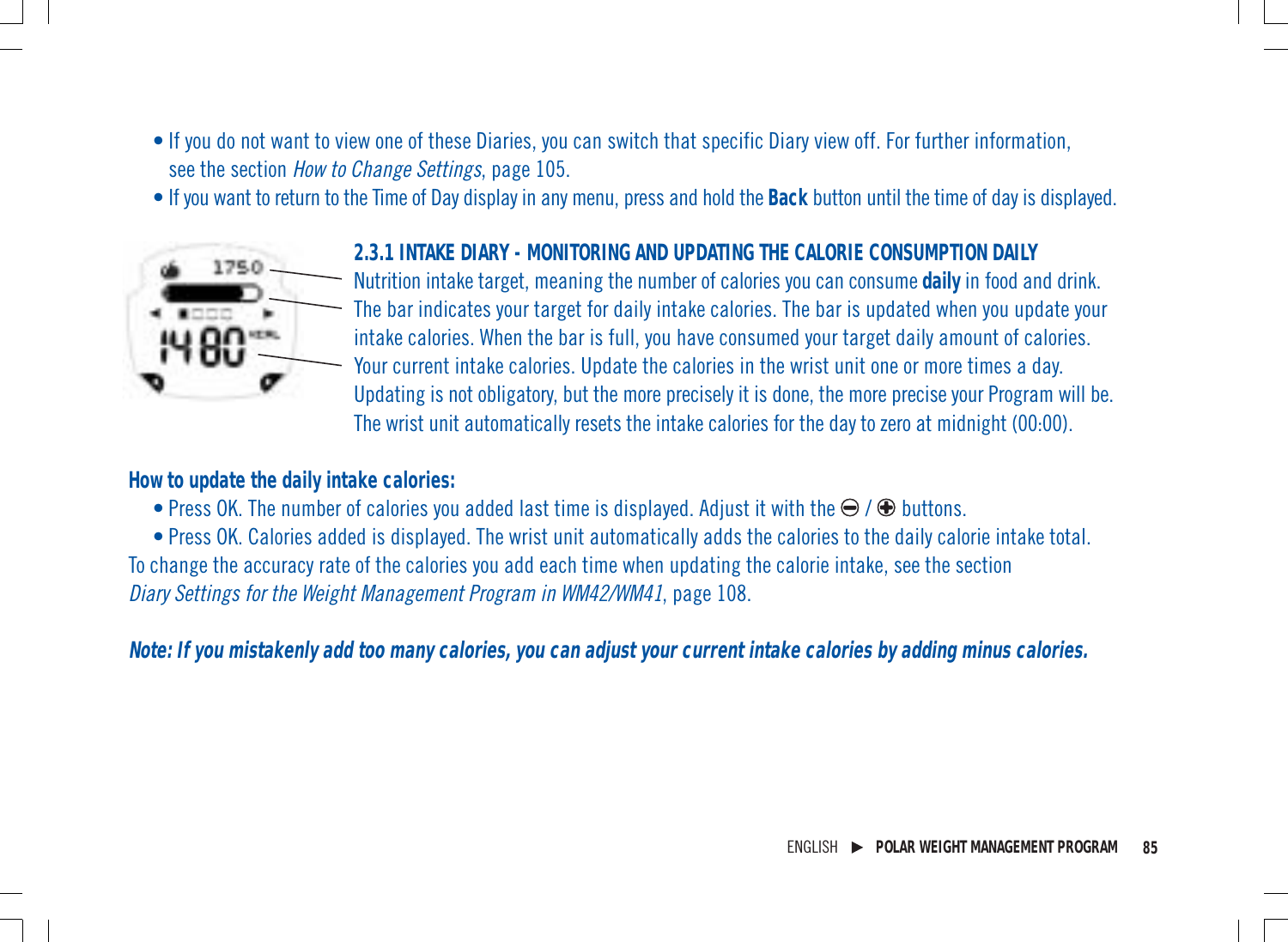

#### **2.3.2 EXERCISE DIARY - MONITORING THE CALORIES BURNED BY EXERCISING WEEKLY**

Target for the number of calories to be burned during your exercise sessions in a week. The bar indicates your target for the weekly exercise calories. The wrist unit automatically fills in the bar during your exercise sessions. When the bar is full, you have burned the targeted number of calories for the week.

The total number of calories burned during your exercise session(s) during the week. The Program automatically calculates the exercise calories and adds them to the weekly exercise calorie total each time you exercise, provided that you wear the transmitter. The wrist unit automatically resets the calories to zero between Sunday and Monday at midnight (00:00). To view the number of calories you have burned in one exercise session, see the section *Exercise File*, page 100.



**2.3.3 WEIGHT DIARY - MONITORING AND UPDATING YOUR WEIGHT**

Target weight

Current weight. Update your weight in the wrist unit daily or weekly.

The arrow indicates if your weight has decreased or increased since you last updated your weight.

Check which direction your arrow is pointing: Your starting point in the Weight Loss Program.



> Your weight is decreasing.



< Your weight is increasing.

When the bar is empty, you have reached your target. This is also your starting point if you are using the Weight Maintenance Program.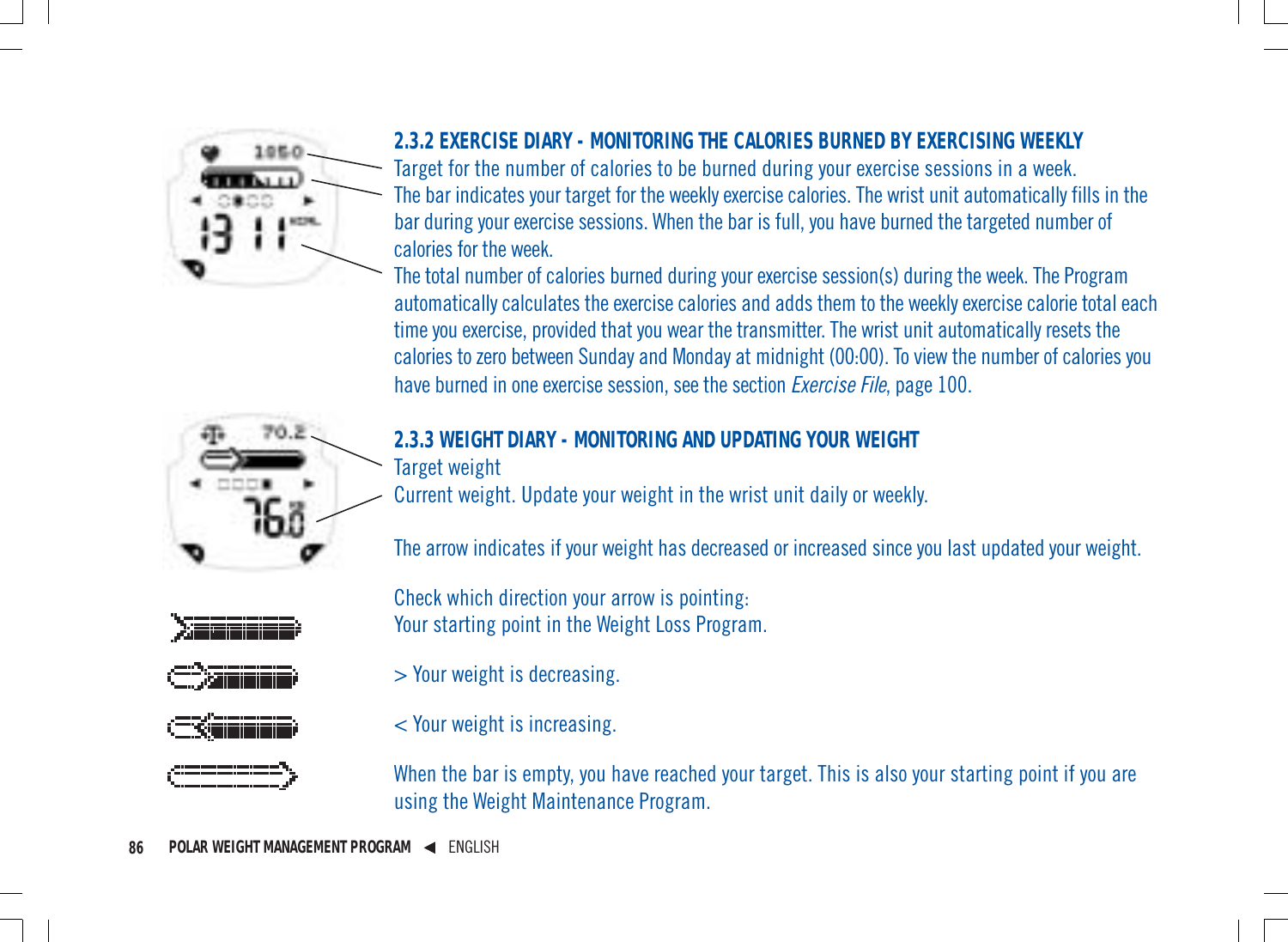#### **How to Update Your Daily Weight**

The Program reminds you to update your weight daily. If you want to change the reminder from daily to weekly, see Weight Diary Settings in the section *Diary Settings for the Weight Management Program in WM42/WM41* / Weight Diary Settings, page 110. Update your current weight in the wrist unit and check it against the assigned target weight in the Weight Diary. It is recommended that you always weigh yourself with the same scale at the same time of day, preferably in the morning before breakfast.



- 1. Press the  $\blacktriangleright$  button to open the  $\blacktriangleright$  reminder message. If you do not want to update your weight, press the **Back** button and the wrist unit returns to the Time of Day display.
- 2. The wrist unit prompts you to update your weight. Decrease the value with  $\Theta$  button or increase the value with  $\Theta$  button. Press OK or to cancel the updating of your weight press the **Back** button. Weight Updated is displayed and the wrist unit returns to the Time of Day display.



#### Note:

- You can update your weight any time of the day by pressing OK in the Weight Diary. Decrease the value with  $\Theta$  button or increase the value with  $\Theta$  button. Press OK to update your weight.
- If your weight change since the previous week's average is greater than  $+/- 2$  kg/4.4 lbs., the wrist unit prompts you to confirm this change. Press the **Back** button to cancel your update and readjust it, or press OK to accept your update.
- If you have achieved your target weight, see the section Achieving Your Weight Loss Target, page 91.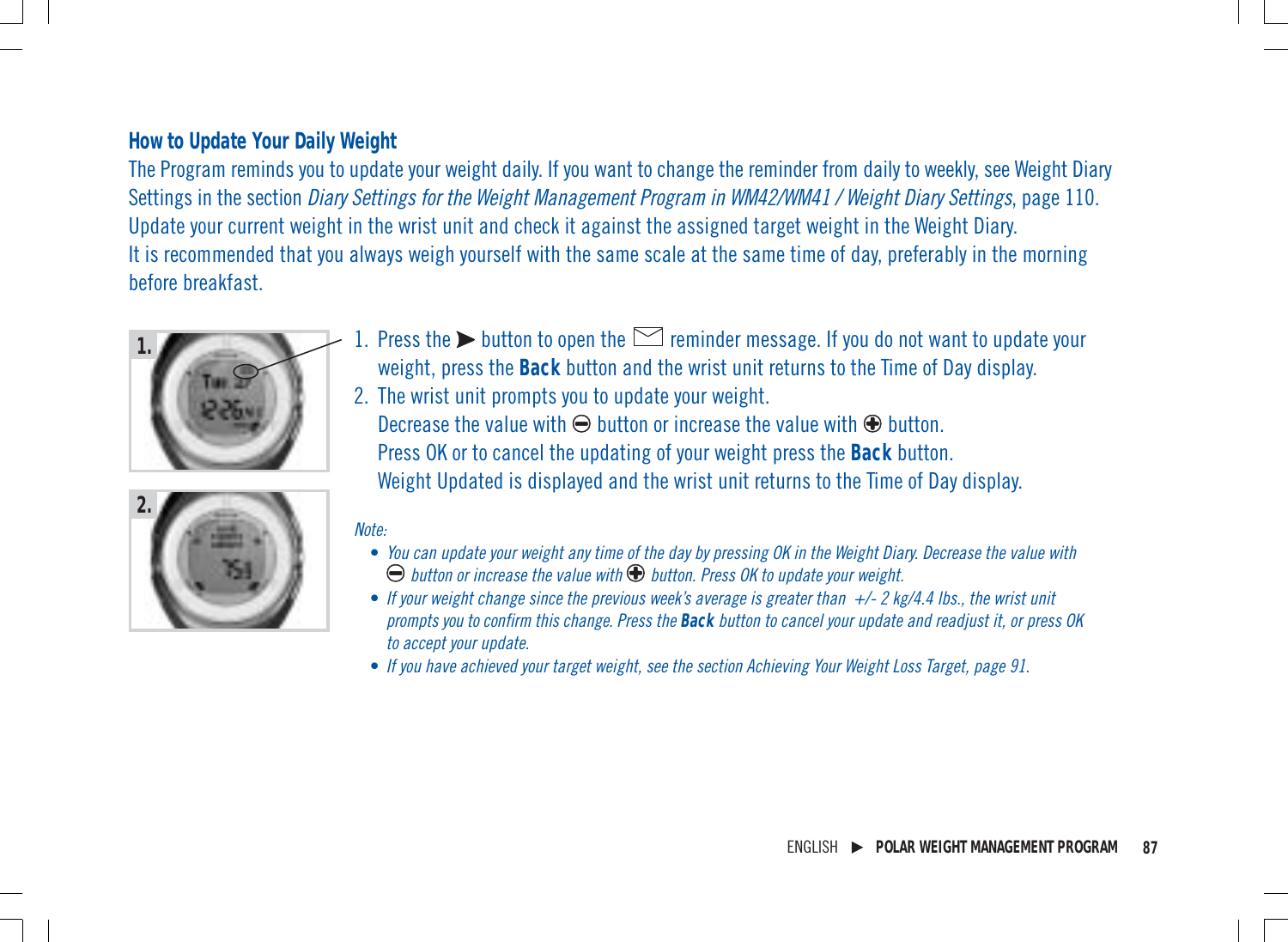#### **2.3.4 EXTRA DIARY - MONITORING AND UPDATING YOUR EXTRA VALUE**

Extra Diary is available after you have switched Diary view on in the Setting menu. In Extra Diary, you can define your own target, which you can monitor daily or weekly. This target could be your waist circumference, the number of exercise sessions, or something else you choose. You can set the targets and change the updating frequency in the Setting menu. For further information, see Extra Diary Settings in the section Diary Settings for the Weight Management Program in WM42/WM41 / Extra Diary Settings, page 109.



# Your target value

Your current value

- If you have selected daily resetting, the wrist unit automatically resets the value to zero at midnight (00:00).
- If you have selected Weekly resetting, the wrist unit automatically resets the value to zero between Sunday and Monday at midnight (00:00).
- If you have selected manual resetting, you can reset the value yourself when you want.

#### **How to Update Your Extra Diary Value:**

- Press OK.
- Adjust the current value with the  $\ominus$  /  $\oplus$  buttons.
- Press OK.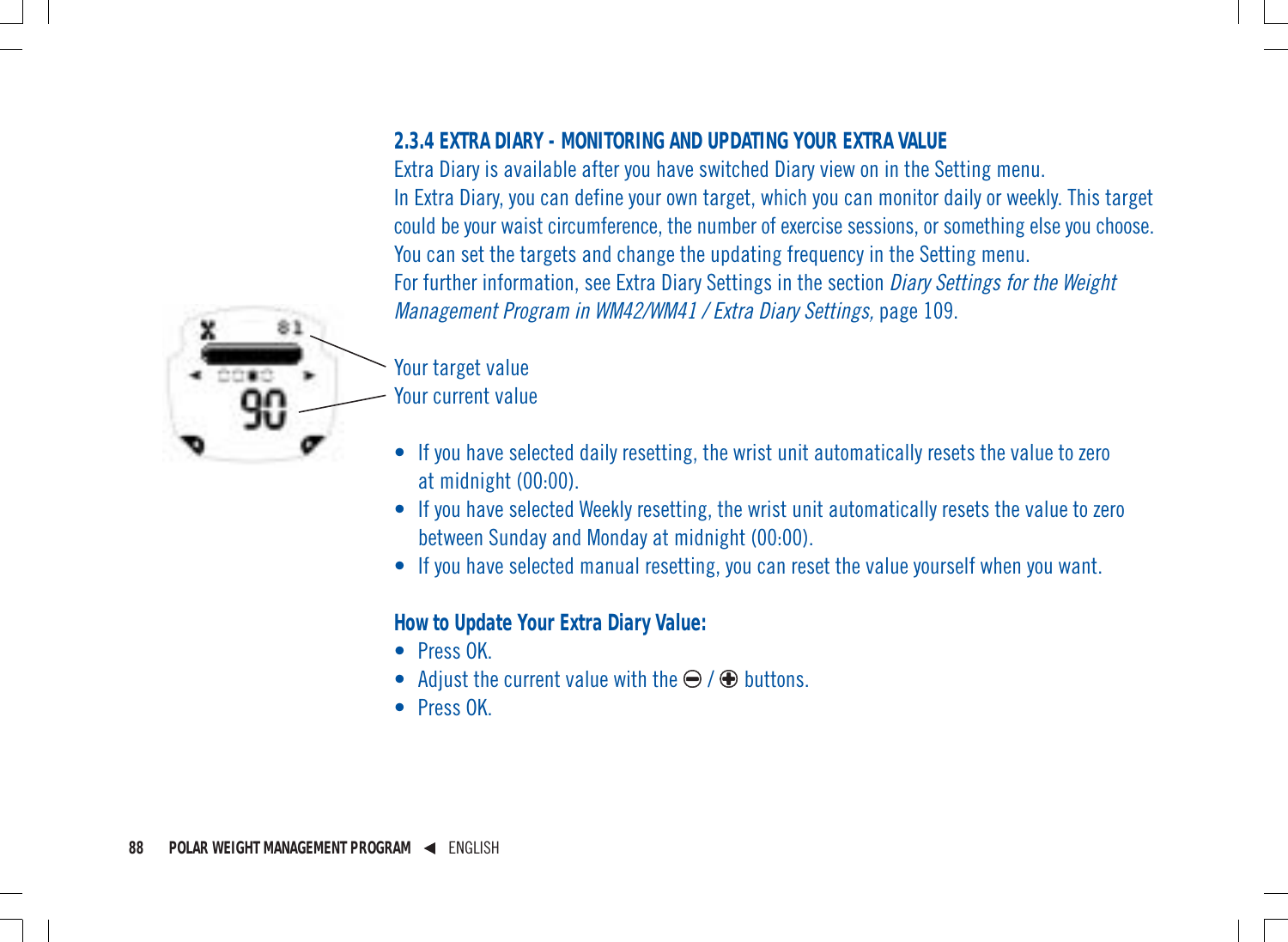# **2.4 WEEKLY UPDATE WEIGHT MANAGEMENT PROGRAM WITH WM42/WM41**

The weekly update function automatically reviews your progress in the Weight Management Program. The wrist unit reminds you to update the Program. Just by entering your current weight, you get a review of your progress so far. Depending on the results, you can get a new nutrition intake and weekly exercise targets for the following week.

#### **EXAMPLE : LAURA'S 1ST WEEK'S UPDATE WEIGHT LOSS PROGRAM:**

- **Result:** 1 week 2.2 lbs/1 kg
- **Left:** 13 weeks 13.2 lbs/6.8 kg
- **Daily Intake:** 1750 kcal
- **Weekly Exercise:** 1850 kcal





The weekly update function also automatically informs you when you have reached your weight loss target. For further information, see the section Achieving Your Weight Loss Target, page 91.

If you have not managed to follow the Program according to the plan, you will get a notification informing you that your initial weight loss target is no longer achievable in the defined duration. In this case, you are prompted to create a new Weight Management Program. For further information, see the section Not Achieving Your Weight Loss Target, page 92.

. The wrist unit automatically reminds you to update the Program with the  $\boxdot$  symbol once a week.

**The reminder appears between Sunday and Monday at midnight (00:00).**

- Press the  $\triangleright$  button to open the reminder message.
- 2. When the wrist unit notifies you that it is time for your **weekly update**, press OK.

Note: You can adjust your weight within reasonable limits  $(+/- 2 \text{ kg}/4.4 \text{ lbs}$  since the previous week's average weight). If your weight change since the previous week's average is greater than  $+/-$  2 kg/4.4 lbs., the wrist unit prompts you to confirm this change. Press the **Back** button to cancel your update and readjust it, or press OK to accept your update.

3. The wrist unit asks you to enter today's weight. Decrease the value with  $\Theta$  button or increase the value with  $\Theta$  button. Press OK.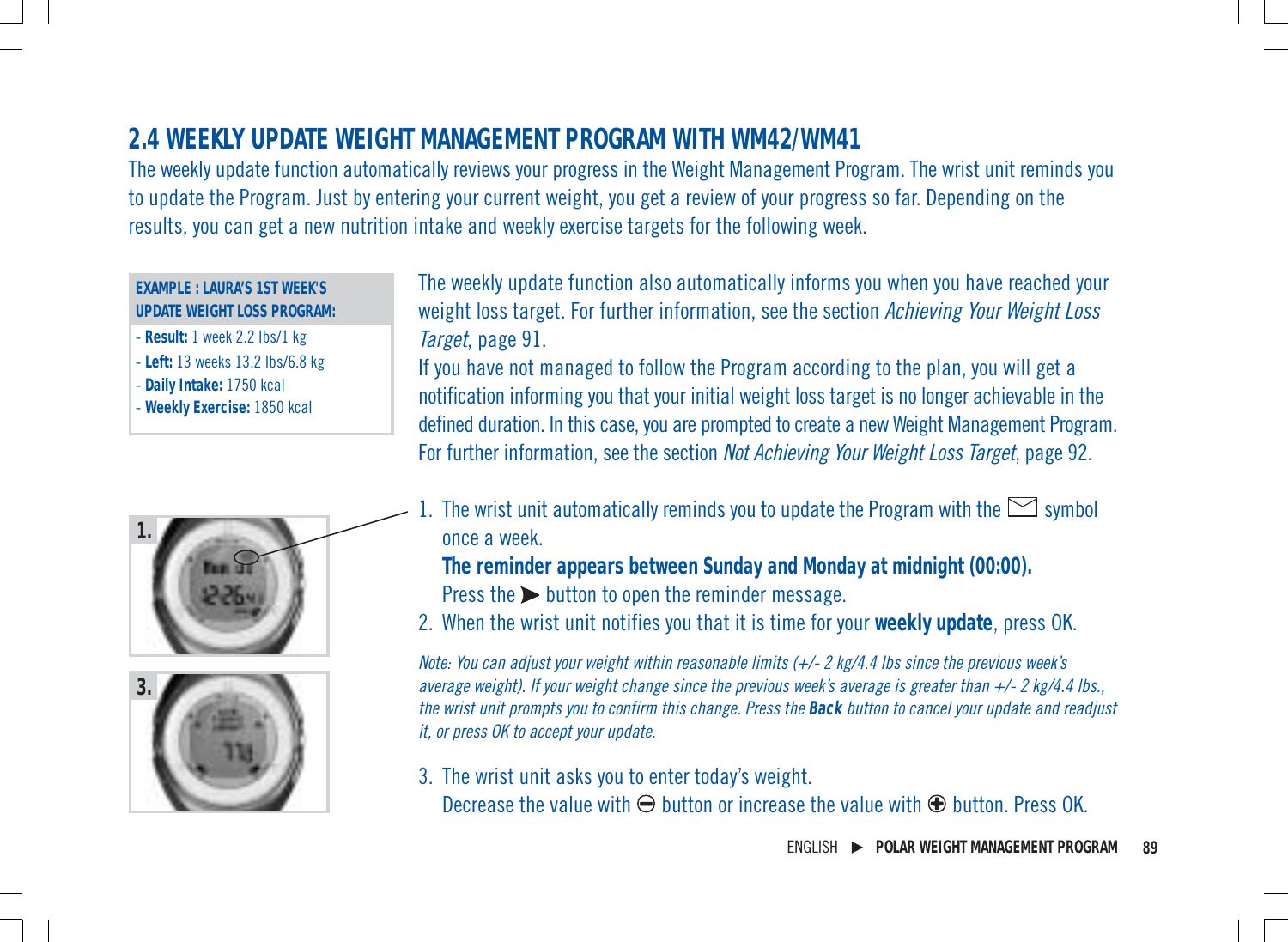





**7.** Healthu 4. The wrist unit **checks your progress** and displays the following updated information:

#### **Result**

Duration of the Program (in weeks) and your weight change completed so far are displayed. Press OK to proceed.

**EXAMPLE:**

Laura had selected the recommended **13 week** Weight Loss Program on a Tuesday. She created her Program Tuesday. Next Monday she will still have 13 weeks left because the Program duration calculation starts from Monday.

5. **Left**

The remaining Program duration in weeks and weight loss target are displayed.

Note: The Program duration calculation starts from the first Monday of the Program.

Press OK to proceed.

#### 6. **Daily Intake**

The recommended number of calories you should consume **daily** is displayed. You can monitor and update your intake calories in the Intake Diary. For further information, see the section Monitoring and Updating Your Progress with WM42/WM41, page 84. Press OK to proceed.

7. **Weekly Exercise**

The recommended number of calories you should burn **weekly** during exercise sessions is displayed. You can monitor the calories you burn during your exercise sessions in the Exercise Diary. For further information, see the section Monitoring and Updating Your Progress with WM42/WM41, page 84. Press OK to proceed.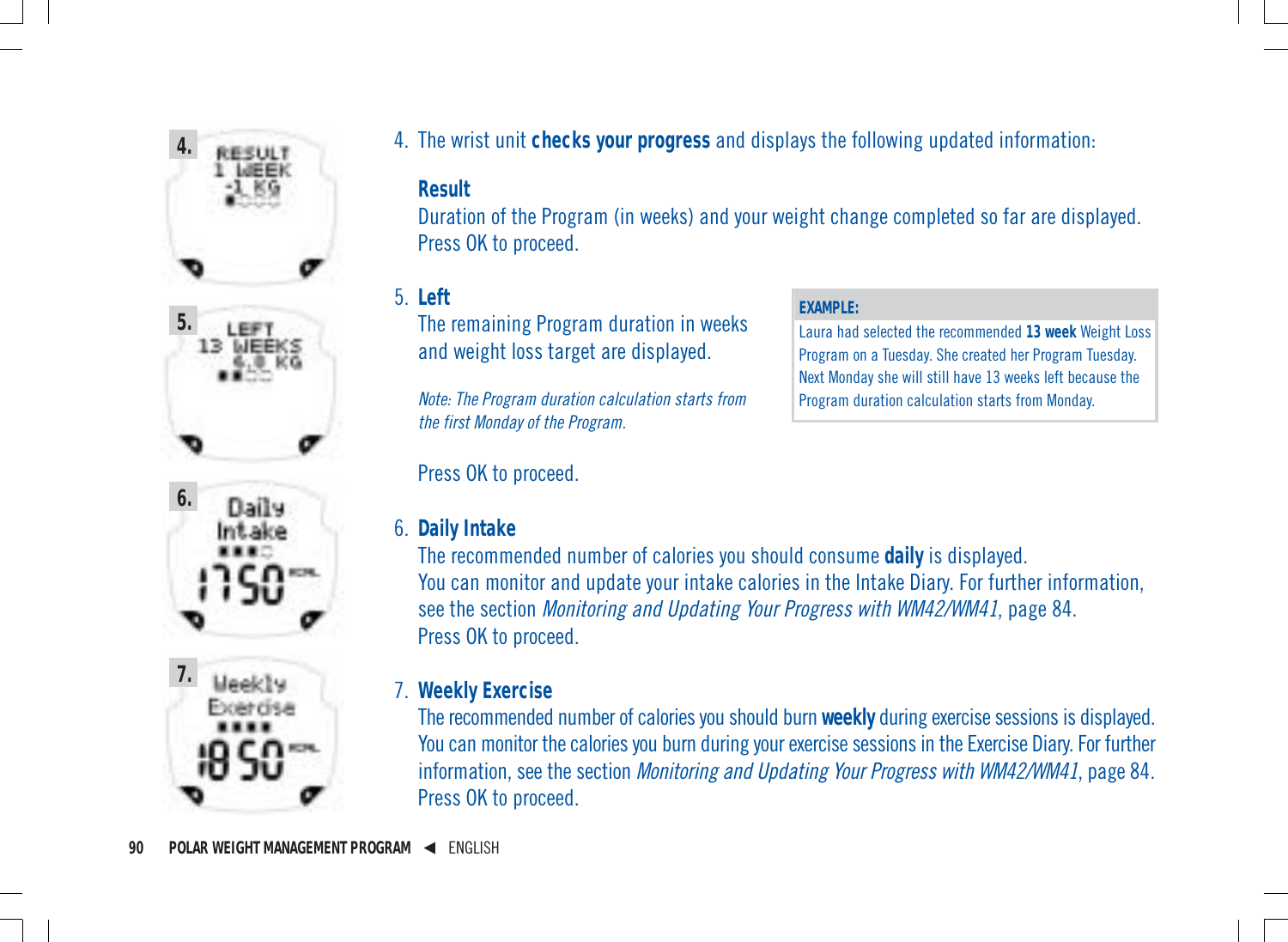





8. Program Updated is displayed and the wrist unit returns to the Time of Day display. Indicates where you can find the electronic Diary of your Weight Management Program and reminds you that your Weight Management Program targets have been updated. The symbol is displayed until you update your weight, intake calories, or your Extra value.

# **2.5 ACHIEVING YOUR WEIGHT LOSS TARGET**

- 1. Reminder message  $\leq$  is displayed in the Time of Day display. Press the  $\blacktriangleright$  button to open the reminder message.
- 2. The wrist unit reminds you that it is time for your **weekly update**, press OK.
- 3. The wrist unit asks you to enter today's weight. Decrease the value with  $\Theta$  button or increase the value with  $\Theta$  button. Press OK.

Note: You can adjust your weight within reasonable limits (+/- 2 kg/4.4 lbs since the previous week's average weight). If your weight change since the previous week's average is greater than +/- 2 kg/4.4 lbs., the wrist unit prompts you to confirm this change. Press the **Back** button to cancel your update and readjust it, or press OK to accept your update.

4. The wrist unit checks **your progress** and displays the following information:

#### **Result**

Duration of the Program (in weeks) and your weight change completed so far are displayed. Press OK to proceed.

When  $\sum$  is displayed, it indicates that you have reached your target weight with the help of the Polar Weight Management Program! Congratulations! Press OK to proceed to get your Weight Maintenance Program.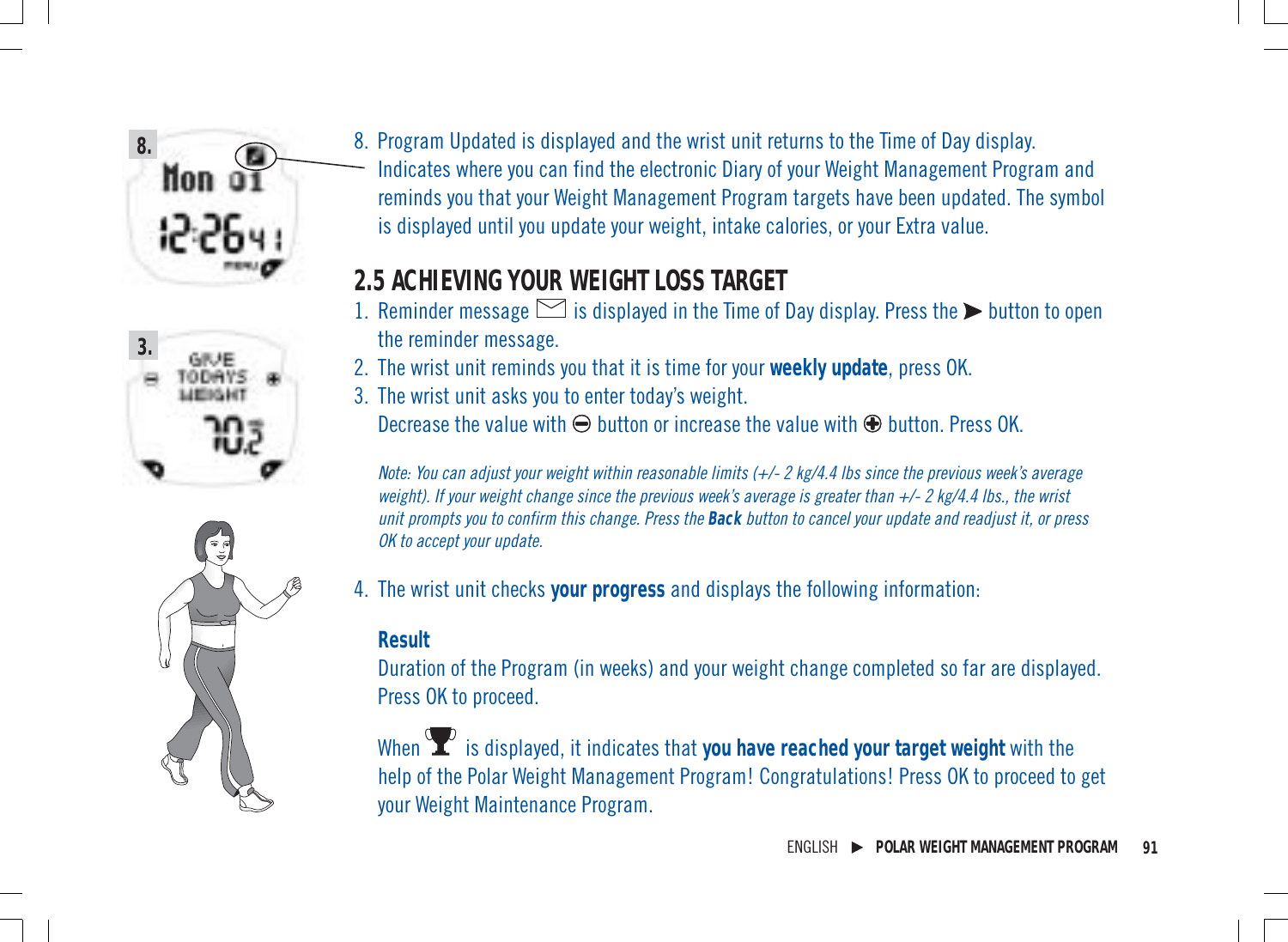- 5. **Targets to Maintain** Press OK. The wrist unit starts the Weight Maintenance Program and gives you targets to maintain your weight.
- 6. **Daily Intake** the recommended number of calories that you should consume is displayed. Press OK to proceed.
- 7. **Weekly Exercise** the recommended number of calories that you should burn weekly during exercise. Press OK to proceed. Program Started is displayed and the wrist unit returns to the Time of Day display.

Note: If you have achieved 90% of your target weight loss by the last weekly update of your Weight Loss Program, the Program also informs you that you have achieved your target.

# **2.6 NOT ACHIEVING YOUR WEIGHT LOSS TARGET**

#### **Same as steps 1, 2, and 3 on the previous page.**

4. The wrist unit checks **your progress** and displays the following information: **Target No More Realistic.** This means that you have not managed to follow the Program according to the plan and that the weight loss target is no longer achievable in the initially determined Program duration. Press OK.

The wrist unit asks you if you want to **Create New Program?**

• If you do want to create a new Program, press OK.

For further information, see the section Creating a Weight Management Program, page 78 starting from step 4. OR

• If you do not want to create a new Program, press the **Back** button. A Program to maintain your weight starts automatically.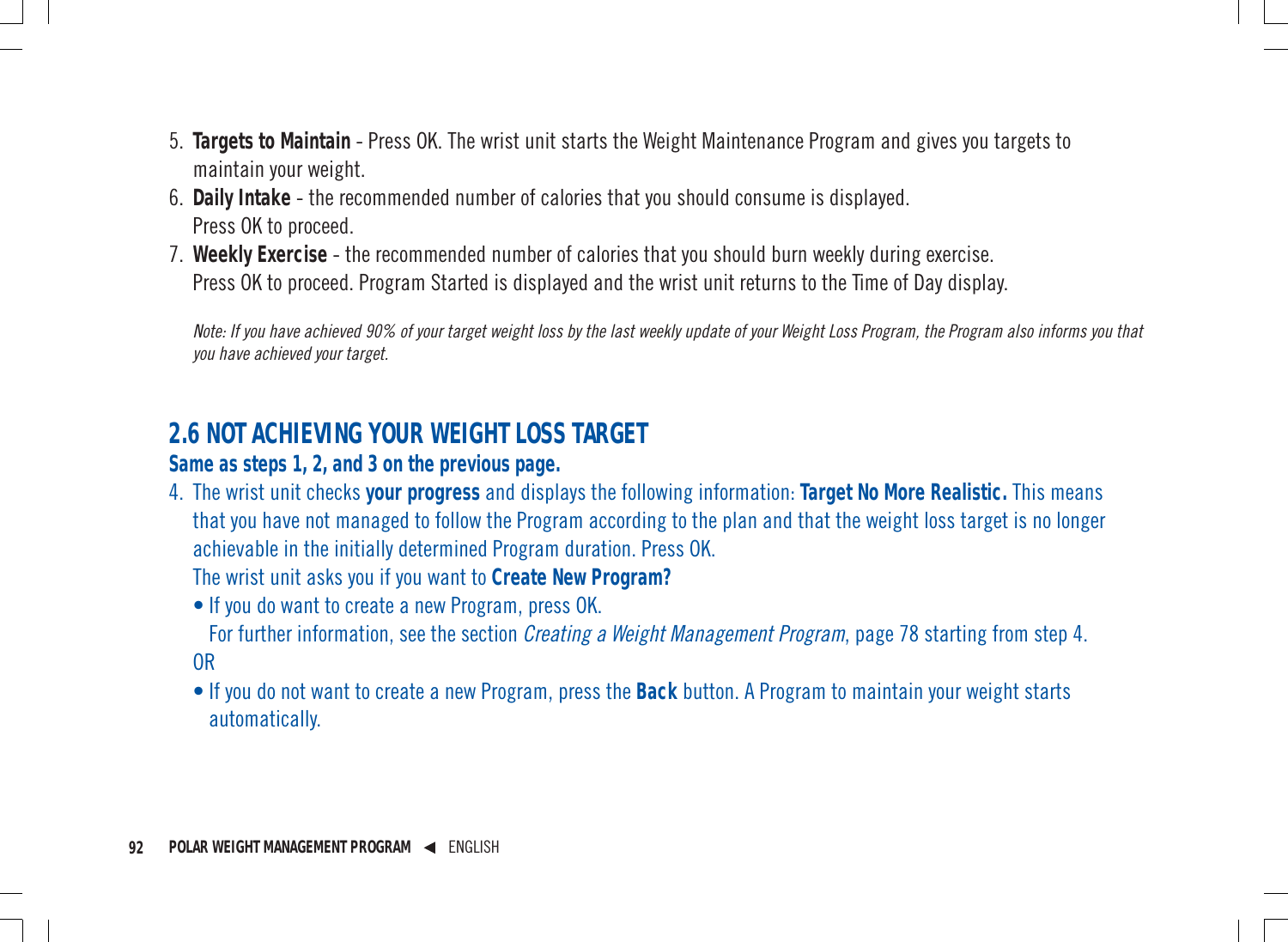# **2.7 CHECKING YOUR PROGRESS IN THE WEIGHT MANAGEMENT PROGRAM WITH WM42/WM41**

#### **EXAMPLE: CHECKING LAURA'S CURRENT WEIGHT MANAGEMENT PROGRAM AFTER FIRST WEEK'S UPDATE**

**Weigh Loss Program:**

- **Result** 1 week 2.2 lbs/1 kg
- **Left:** 13 weeks 13.2 lbs/6.8 kg

- **Daily Intake:** 1750 kcal

- **Weekly Exercise:** 1850 kcal

#### **Weight Maintenance Program:**

- **Targets to maintain:**
- **Daily Intake:** 2250 kcal
- **Weekly Exercise:** 1950 kcal
- 1. Start from the Time of Day display. Press OK. Exercise is displayed.
- 2. Press  $\blacktriangle$ . Program is displayed. Press OK.
- 3. Current Program is displayed. Press OK to start checking the current targets of your Program.
- 4. **Result** The weeks used for the Program and your weight change during the Program is displayed. Press OK to proceed.

If **Empty** is displayed, you should create a Program. For further information, see the section Creating a Weight Management Program, page 78.

If **Targets to maintain** is displayed, the wrist unit informs you that your Weight Maintenance Program has started. Press OK and continue from step 7.

5. **Left** - The remaining Program duration in weeks and the remaining weight to lose are displayed. Press OK to proceed.

Note: The Program duration calculation starts from the first Monday of the Program.

- 6. **Daily Intake** the recommended number of calories that you should consume **daily** is displayed. Press OK to proceed.
- 7. **Weekly Exercise** the recommended number of calories that you should burn **weekly** during exercise sessions is displayed. Press and hold the **Back** button until the time of day is displayed.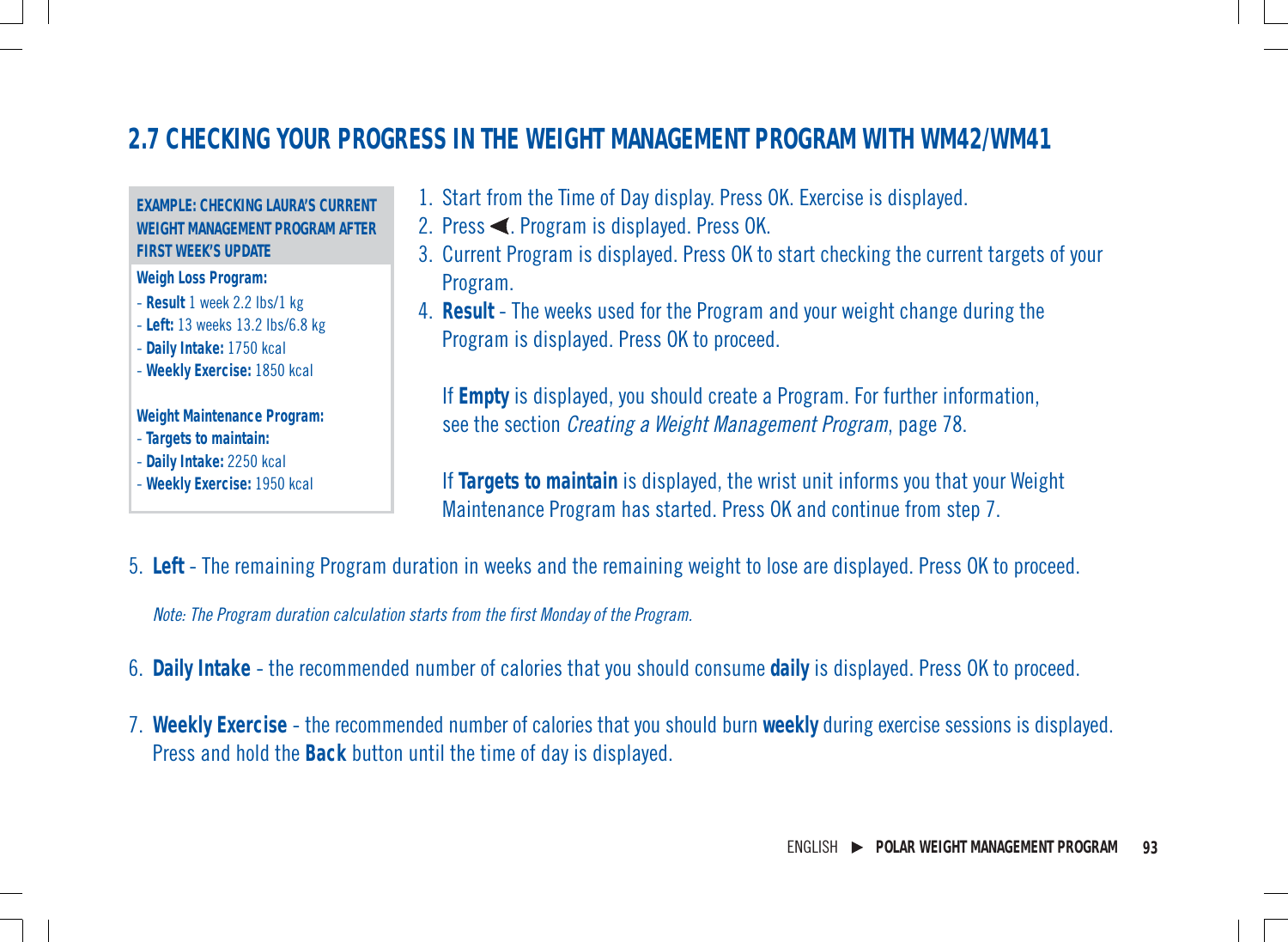# **3. EXERCISING WITH YOUR WEIGHT MANAGEMENT PRODUCT**

In the **Exercise** menu, you can check your heart rate and calorie expenditure. To measure your heart rate, you need to wear the transmitter. The wrist unit automatically records and saves the exercise information and calculates the energy expenditure during your exercise session.

# **3.1 HOW TO PUT YOUR TRANSMITTER ON AND START RECORDING YOUR EXERCISE**







- 1. Attach one end of the transmitter to the elastic strap.
- 2. Adjust the transmitter's strap length to fit snugly and comfortably. Secure the strap around your chest, just below the chest muscles, and buckle the strap to the transmitter.
- 3. Lift the transmitter off your chest and **moisten the two grooved electrode areas** on the back. Check that the wet electrode areas are firmly against your skin and that the Polar logo is in a central, upright position.
- 4. Wear the wrist unit as a watch and press OK to enter the menu. Exercise is displayed.
- 5. Press OK. Start? is displayed. Your heart rate appears in a few seconds. Keep a minimum of 3 feet/1 meter from other heart rate monitor users. With WM42/WM41 keep the minimum distance of 3 feet/1 meter until the framed heart rate symbol **@** appears. This means your transmitter is coded to your wrist unit, which helps avoiding interference from other heart rate monitors and devices.
- 6. Press OK again to start recording your exercise. Exercise time starts running.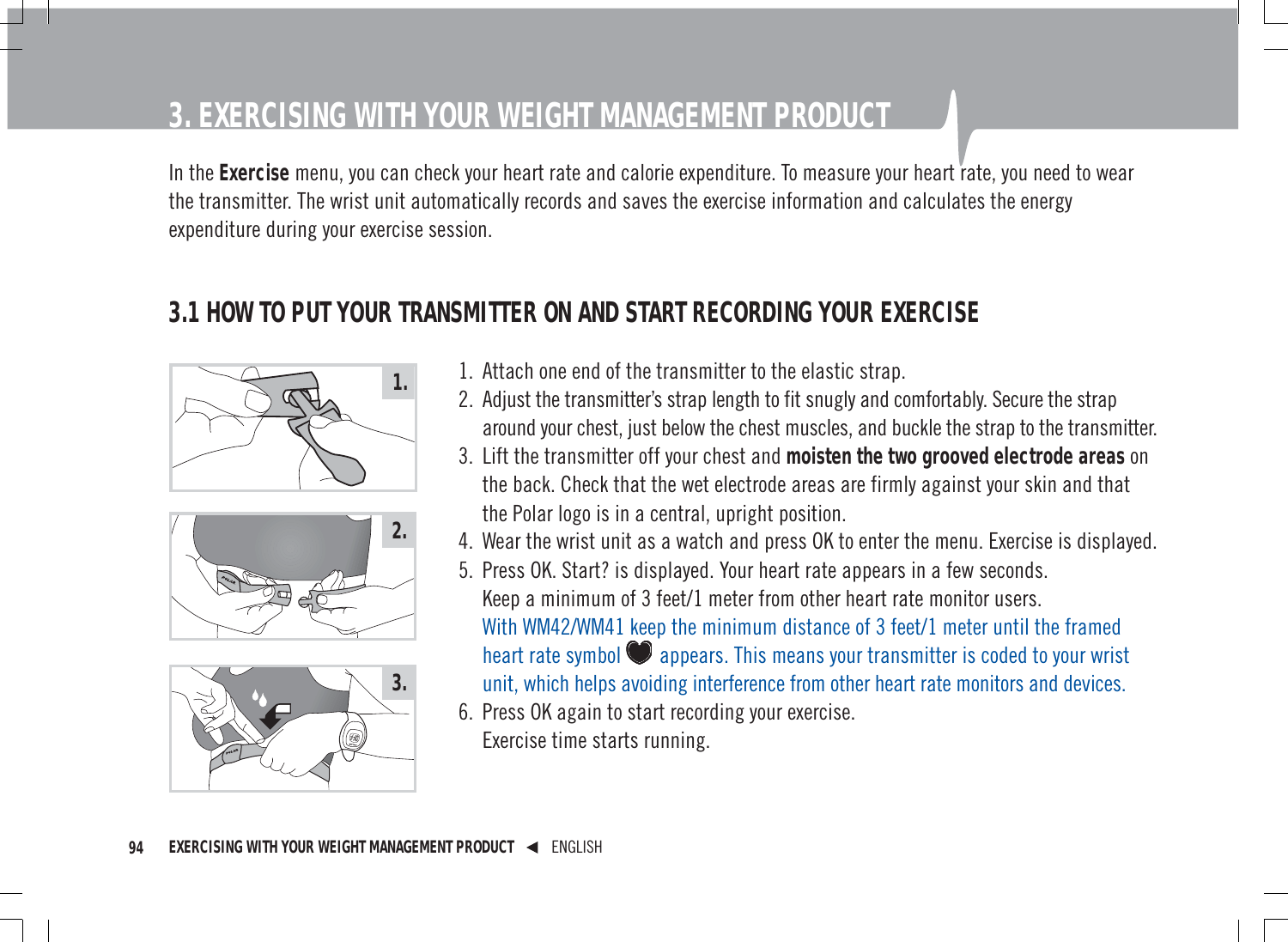If you are using WM42/WM41 and OwnZone is displayed, see the section OwnZone, page 97. If you want to skip the OwnZone determination, press OK and start your exercise.

**Note:**

- Electromagnetic fields from power lines, TV sets, are often sources of interference that can also cause erroneous heart rate readings. For further information, see the section The Polar Weight Management Product and Interference During Exercise, page 117.
- If Basic Settings appears, see the section Basic Settings of Your New Wrist Unit, page 75 and complete all your settings.
- If you just want to check your heart rate and do not want to record your exercise, skip step 6.
- **If your display reads - / 00**, your heart rate is not being received. Bring the wrist unit up to your chest near the Polar logo on the transmitter. The wrist unit takes a few moments to find the heart rate signal again.

# **3.2 FUNCTIONS DURING EXERCISE**

Note: Your exercise information is saved only if the stopwatch has been on for more than one minute.

#### **Checking the Time of Day**

Bring the wrist unit near the Polar logo on the transmitter. The time of day and current heart rate are displayed.

**Checking Exercise Duration, Time of Day, Heart Rate Limits, or Calories**

Use the  $\blacktriangleleft$  or  $\blacktriangleright$  button to view the following options:



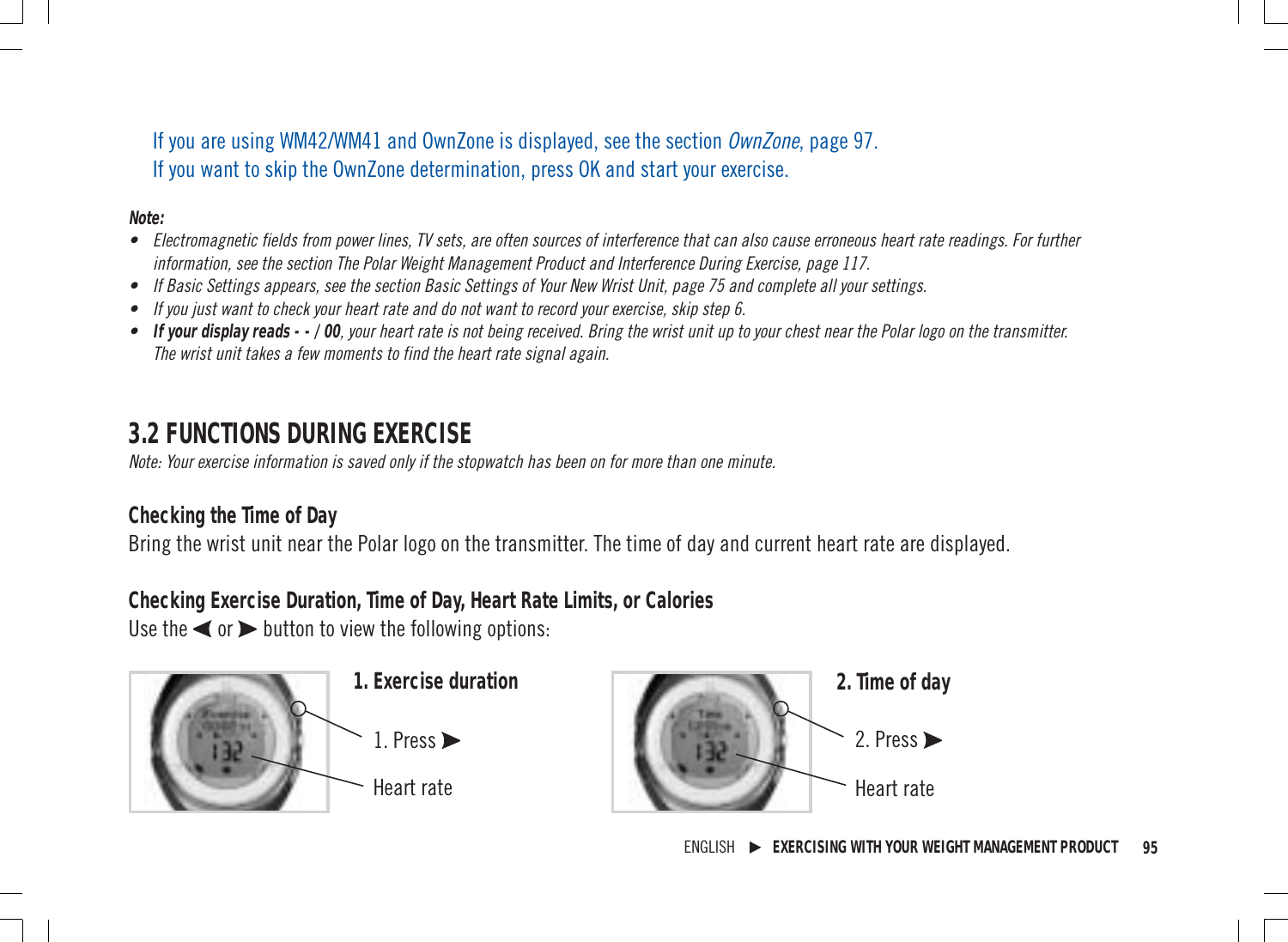

On the left, you can see your lower heart rate limits and on the right, your upper heart rate limits.



The heart rate symbol moves left or right according to your heart rate. If the heart symbol is not visible, it means your heart rate is either below or above your set heart rate limits. In this case, an alarm goes off, provided the zone alarm is switched  $\blacksquare$  on.

#### Switching the Heart Rate Zone Alarm Sound - 0 On or Off

Press and hold the Light button until the alarm is switched on or off.

#### **Switching the Backlight On**

Press the Light button and the display is illuminated for a few seconds.

Exercising with the wrist unit in the dark: After you have illuminated the display once while exercising, the display automatically illuminates each time you press any button or bring the wrist unit near the Polar logo on the transmitter, until you stop recording the exercise.

#### **Pausing the Exercise**

You can pause your exercise while taking a break to drink water, or do some other activity.

1. Press the **Back** button. Resume? and the paused exercise time appear. The recordings of the exercise is paused.

2. Press OK to continue recording the exercise.



# **Calories burned during your exercise session** The accumulation of calories starts as

your heart rate is displayed.

Heart rate

In WM42/WM41, the graphical bar indicates the target for the weekly exercise calories of your Weight Management Program. When the bar is full, you have reached the targeted calories for the week.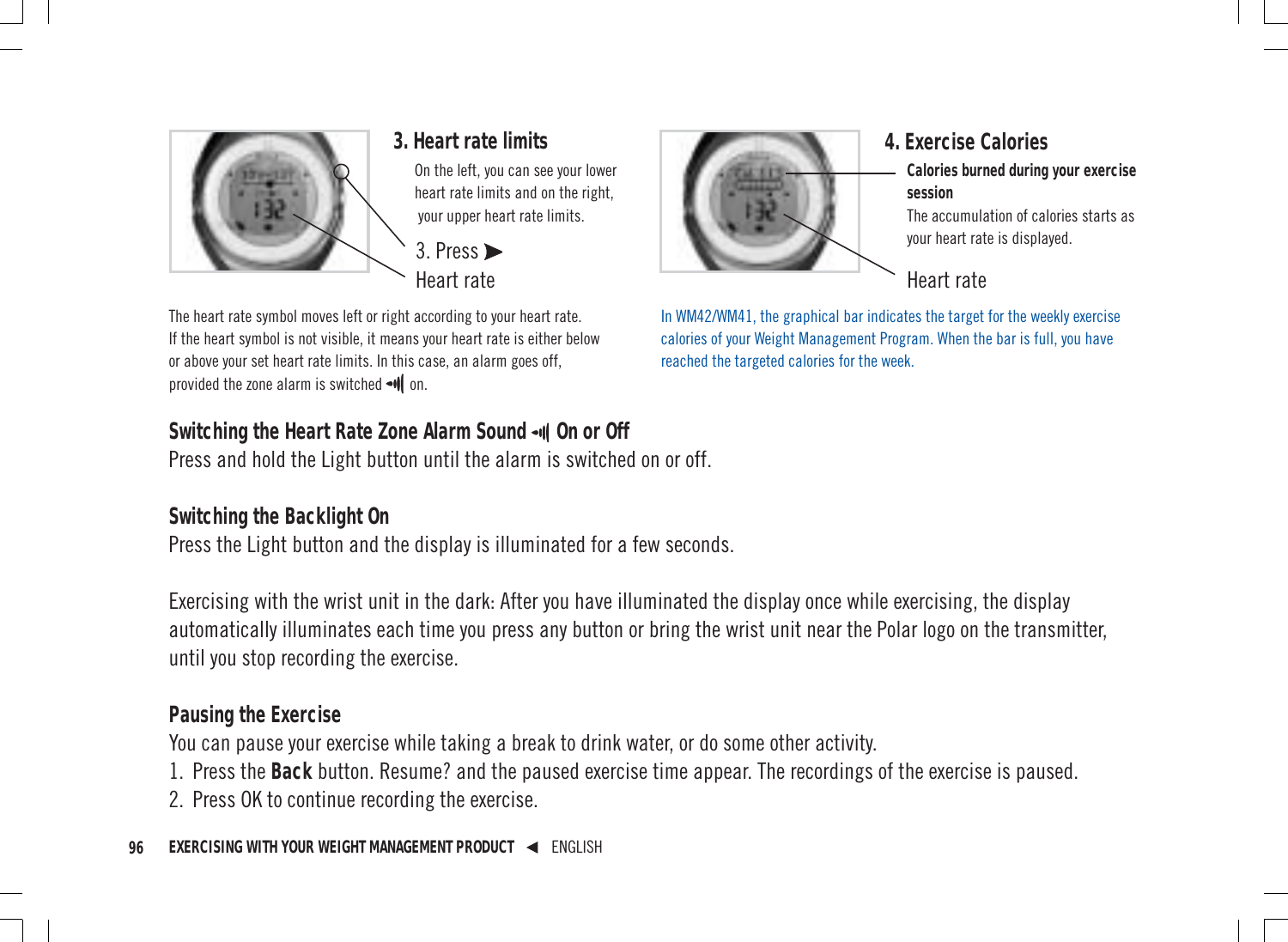#### **Stopping the Exercise**

- 1. Press the **Back** button. Resume? and the paused exercise time appear.
- 2. Press the **Back** button. Exercise is displayed. The recording of your exercise has been stopped.
- 3. Press the **Back** button again to return to the Time of Day display.
- 4. Press OK to enter menu.
- 5. To check the saved information, press the  $\blacktriangleright$  button. File is displayed. Press OK to enter the File menu. If you are using WM42/WM41, press OK again. For further information, see the section Exercise File, page 100.

#### Note:

- The wrist unit shows the Time of Day display in 5 minutes if you forget to stop the heart rate measurement after you pause the exercise and remove the transmitter from your chest.
- To check how to take care of your transmitter after exercising, see chapter Care and Maintenance, page 115.

### **3.3 OWNZONE**

The Polar Weight Management WM42/WM41 product is able to determine your individual exercise heart rate zone automatically. This is called OwnZone (OZ). It can be done during a warm-up period lasting 1–5 minutes by walking or jogging. You can also determine your OwnZone in other exercise modes. The main idea is that you start exercising slowly with light intensity. You then gradually increase the intensity of your exercise to raise your heart rate. Using OwnZone makes exercise easier and more enjoyable. You do not have to worry about calculations or guesswork for your exercise intensity determination.

There are two different exercise intensity zones, which you can select in the Settings menu for the OwnZone function: OwnZone Weight and OwnZone Basic. OwnZone Weight is an ideal exercise heart rate for weight loss purposes. OwnZone Basic is suitable for moderate intensity exercise. It can also be used for weight maintenance exercise. For further information, see the section How to Change Settings, page 106.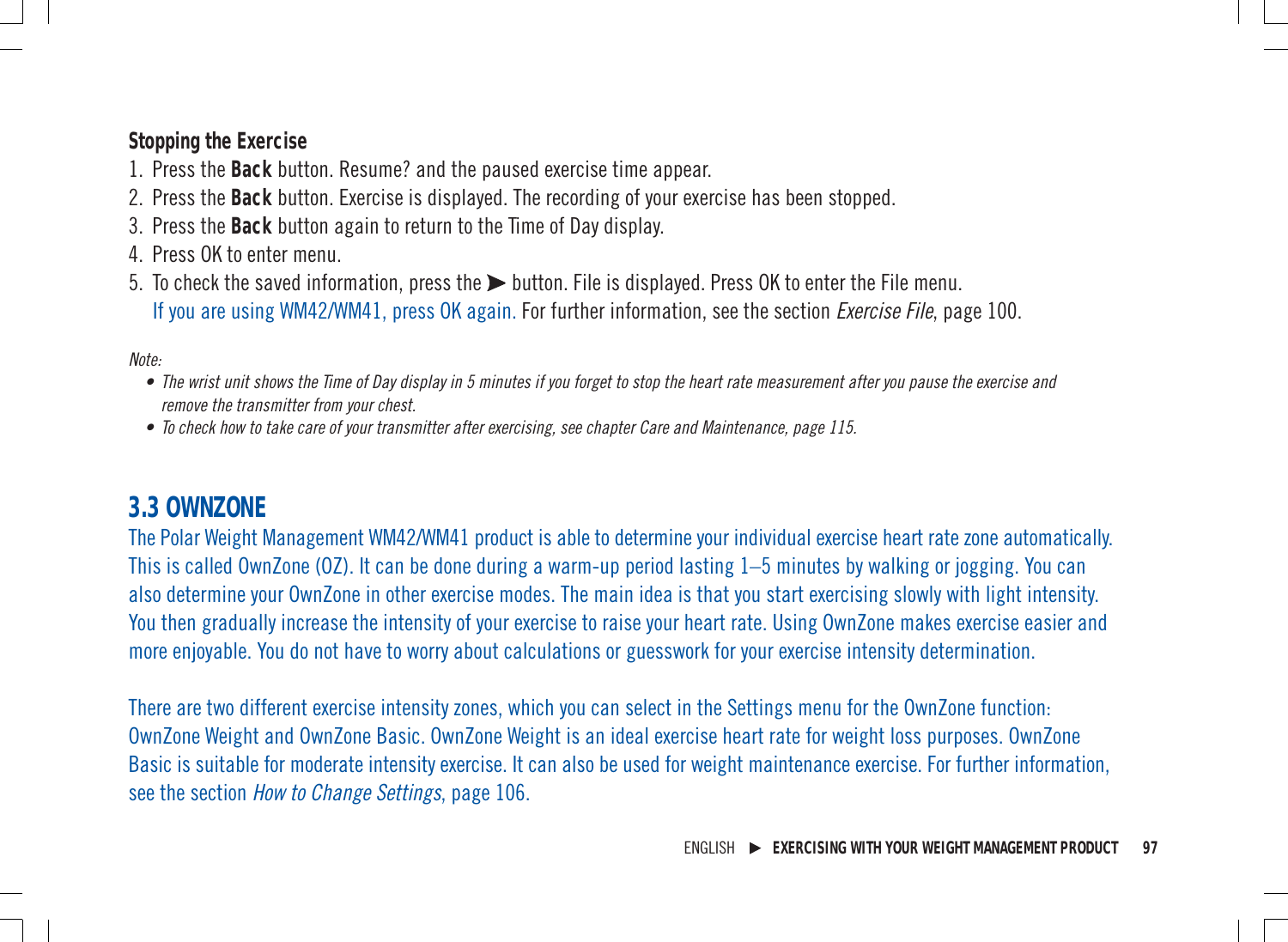#### The different OwnZone methods ensure that the safest possible exercise zone is determined for you.

|                            | OZV, OwnZone Variability This is the primary method based on measuring changes in your heart rate variability during |
|----------------------------|----------------------------------------------------------------------------------------------------------------------|
|                            | warm-up for exercise. Heart rate variability reflects changes in your body's physiology.                             |
| <b>OZL, OwnZone Latest</b> | If your heart rate variability decreases either too slowly or too fast or if your heart rate exceeds                 |
|                            | the safety limit during the OZ determination, the wrist unit selects your latest OwnZone.                            |
| <b>OZA, OwnZone Age</b>    | Alternatively, if there is no previous OwnZone determination in memory and your OZV fails, your                      |
|                            | age-based heart rate zone is used. This corresponds to 60-75% or 65-85% of your maximum                              |
|                            | heart rate depending on whether you have selected OZ Weight or OZ Basic, respectively.                               |

#### **3.3.1 DETERMINING YOUR OWNZONE HEART RATE LIMITS**

Check the following before starting to determine your OwnZone:

- You have set your user information correctly.
- You have switched the OwnZone function on. Each time you start saving exercise information and have the OwnZone function on, the wrist unit starts finding your OwnZone. For further information, see the section *How to Change* Settings, page 105.

You should always redefine your OwnZone:

- When changing your exercise environment or exercise mode.
- If you feel unusual, e.g. stressed or ill, about the physical state of your body when starting to exercise.
- After changing your settings.
- 1. If you start from the Time of Day display, press OK twice. Wait until your heart rate appears.

Press OK. OZ appears in the display.

If you want to skip OwnZone determination and use the previously determined OwnZone (OZL), press OK and go to step 3. If you have not determined your OwnZone before, your age-based heart rate limits (OZA) are used.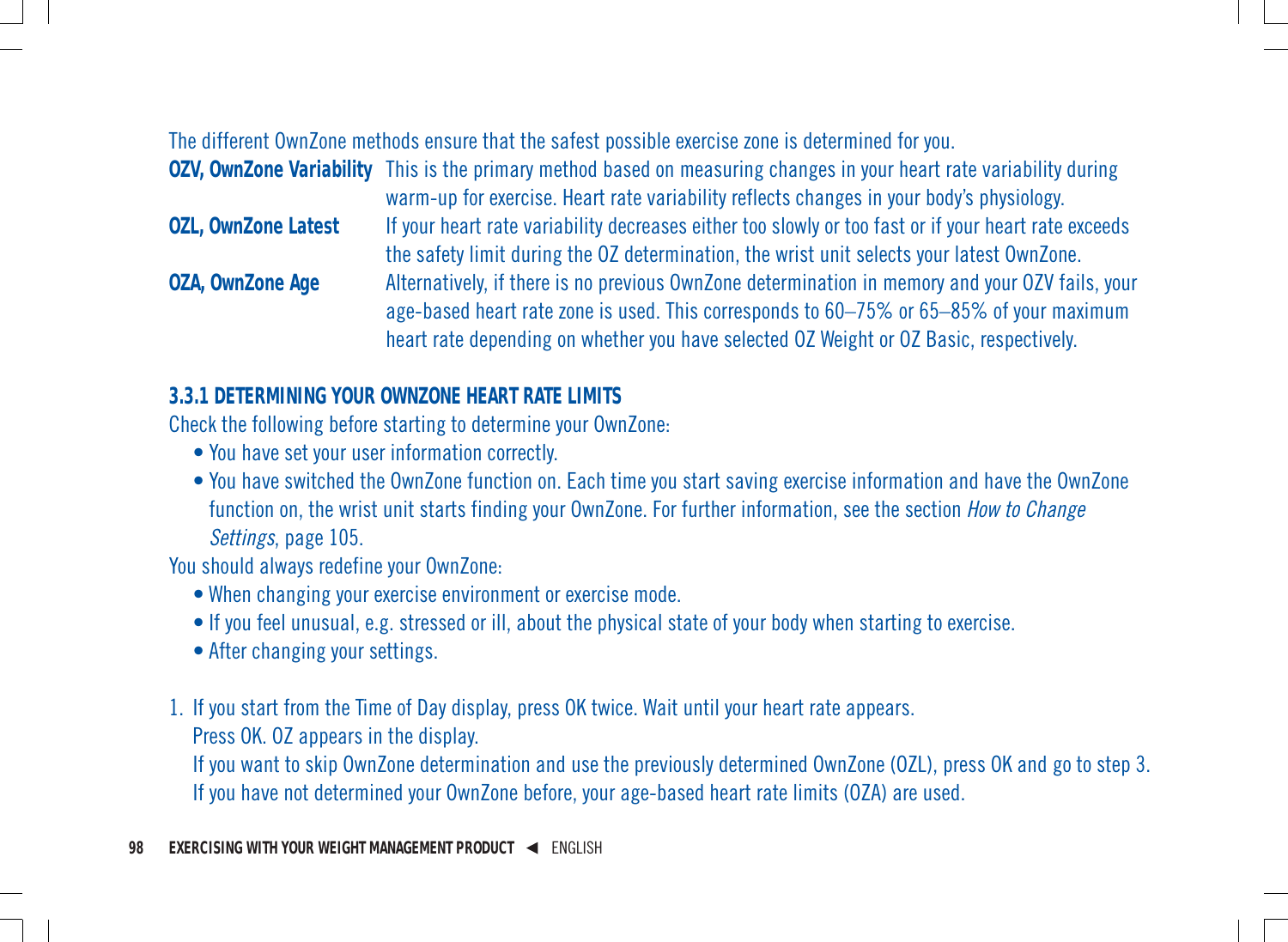#### 2. You determine your OwnZone in five stages:

- Walk at a slow pace for 1 min. Keep your heart rate below 100 bpm during this first stage. After each stage you hear a beep (if the sound settings are on) and the display automatically illuminates (if you have switched the backlight on once before), indicating the end of the stage. **1.**
- Walk at a normal pace for 1 min. Smoothly increase your heart rate by 10-20 bpm. **2.**
- Walk at a brisk pace for 1 min. Smoothly increase your heart rate by 10–20 bpm. **3.**
- Jog at a slow pace for 1 min. Smoothly increase your heart rate by 10–20 bpm. **4.**
- Jog at brisk pace or run for 1 min. **5.**



- 3. At some point during stages 1–5, you hear two beeps. Your OwnZone has been determined. The following information is displayed: See the explanations for OZV, OZL, and OZA on the previous page. OwnZone heart rate limits.
	- Current heart rate.

You can now continue your exercise. Try to stay within the given heart rate zone to maximize the benefits of the exercise.

#### **Switch Timing Signals on/off**

You can switch the OwnZone timing signals on/off in the Sound settings of General Settings. For further information, see the section General Settings, page 106.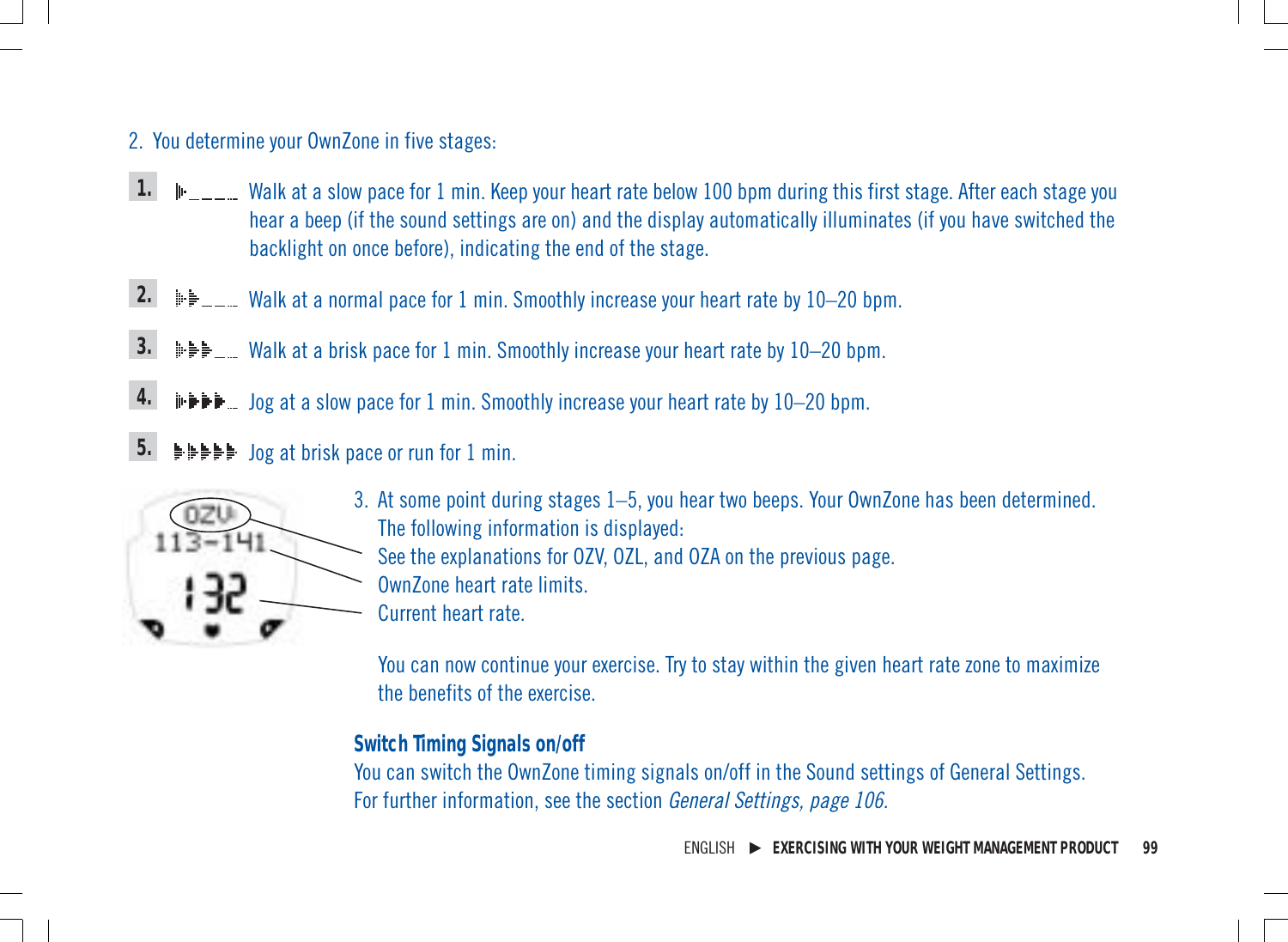# **4. CHECKING SAVED INFORMATION IN FILE**

The File menu includes information on recorded exercises. In the WM42/WM41 product, the Diary File also includes saved information your daily calorie intake and your weekly weight progress.

# **4.1 EXERCISE FILE**

- 1. Start from the Time of Day display. Press OK. Exercise is displayed.
- 2. Press $\blacktriangleright$ . File is displayed.
- 3. Press OK. WM42/WM41: Exercise File is displayed. Press OK.

Note: If Empty is displayed no exercise information has been recorded in the file.

4. Scroll with the  $\blacktriangleleft$  or  $\blacktriangleright$  button to the following exercise information: **Exercise Date** Exercise date **Exercise Duration** Exercise duration **Exercise Calories** Calories burned during the exercise **Average Hr** Average heart rate of the exercise



#### **Target Zone**

The heart rate limits you used during your exercise. The time you spent between the heart rate limits. For further information, see the sections *General Settings* and *Setting Heart Rate Limits*, page 105.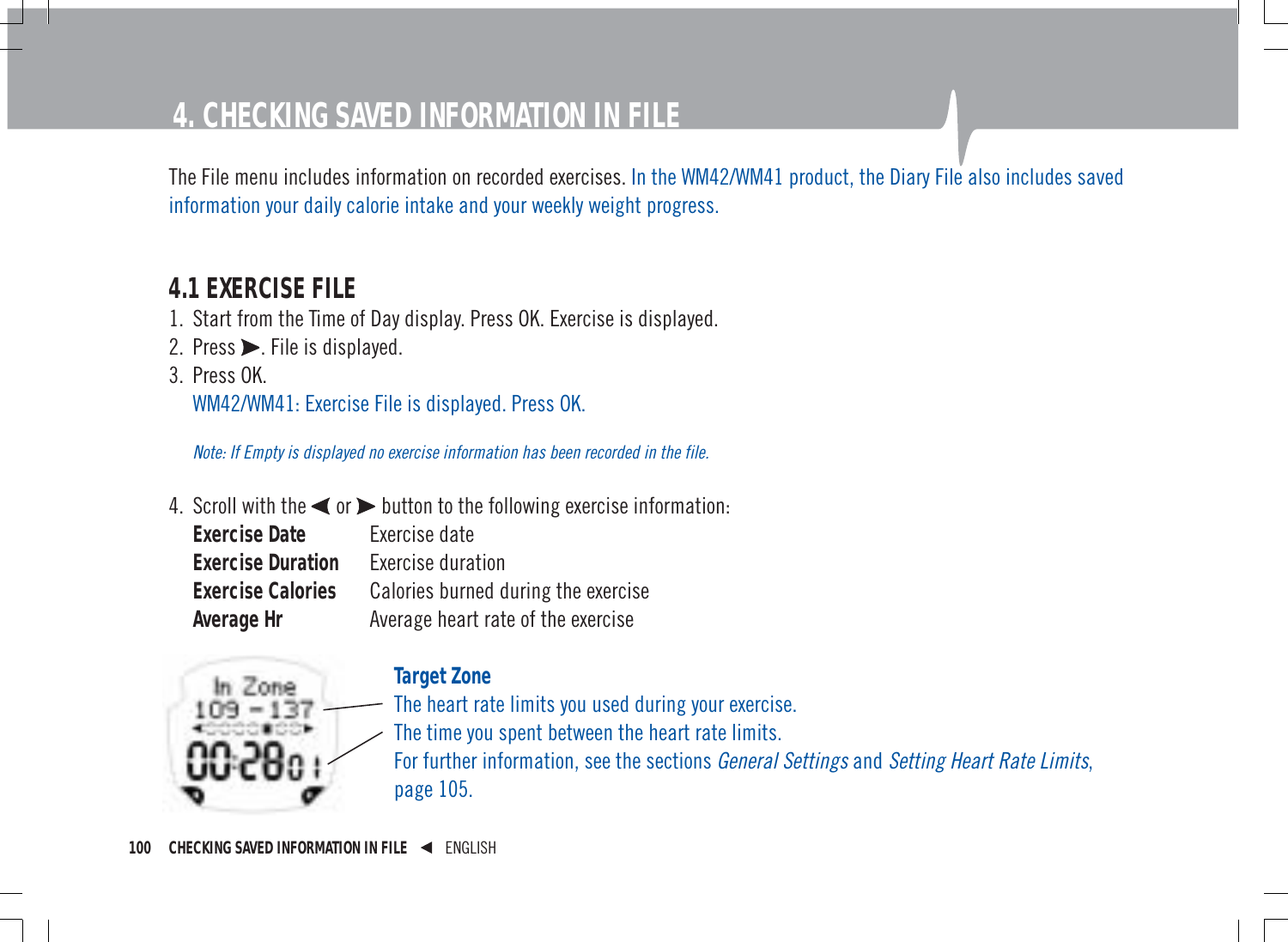**Tot. Cal**

Tot.Cal 02.01.0H

> Tot Time 02.01.04

The date when total cumulative calories were last reset.

Total cumulative calories burned during several exercise sessions, commencing from the previous resetting.

Note: When you have burned 999 999 kcal (or cal), the total cumulative calories are automatically reset to zero.

#### **Tot. Time**

The date when total cumulative time was last reset.

Total cumulative exercise time for several exercise sessions, commencing from the previous resetting.

Note: When you have exercised 9999 huors and 59 minutes, the total cumulative time is automatically reset to zero.

Press and hold the **Back** button until the wrist unit returns to the Time of Day display.

Note: Your exercise information is saved only if the stopwatch has been on for more than one minute.

#### **Resetting the Total Time or Calories to Zero**

Reset these counters to zero to use them as an exercise time or caloric indicator. For example, if you reset them monthly, you can monitor your monthly running totals.

If you start from the Time of Day display, repeat steps 1–4.

- 5. Use the  $\blacktriangleleft$  or  $\blacktriangleright$  button and scroll to the display showing Tot. Time or Tot. Cal.
- 6. Press OK. Tot. Time or Tot. Cal Reset? is displayed.
- 7. Press OK. The wrist unit asks: Are you sure?
- 8. Press OK. **Or**, if you want to cancel the reset, press the **Back** button.
- 9. Press and hold the **Back** button until the wrist unit returns to the Time of Day display.

Note: Resetting these values does not reset the exercise calories recorded in Your Diary File.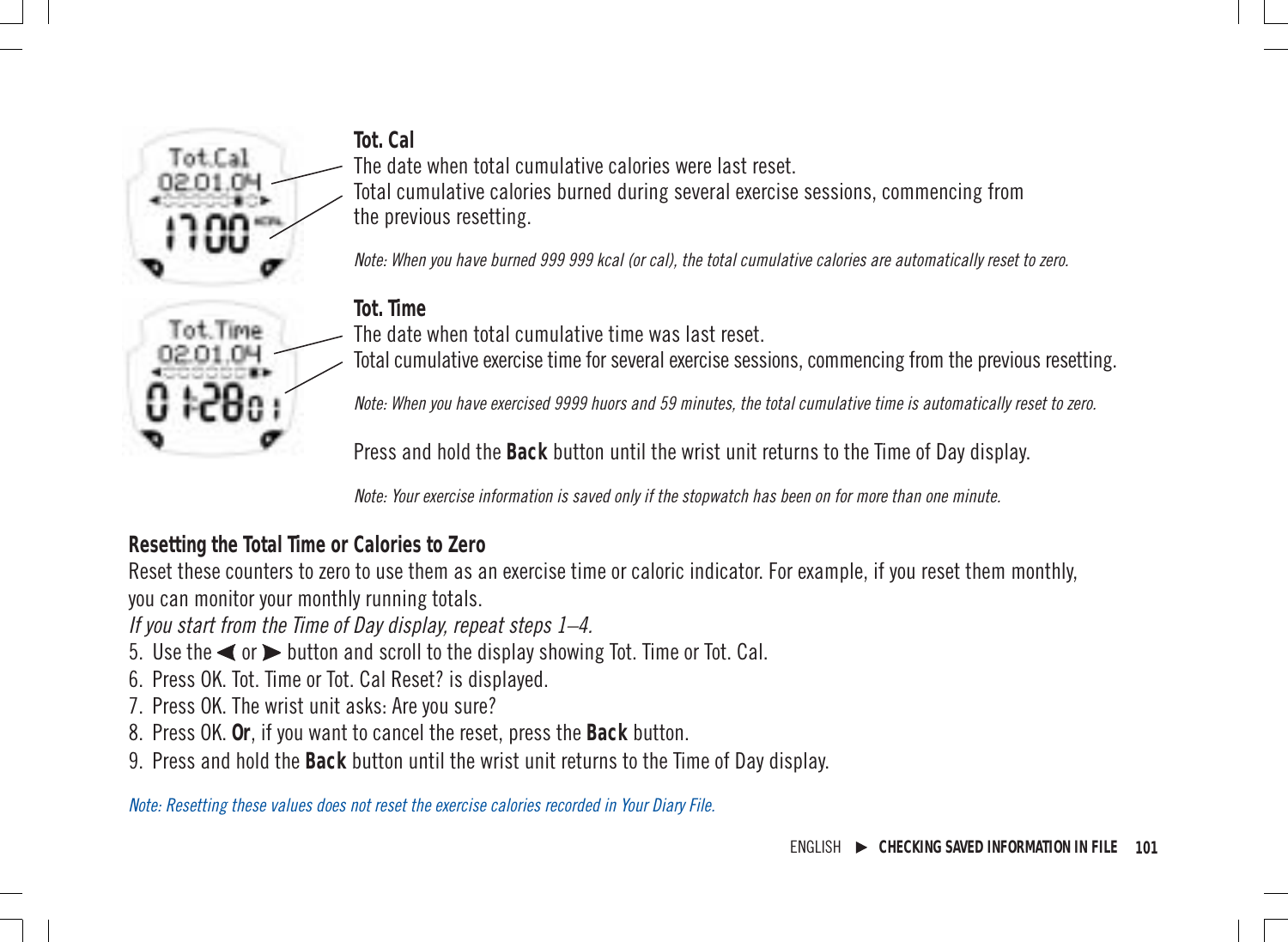# **4.2 DIARY FILE**

You can check the automatically saved daily or weekly Diary information in the Diary File.

- 1. Start from the Time of Day display. Press OK. Exercise is displayed.
- 2. Press  $\triangleright$ . File is displayed.
- 3. Press OK. Exercise File is displayed. Press $\blacktriangleright$ .
- 4. Diary File is displayed. Press OK to enter the Diary File. Intake is displayed.

Note: If Empty is displayed no information has been recorded in the file.

5. Use the  $\blacktriangleleft$  or  $\blacktriangleright$  button to select one of the following Diaries:



\*This Diary is displayed only if you have switched the Diary view on in the settings menu.

- 6. Press OK to enter one of the Diaries above and check your information. The previous day or the last day of the previous week is displayed.
- 7. Scroll the saved daily or weekly information with the  $\blacktriangleleft$  or  $\blacktriangleright$  button. The white indicator moves according to the date or week. Press and hold the **Back** button to return to the Time of Day display, or continue viewing your Diary values.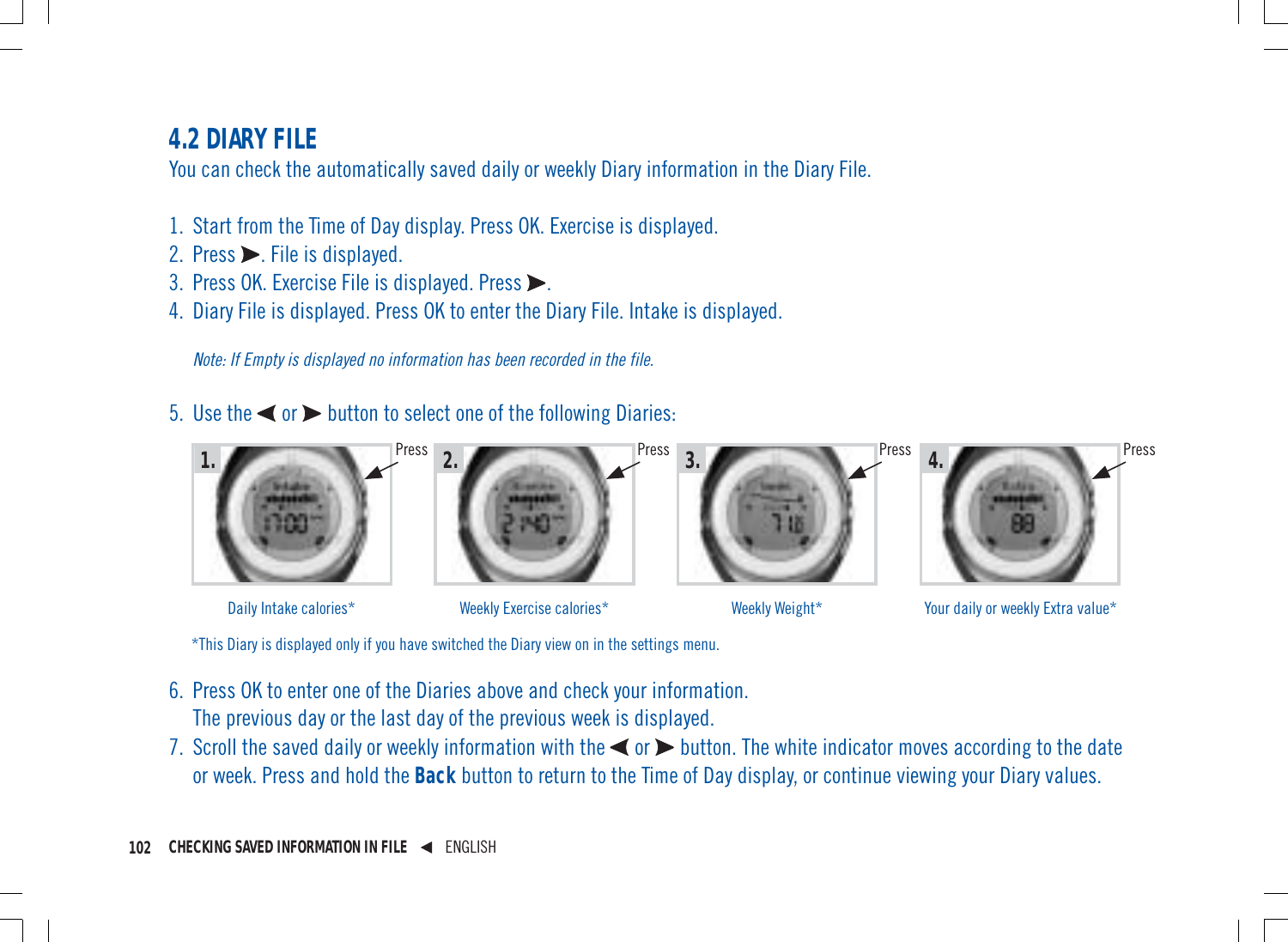**6.** 26.12

> 26.12 lles . an I

**⊕01.01** 

**6.**

**6.**

**Intake Diary**

The selected day is displayed.

You can view your calorie intake for the last 14 consecutive days. The white indicator enables you to quickly compare the calorie intake level of the selected day against the level of the other days. The exact calories entered that date.

### **Exercise Diary**

The last day of the selected week is displayed.

You can view your exercise calories for the last 26 consecutive weeks. The white indicator enables you to quickly compare the exercise calorie level of the selected week against the level of the other weeks. All exercise calories you have saved during your exercise in the selected week.

### **Weight Diary**

The last day of the selected week is displayed.

You can view your average weight for the last 40 consecutive weeks. The white indicator enables you to quickly compare the average weight of the selected week against the average of the other weeks. The exact average weight entered that week.

### **Extra Diary**

**6.** 26.12 **Human** 

The selected day or the last day of the selected week is displayed.

You can view values for the last 14 consecutive days or weeks. The white indicator enables you to quickly compare the values of the selected day/week against the values of other days/weeks. The exact values entered that date or week.

Note: If you select manual Extra Diary resetting, your values are not saved in the Diary File.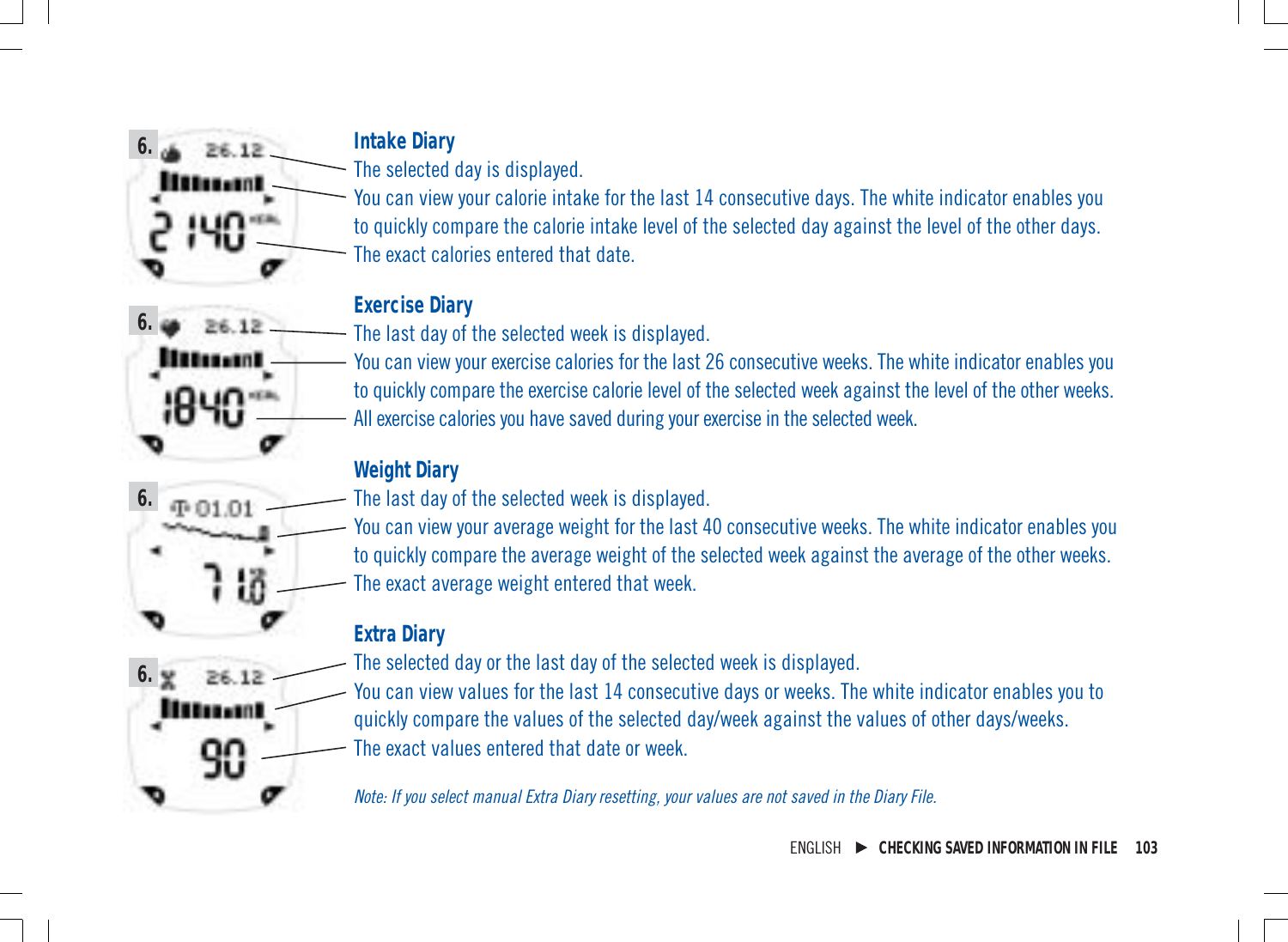#### **How to Add or Edit Entered Information**

You can edit the information you have entered in the Diary during the previous 14 days or 14/26/40 weeks or add missing calorie intake information of the current week afterwards. Any changes made to the calorie intake, during the current week, before the weekly update, cause an automatic adjustment to the Weight Management Program. For example if you want to update on Wednesday the intake calories of Monday, the change will still affect the ongoing Program. Although the intake calories added to previous Sunday will not have an effect to your Program, because the weekly update of the previous week has already taken place. You can also edit the older exercise calories and weight, but this has no affect on the ongoing Weight Management Program.



- If you start from the Time of Day display, repeat steps 1–7.
- 8. Press OK to start editing the value of the selected day.
- 9. The wrist unit asks if you want to Edit the value? Press OK.
- 10. Adjust the flashing new value with the  $\Theta$  /  $\Theta$  buttons. Press OK.
- 11. Press and hold the **Back** button to return to the Time of Day display.

Note: You cannot add or change the values of the ongoing day.

Although, you can add or change the intake diary values of the ongoing week. The exercise diary or the weight diary values of the ongoing week cannot be added or changed.

The extra diary values of the ongoing week can be changed, if you have selected daily resetting. You cannot change the extra diary values, if you have selected weekly resetting.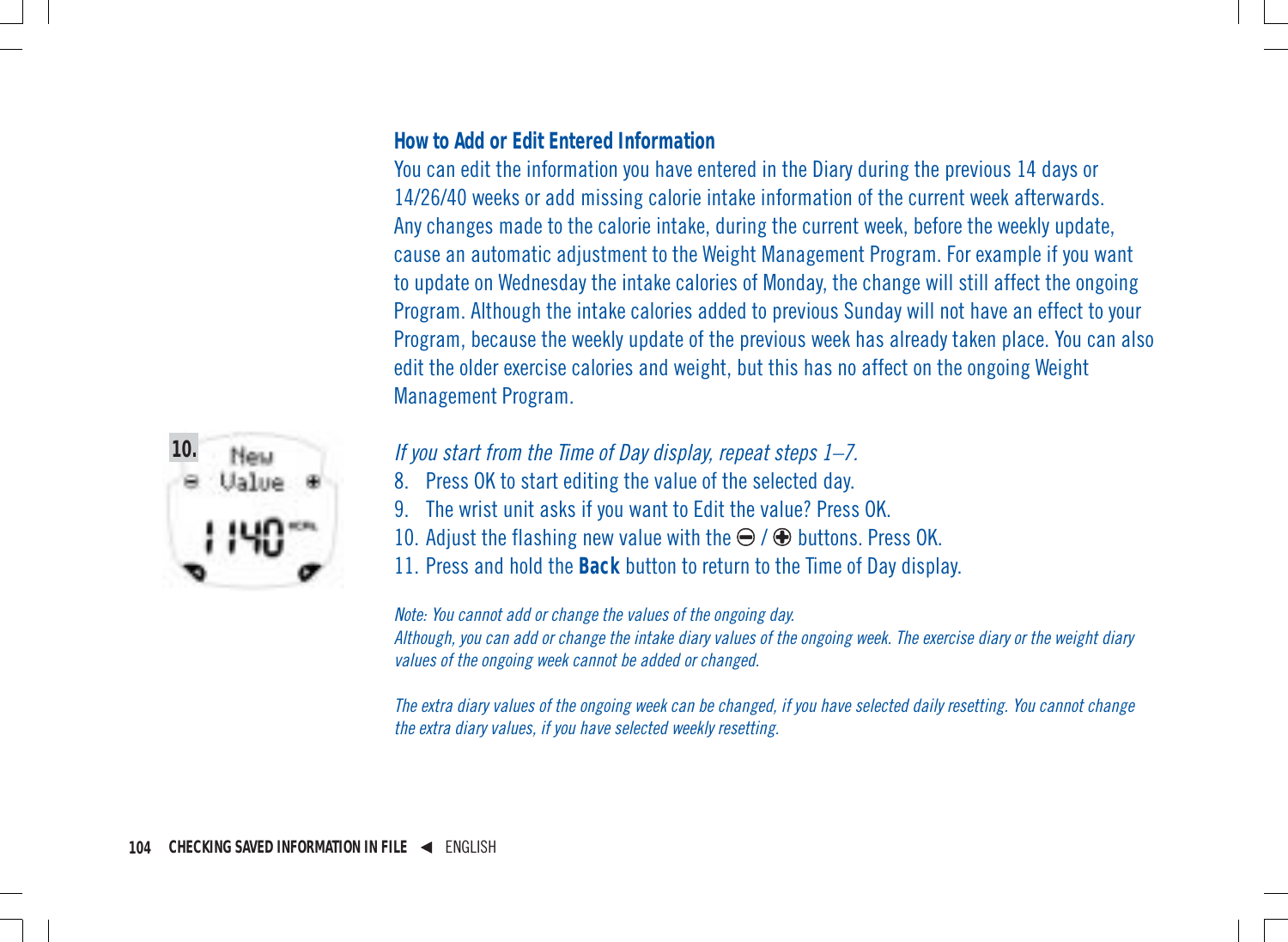# **5. HOW TO CHANGE SETTINGS**

In the Setting menu, you can view or change the information you have set earlier, such as the measuring units for your weight, or you can set information, such as your heart rate limits, volume and alarm settings.

### **5.1 GENERAL SETTINGS**



- 1. Start from the Time of Day display. Press OK. Exercise is displayed.
- 2. Scroll to Setting with the  $\blacktriangleleft$  or  $\blacktriangleright$  button. Press OK. General Settings is displayed.
- 3. Press OK. Use the  $\blacktriangleleft$  or  $\blacktriangleright$  button to select **Limits**, Sounds, Keylock, or Units settings.
- 4. Press OK to select the desired settings.



#### **1. Setting Heart Rate Limits** (Limits)

These are the heart rate limits that are used when you exercise. Select one of the following options: Auto, OwnZone (only in WM42/WM41), Off, or Manual with the  $\ominus$  /  $\oplus$  buttons, and press OK.

Auto Automatically calculated age-based heart rate limits (220 – age) correspond to 60–75% of your maximum heart rate: The wrist unit calculates the heart rate limits based on the birthdate you have entered. Upper and Lower Limits are displayed.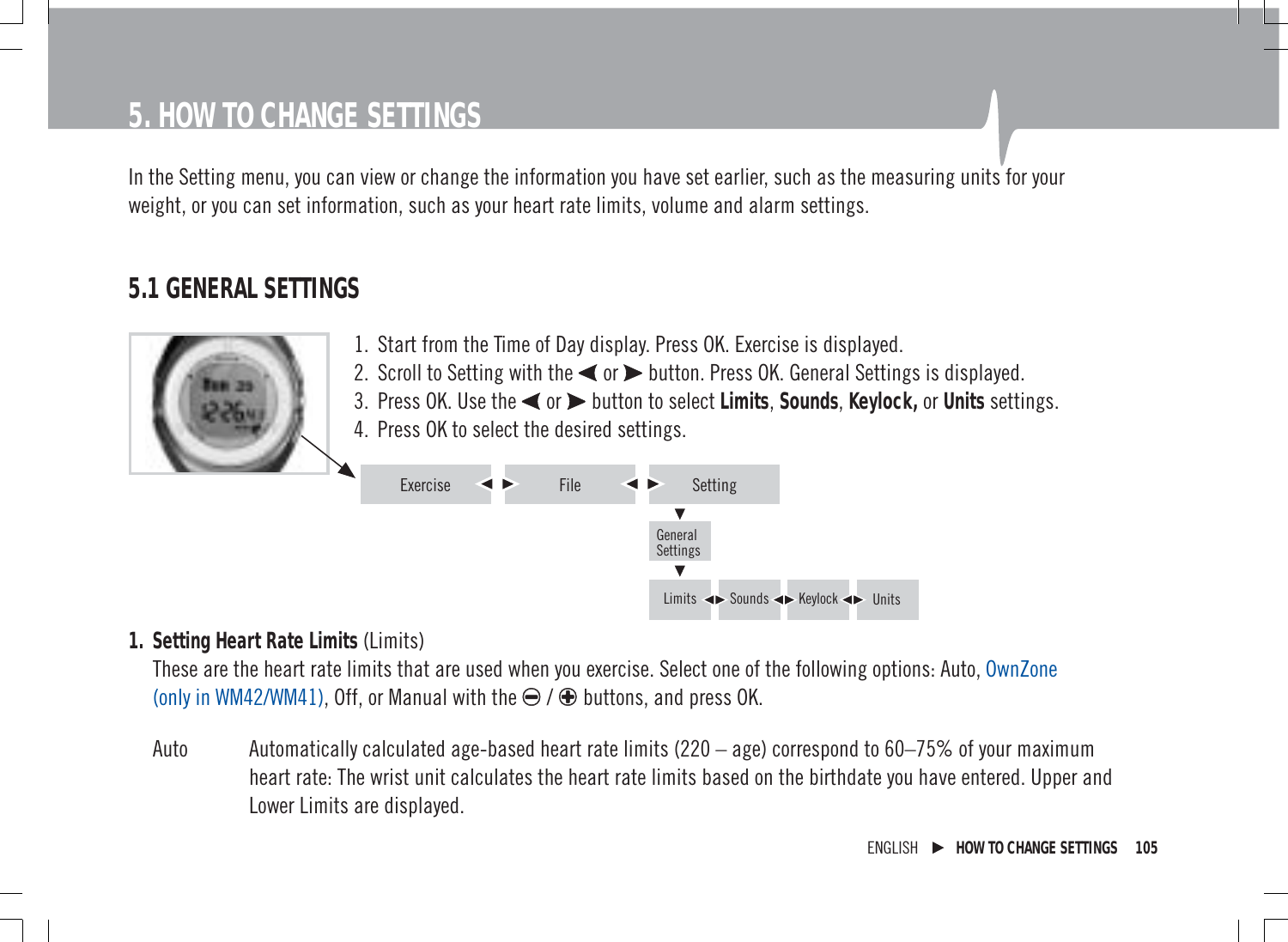#### OwnZone Select Weight or Basic with the  $\bigcirc$  /  $\bigcirc$  buttons. Press OK.

There are two different options for automatic heart rate zone determination: OwnZone Weight and OwnZone Basic. For most adults, OwnZone Weight corresponds to 60–75% and OwnZone Basic corresponds to 65–85% of their maximum heart rate. OwnZone Weight is good for weight management, particularly for overweight and less fit individuals, or at the beginning of your Weight Management Program. OwnZone Basic improves your fitness more efficiently and is well suited for when you have exercised for some time or when you are in weight maintenance phase. For further information, see the section  $\Omega$ wnZone, pages 97–99.

Off Function is switched off

Manual Set the upper heart rate limits with the  $\Theta$  /  $\Theta$  buttons. Press OK. Set the lower heart rate limits with the  $\ominus$  /  $\oplus$  buttons. Press OK.

 $Press$   $\rightarrow$  to proceed to Sound settings.

#### **2. Setting Volume for Sounds**

Select the quiet Vol 1, or loud Vol 2, or sounds OFF with the  $\Theta$  /  $\Theta$  buttons. Press OK.

If you change the Vol 1 or Vol 2 setting, all the wrist unit tones are affected. If you select the Sounds Off setting, the button and activity sounds (e.g., start/stop exercise) are switched off. The watch alarm sounds can be switched on or off in the Watch settings. The heart rate zone alarms can be switched on or off when you exercise. For further information, see pages 96 and 113.

 $Press$   $\rightarrow$  to proceed to the Keylock settings.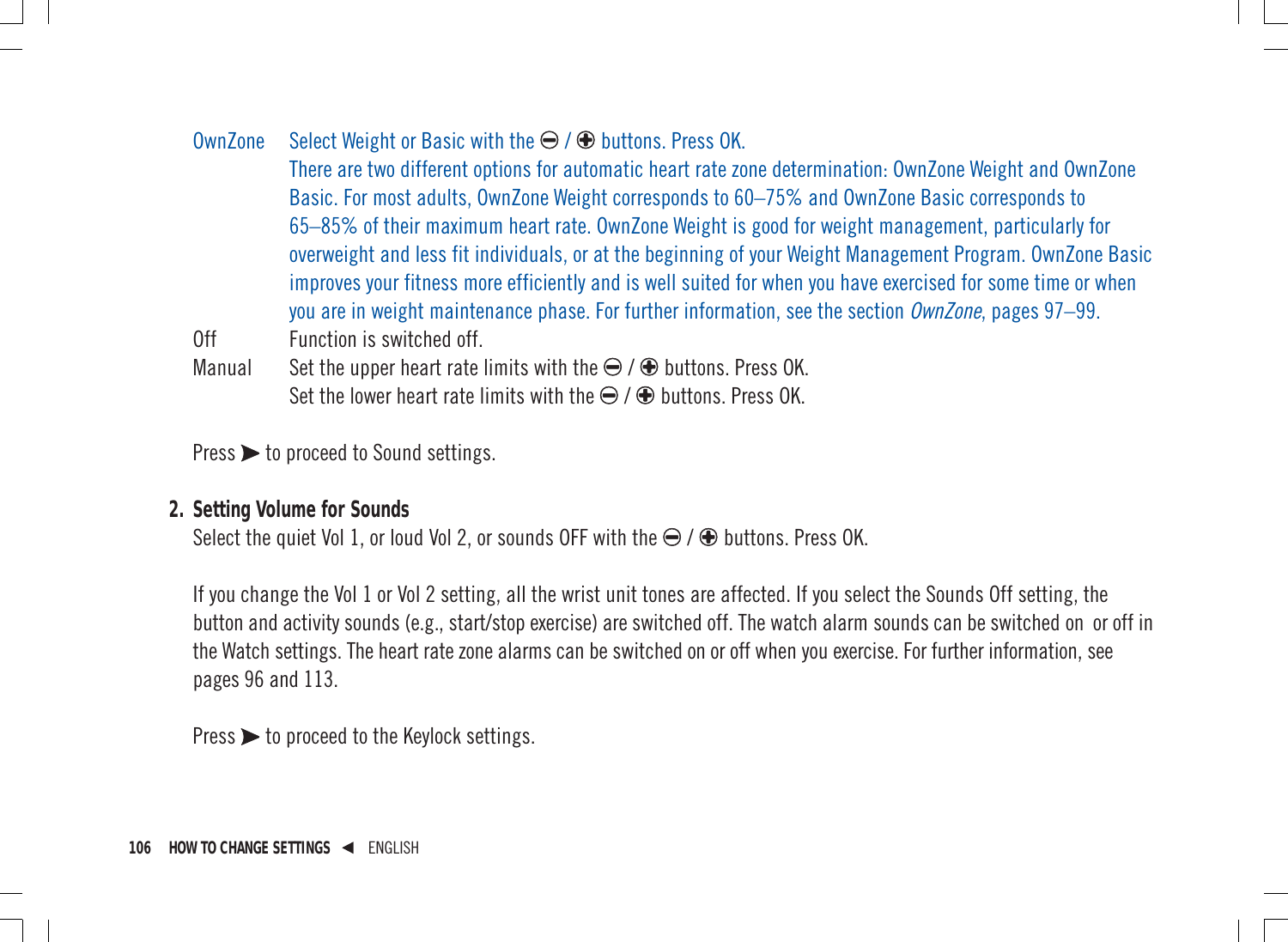- **3. Selecting Button Lock Settings** (Keylock) Select Auto or Manual with the  $\ominus$  /  $\oplus$  buttons. Press OK.
	- Auto The wrist unit automatically locks all the buttons (except the Light button) if you do not press any button within one minute. You can switch the button lock off in the Time of Day display by pressing and holding the **Back** button until Buttons unlocked is displayed.
	- Manual You can switch the button lock on or off in the Time of Day display by pressing and holding the **Back** button until  $\bullet$  is displayed or disappears.

 $Press$   $\triangleright$  to proceed to the Units settings.

**4. Changing Weight, Height, and Calorie Units** Select lb/ft/cal or kg/cm/kcal with the  $\ominus$  /  $\oplus$  buttons. Press OK. Press and hold the **Back** button to return to the Time of Day display.

|         | lb/ft       | kg/cm       |
|---------|-------------|-------------|
| Weight  | Pounds      | Kilograms   |
| Height  | Feet/Inches | Centimeters |
| Calorie | Cal         | Kcal        |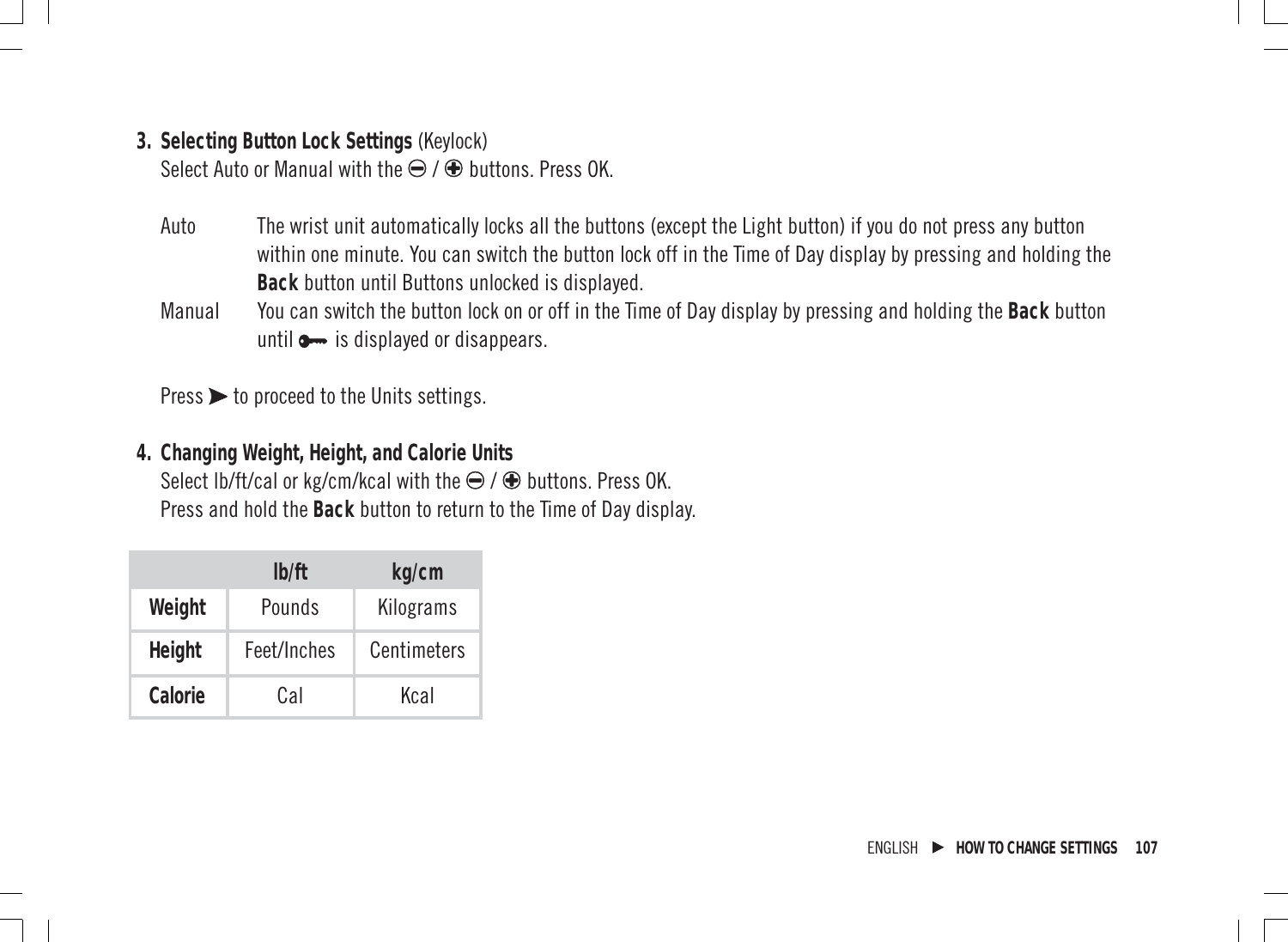# **5.2 DIARY SETTINGS FOR THE WEIGHT MANAGEMENT PROGRAM IN WM42/WM41**

In the Diary Settings, you can choose to monitor and use your Diaries. To monitor the information in the Diaries, see the section Monitoring and Updating Your Progress with WM42/WM41, page 84.



- 1. Start from the Time of Day display. Press OK. Exercise is displayed.
- 2. Scroll to Setting with the  $\blacktriangleleft$  or  $\blacktriangleright$  button. Press OK. General Settings is displayed.
- 3. Scroll to Diary Settings with the  $\blacktriangleleft$  or  $\blacktriangleright$  button. Press OK. Intake Diary is displayed.
- 4. Use the or button to select the **Intake Diary**, **Exercise Diary**, **Extra Diary,** or **Weight Diary** settings. Press OK to start adjusting the desired settings.



#### **Intake Diary Settings**

If you start from the Time of Day display, repeat steps 1–4.

- 5. Diary view On: Enables you to follow your calorie intake in the Intake Diary. Diary view Off: Intake Diary is not accessible. Switch the view On or Off with the  $\Theta$  /  $\Theta$  buttons. Press OK. If you choose Off, skip step 6.
- 6. Increase Rate: Use the  $\bigodot$  /  $\bigcirc$  buttons to set the accuracy of the intake calories (1, 10, 50, or 100 kcal). This accuracy is used when you update the Intake Diary. Press OK.
- 7. Press  $\triangleright$  to proceed with the Diary Settings.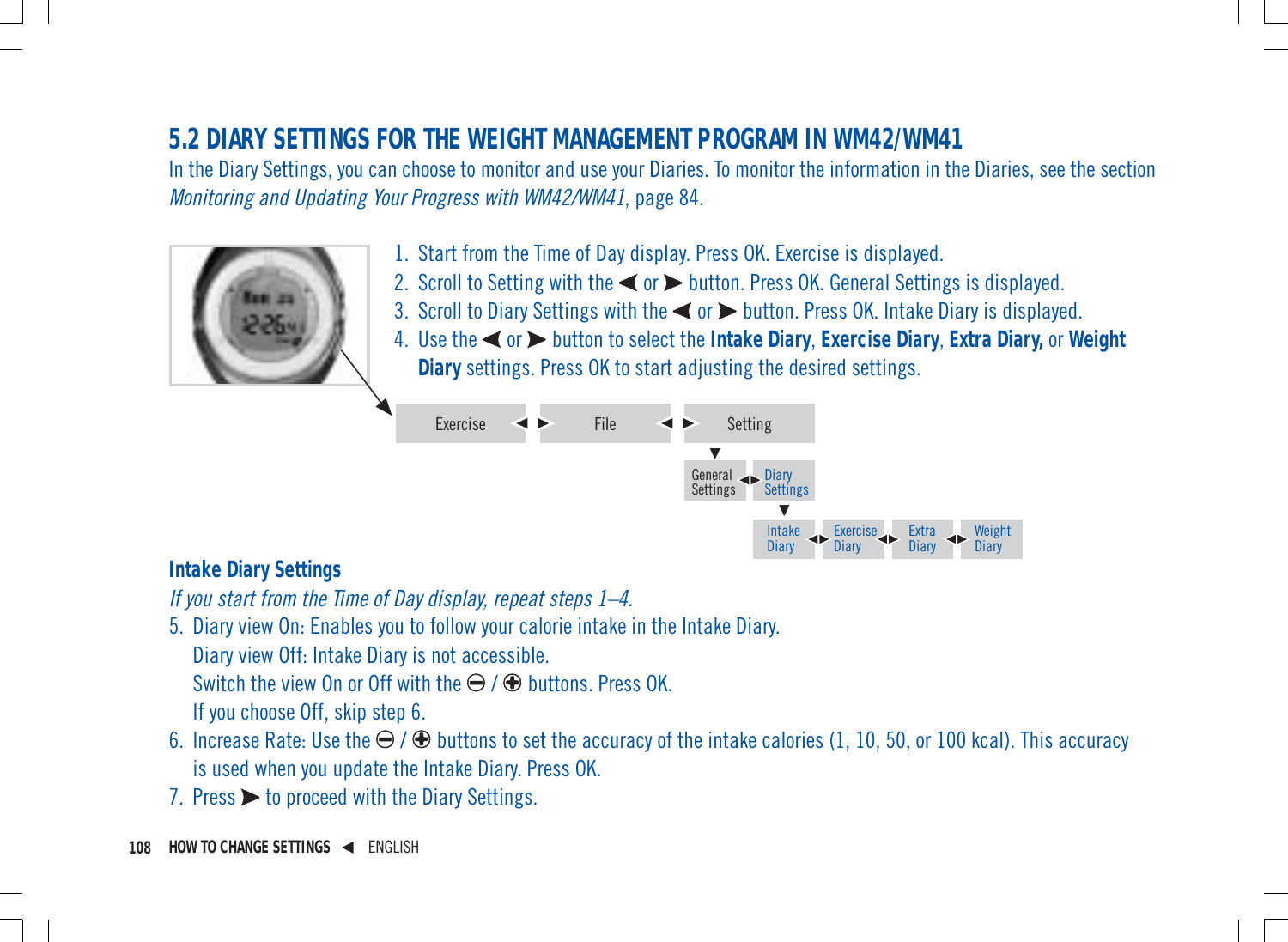#### **Exercise Diary Settings**

If you start from the Time of Day display, repeat steps 1–4.

5. Diary view On: Enables you to follow the progress of your weekly burned calories during exercise sessions in the Exercise Diary. Diary view Off: Exercise Diary is not accessible.

Switch the view On or Off with the  $\bigoplus$  /  $\bigoplus$  buttons. Press OK.

6. Press  $\triangleright$  to proceed with the Diary Settings.

#### **Extra Diary Settings**

The Extra Diary menu can be used for following a value that you define yourself (such as your waist circumference).

If you start from the Time of Day display, repeat steps 1–4.

5. Diary view On: Enables you to follow the progress of your chosen value (for example, waist circumference) in Extra Diary. Diary view Off: Extra Diary is not accessible.

Switch the view On or Off with the  $\ominus$  /  $\oplus$  buttons. Press OK.

If you choose Off, skip steps 6–8.

- 6. Increase Rate: Use the  $\bigodot$  /  $\bigcirc$  buttons to set the accuracy of your definable value (0.5 or 1). This accuracy is used when you update the Diary. Press OK.
- 7. Target: Use the  $\bigodot$  /  $\bigcirc$  buttons to set the target value you want to reach. If you set your target to 0, Extra Diary does not use the graphical trend display. Press OK.
- 8. Reset: Use the  $\bigoplus$  /  $\bigoplus$  buttons to set how often you want the wrist unit to reset your value to zero (daily or weekly) or select Manual to do it yourself. If you choose to reset the value manually, Extra Diary does not use the graphical trend display and the Extra Diary File is not accessible. Press OK.

Note: If you use Extra Diary for monitoring your waist circumference, select manual resetting.

9. Press  $\triangleright$  to proceed with the Diary Settings.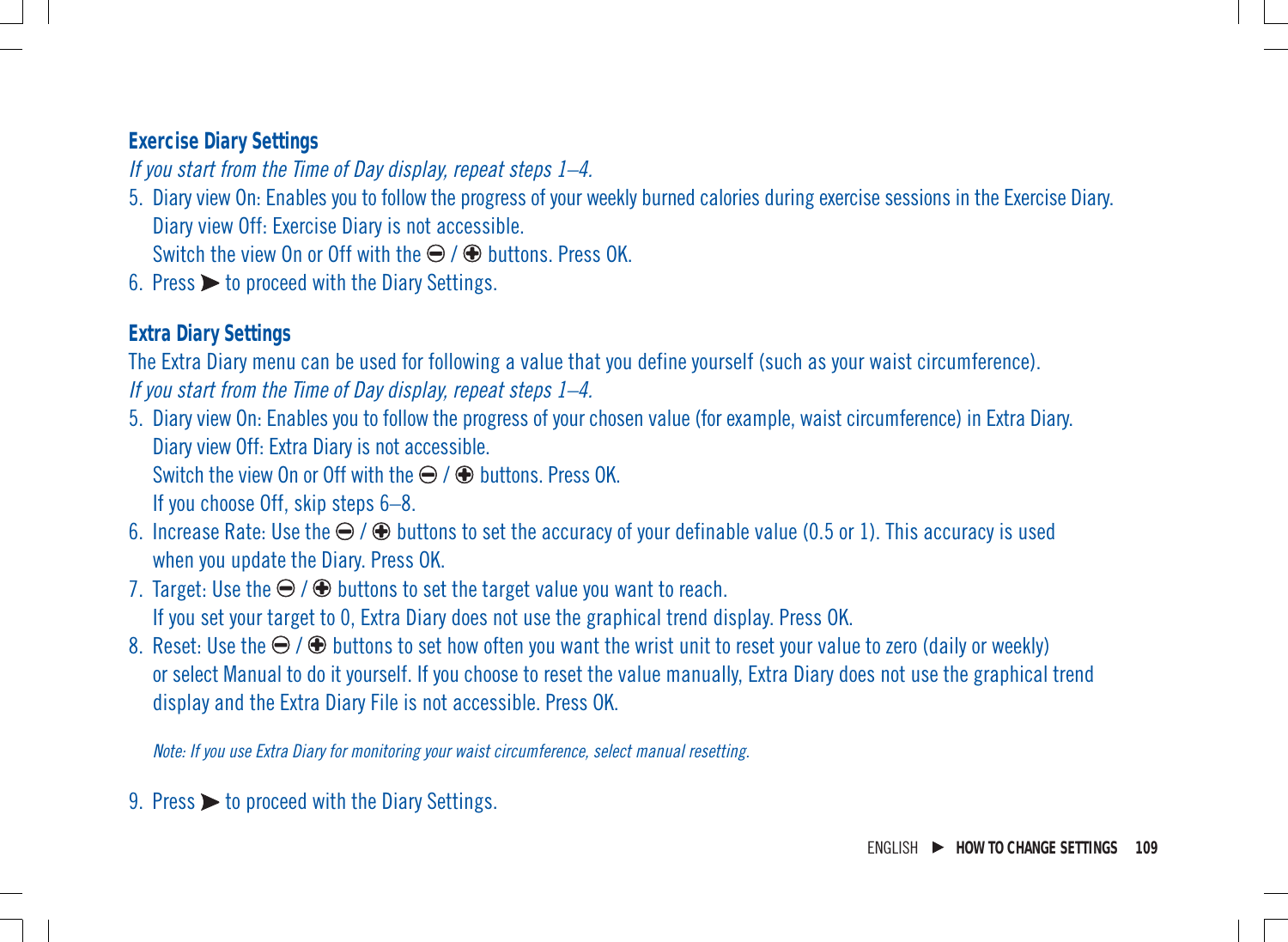#### **Weight Diary Settings**

If you start from the Time of Day display, repeat steps 1–4.

- 5. Diary view On: Enables you to follow your weight progress in the Weight Diary. Diary view Off: Weight Diary is not accessible. Switch the view On or Off with the  $\bigoplus$  /  $\bigoplus$  buttons. Press OK. If you choose Off, skip step 6.
- 6. Use the  $\Theta$  /  $\Theta$  buttons to set how often (daily, weekly, or never) the wrist unit should ask you to update your weight. Press OK.
- 7. Press and hold the **Back** button to return to the Time of Day display.

By keeping track of your weight and calorie intake on a daily basis, you will have information on your progress immediately at hand. By weighing yourself at least once a week, you can tell if you are on track. The idea is to stick to your plan and focus on the overall weight loss target by making the necessary adjustments along the way. For further information, see the section Monitoring and Updating Your Progress with WM42/WM41, page 84.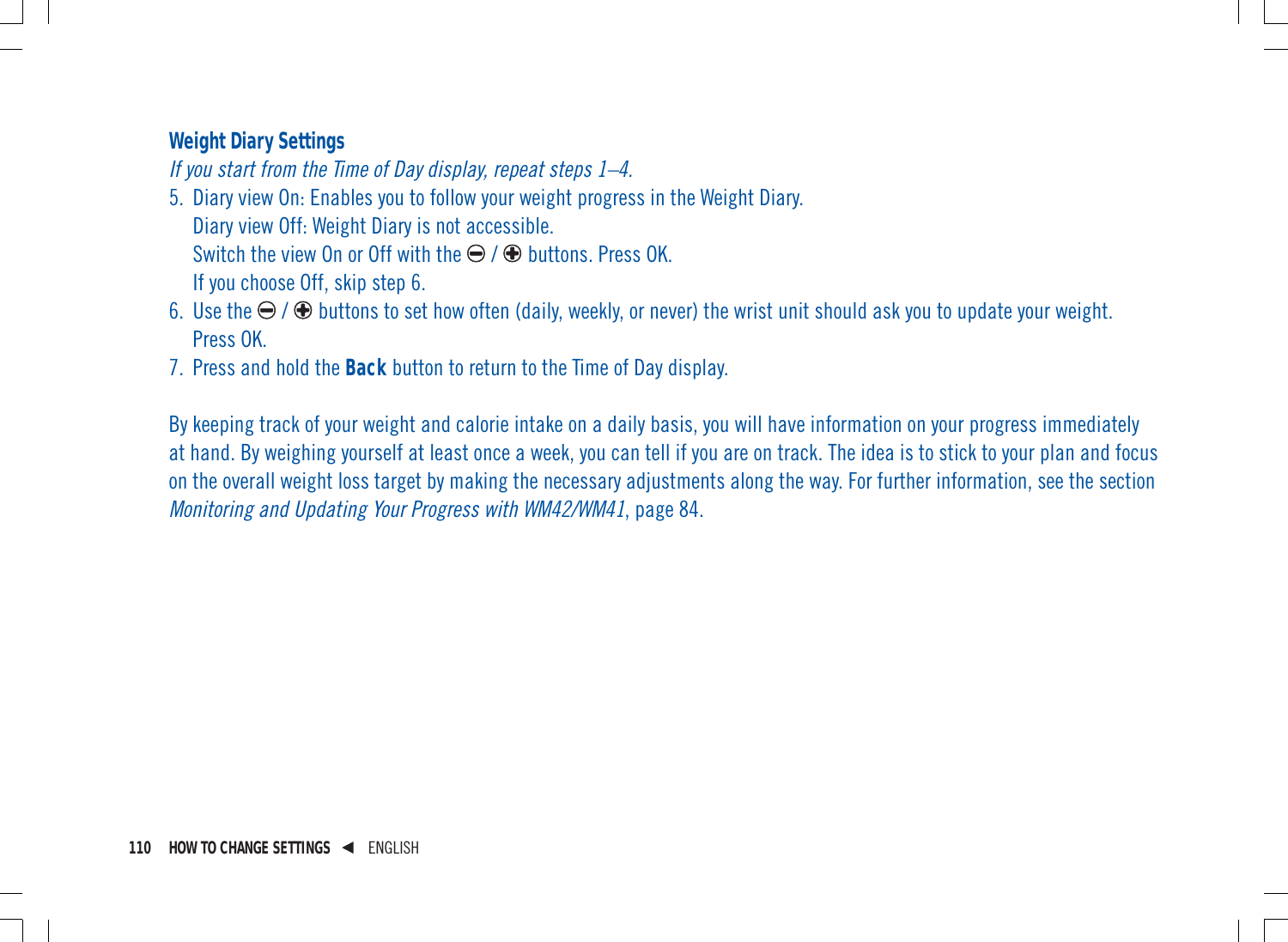# **5.3 CHANGING USER SETTINGS**



- 1. Start from the Time of Day display. Press OK. Exercise is displayed.
- 2. Scroll to Setting with the  $\blacktriangleleft$  or  $\blacktriangleright$  button. Press OK. General Settings is displayed.
- 3. Scroll to User Settings with the  $\blacktriangleleft$  or  $\blacktriangleright$  button. Press OK to start changing the settings.
- 4. Height: Adjust the height with the  $\bigcirc$  /  $\bigcirc$  buttons. Press OK.

Note: If you selected lb/ft as your units, you should first set feet (step 4) and then inches (repeat step 4). You can change the units by pressing and holding the Light button.



- 5. **Birthday:** Adjust the day (dd) or month (mm) with the  $\bigoplus$  /  $\bigoplus$  buttons. Press OK.
- 6. Adjust the month (mm) or day (dd) with the  $\bigcirc$  /  $\bigcirc$  buttons. Press OK.
- 7. Adjust the year (yy) with the  $\bigoplus$  /  $\bigoplus$  buttons. Press OK.
- 8. **Gender:** Select female or male with the  $\Theta$  /  $\Theta$  buttons. Press OK.

Note: The wrist unit checks that you really want to change the user by displaying user changed.

If you do not want to change the user, press the **Back** button. The wrist unit returns to the old user information.

If you want to change the user, the wrist unit asks: Create New Program?

If yes, press OK. For further information, see the section Creating a Weight Management Program, page 78, starting from step 5. If no, press the **Back** button. The wrist unit automatically creates a Weight Maintenance Program for you. For further information, see the section Creating a Weight Management Program, starting from Your Personal Program section, page 81.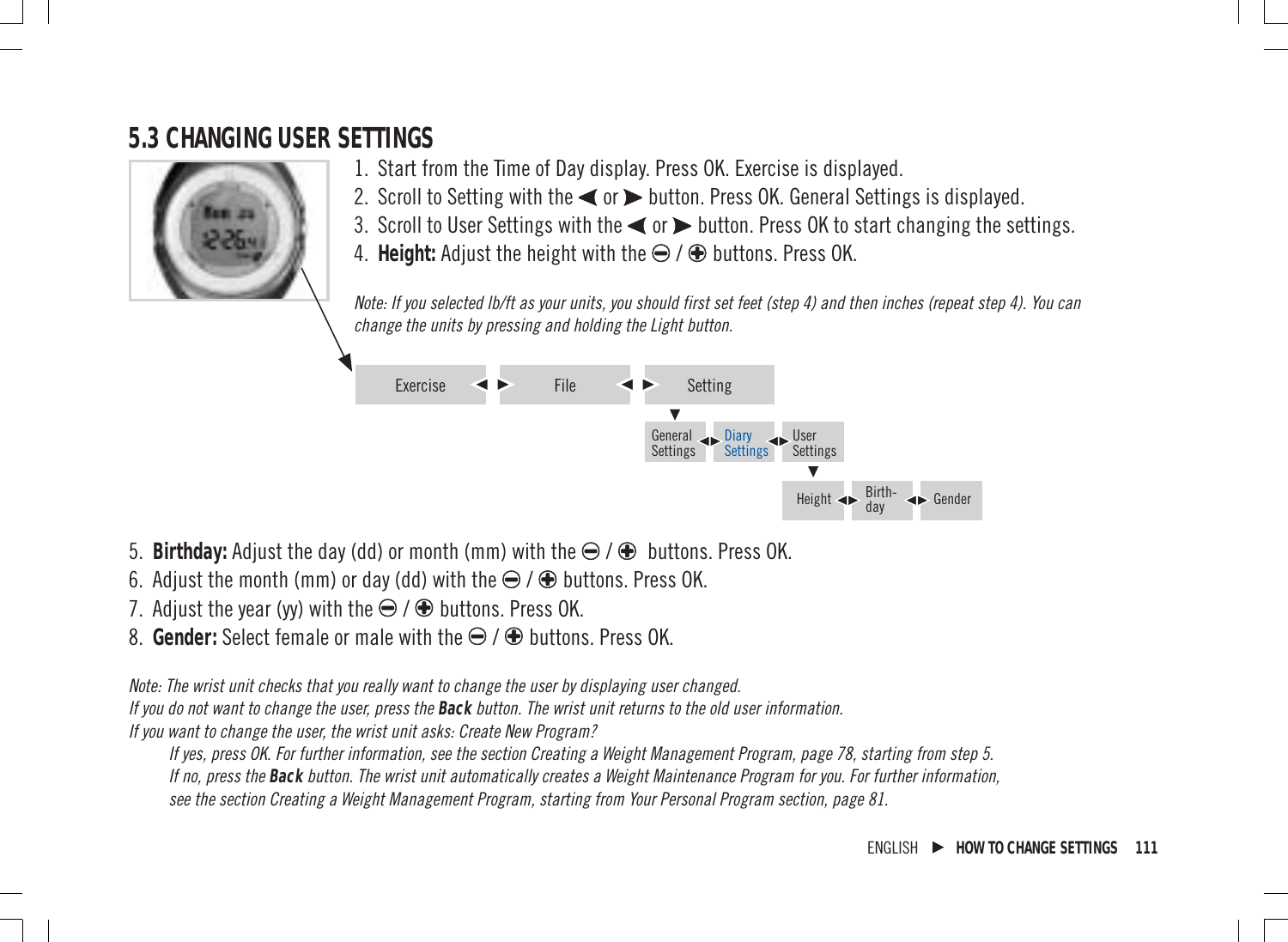9. Press  $\triangleright$  to proceed to the next settings.

When you set your birthday, the order of the day and month depends on the 12 h/24 h mode you set in the Basic Settings of the wrist unit. If you want to change this order, go to the section *Setting the Time*, page 113.

### **5.4 SETTING THE WATCH**

Note that there are two ways that the time and date can be presented. Select the presentation mode when setting the 12 h (date: mm.dd.yy) or 24 h (date: dd.mm.yy) time.



- 1. Start from the Time of Day display. Press OK. Exercise is displayed.
- 2. Scroll to Setting with the  $\blacktriangleleft$  or  $\blacktriangleright$  button. Press OK. General Settings is displayed.
- 3. Scroll with the  $\blacktriangleleft$  or  $\blacktriangleright$  button to Watch Settings. Press OK.
- 4. Use the < or > button to select Alarm. Time, or Date settings. Press OK to set the selected settings.

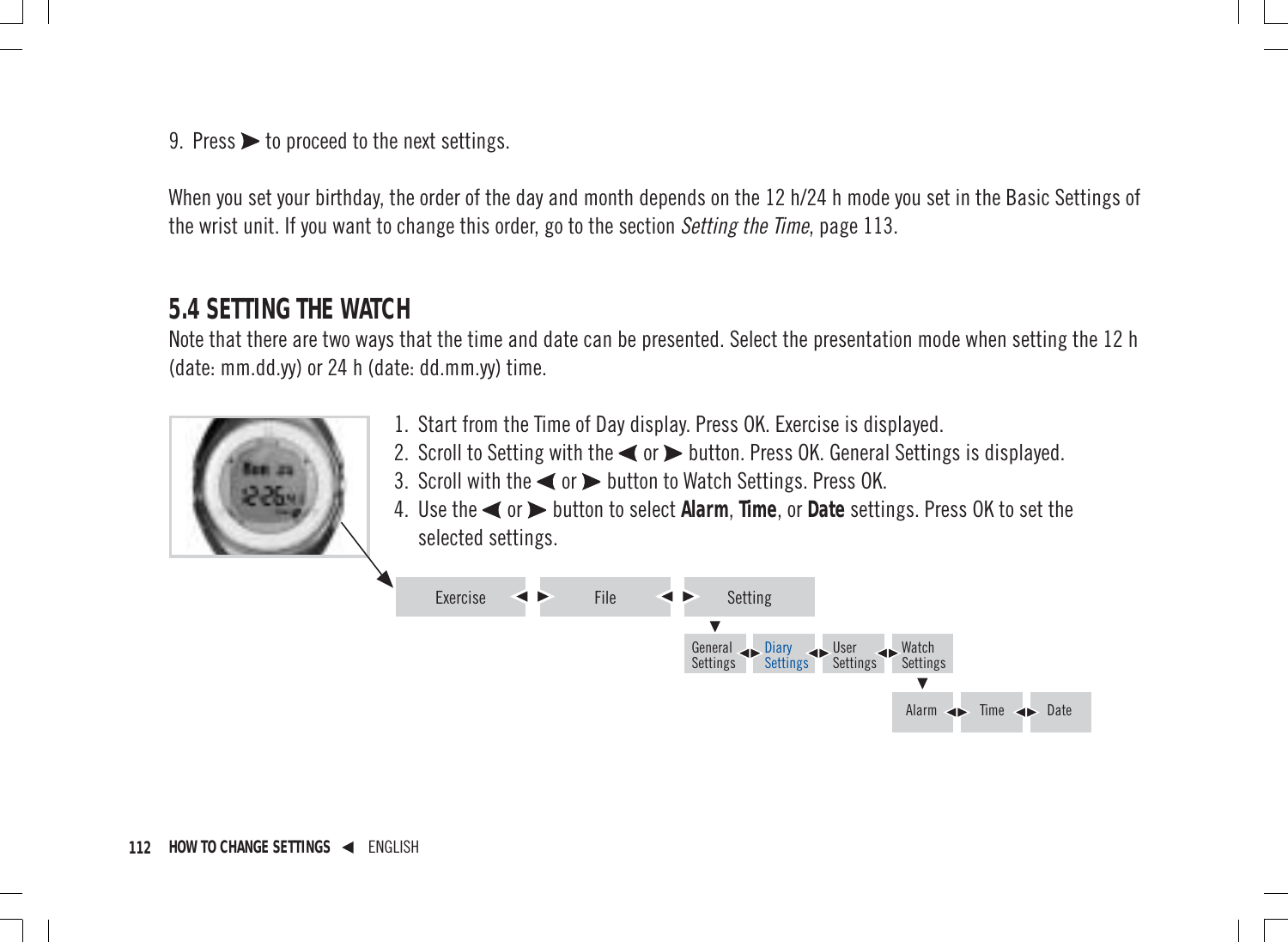#### **Setting Alarm**

If you start from the Time of Day display, repeat steps 1–4.

5. Select Alarm Off, Daily, or Mon-Fri (alarms only on weekdays) with the ⊖ / ⊕ buttons. Press OK. If you choose Off: go to step 8.

If you choose 24 h mode: go to step 6.

If you choose 12 h mode: select AM or PM with the  $\ominus$  /  $\oplus$  buttons. Press OK.

- 6. Set the hours for the alarm with the  $\bigcirc$  /  $\bigcirc$  buttons. Press OK.
- 7. Set the minutes with the  $\bigoplus$  /  $\bigoplus$  huttons. Press OK.

8. Press > to proceed.

If the  $\Box$  is displayed and you have set the alarm on, the alarm will still activate one more time. After that the alarm symbol  $\bullet \emptyset$  disappears. If you try to reset the alarm the wrist unit displays Battery Low. You cannot reset the alarm until the battery is changed.

#### **Switching the Alarm Off (Snooze):**

Press the **Back** button to stop the alarm. When the alarm is stopped, the display automatically illuminates. Pressing any other button will snooze the alarm for ten minutes. If you do not stop the alarm, it will sound for one minute and return to the Time of Day display.

#### **Setting the Time**

If you start from the Time of Day display, repeat steps 1–4.

- 5. Select the **12 h** or 24 h time mode with the  $\bigoplus$  /  $\bigoplus$  buttons. Press OK.
- 6. If you select the 12 h mode, select AM or PM with the  $\ominus$  /  $\oplus$  buttons. Press OK.
- 7. Set the hours with the  $\bigcirc$  /  $\bigcirc$  huttons. Press OK.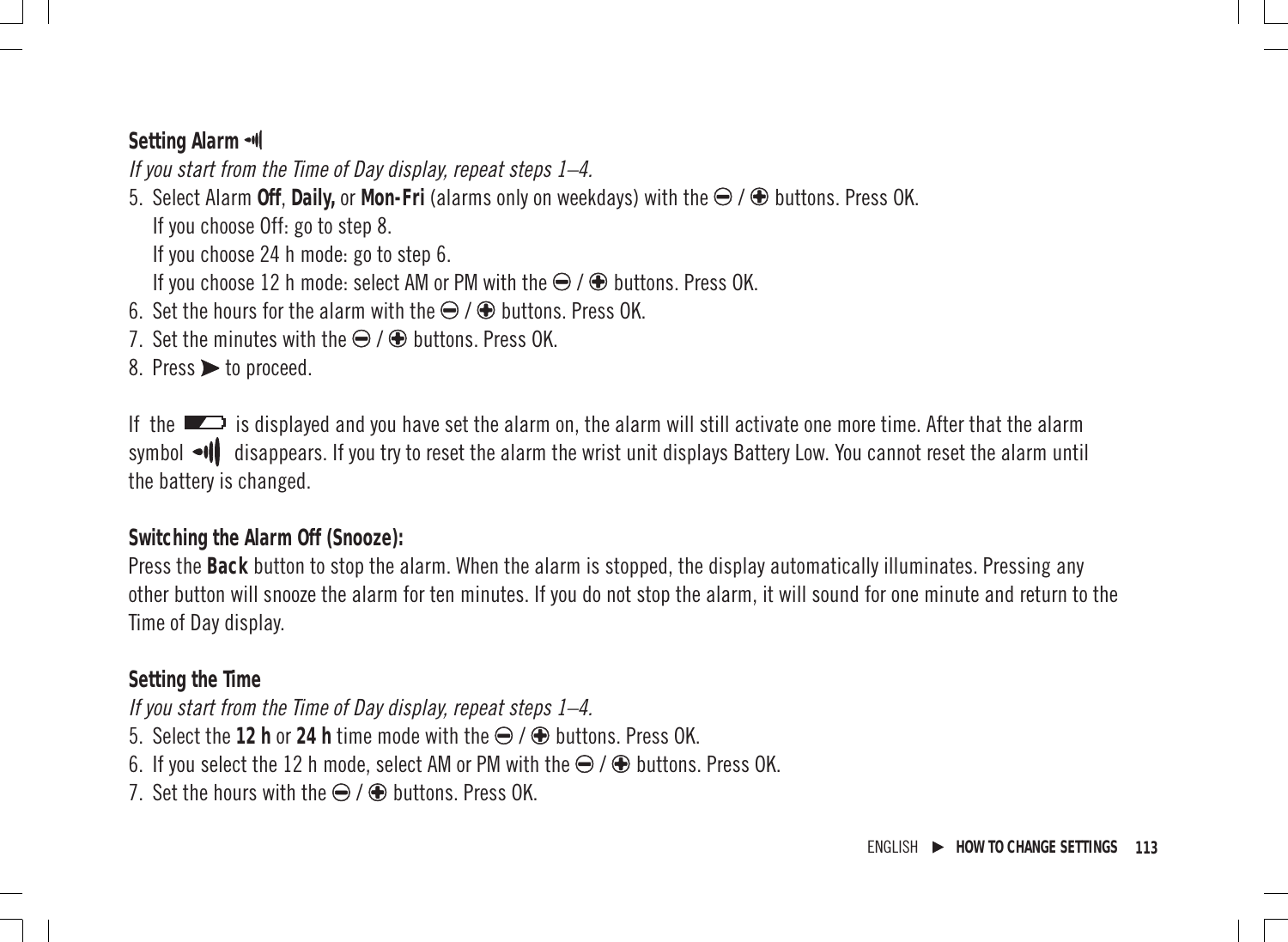8. Set the minutes with the  $\bigcirc$  /  $\bigcirc$  buttons. Press OK.

9. Press  $\triangleright$  to proceed.

#### **Setting the Date**

If you start from the Time of Day display, repeat steps 1–4.

- 5. Select mm (month) or dd (day) with the  $\bigcirc$  /  $\bigcirc$  buttons. Press OK.
- 6. Select dd (day) or  $mm$  (month) with the  $\bigoplus$  /  $\bigoplus$  buttons. Press OK.
- 7. Select **vv** (year) with the  $\bigoplus$  /  $\bigoplus$  buttons. Press OK.

Press and hold the **Back** button to return to the Time of Day display.

# **5.5 HOW TO TRANSFER DATA FROM A COMPUTER VIA UPLINK (WM42/WM41)**



Your Polar Weight Management Product offers you the option of transferring certain data from www.polarpersonaltrainer.com/wm directly to your wrist unit via Polar UpLink. You can gain access and start the registration process to this web site by entering the 13 digit serial number from the back cover of your Weight Management product.

In order to be able to use the UpLink feature, you need a computer with a sound card and dynamic loudspeakers or earphones.

See www.polarpersonaltrainer.com/wm for further instructions.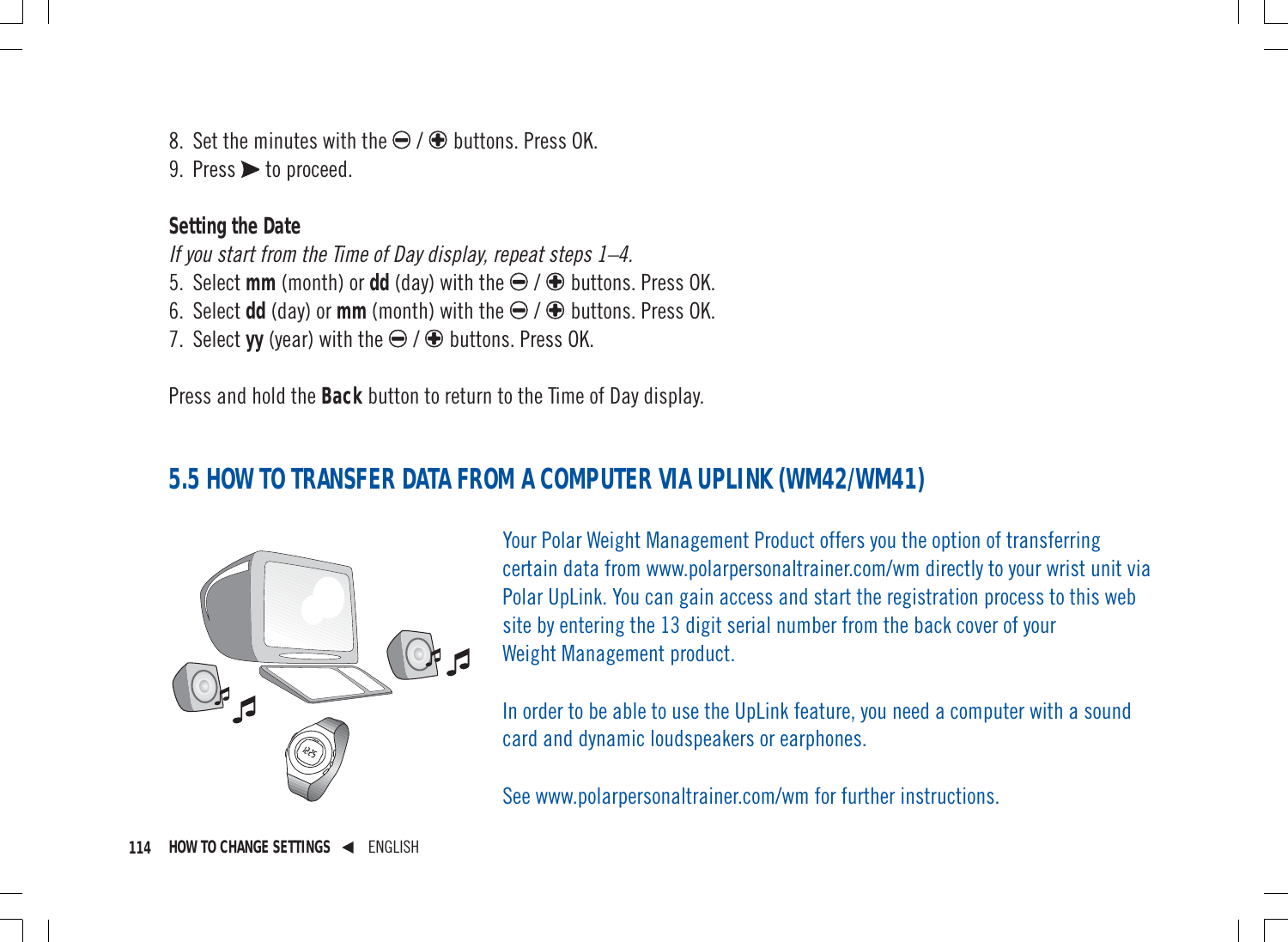# **6. CARE AND MAINTENANCE**

Your Polar Weight Management Product is a high-tech instrument and should be treated with care. The suggestions below will help you fulfill the guarantee obligations.

#### **Taking care of your Polar Weight Management Product**

- Wash the transmitter regularly after use with a mild soap and water solution. Dry it carefully after washing with a soft towel. Keep the wrist unit clean and wipe off any moisture.
- Never store the transmitter wet. Sweat and moisture can keep its electrodes wet and the transmitter activated, which shortens the battery life.
- Store your Weight Management Product in a cool and dry place. Do not store it in any kind of non-breathing material, such as a plastic bag or a sports bag if it is wet.
- Do not bend or stretch the transmitter. This may damage the electrodes.
- Do not dry the transmitter in any other way than with a towel. Mishandling may damage the electrodes.
- Keep your Weight Management Product out of extreme cold and heat. The operating temperature is 14 °F to 122 °F/  $-10$  °C to  $+50$  °C.
- Do not expose the Weight Management Product to direct sunlight for extended periods, such as by leaving it in a car.

#### **Transmitter Batteries**

The estimated average battery life of the transmitter is 2500 hours of use. Contact your authorized Polar Service Center for a replacement transmitter. Polar recycles used transmitters. See your Customer Care and Registration Card for detailed instructions.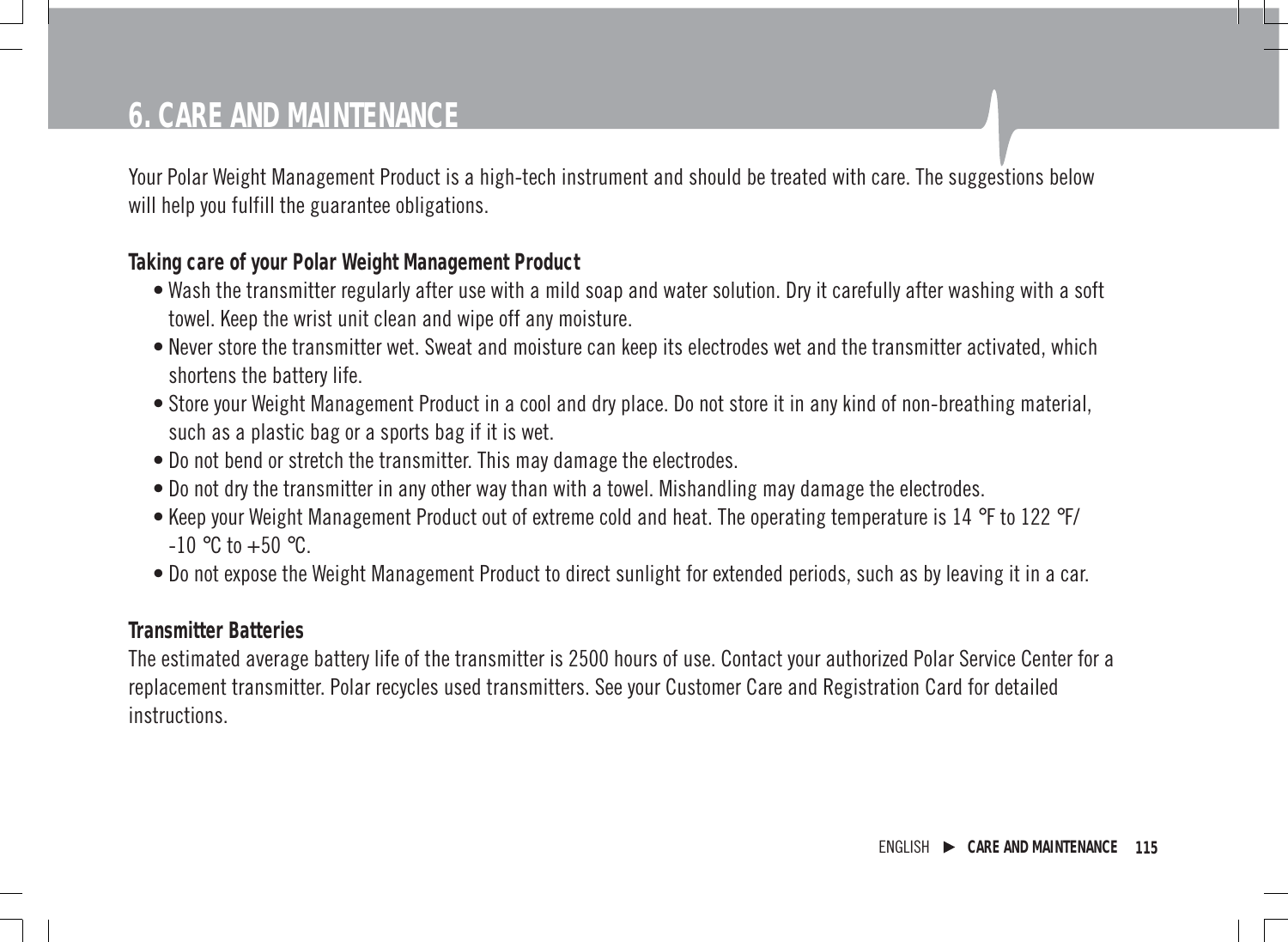#### **Wrist Unit Batteries**

The estimated average battery life of the wrist unit is two years in normal use. Please note that excessive use of the backlight and the alarm signals drain the battery more rapidly. The  $\Box$  symbol indicates low battery and that the battery should be replaced. Do not open the wrist unit yourself. To ensure the water resistance properties and the use of qualified components, the wrist unit battery should be replaced by an authorized Polar Service Center only. At the same time, a full periodic check of the Polar Weight Management Product will be done.

Note: Water resistance cannot be guaranteed after unauthorized service.

#### **Polar Service Center**

Should your Polar Weight Management Product need service, see your Customer Care and Registration Card to contact an authorized Polar Service Center.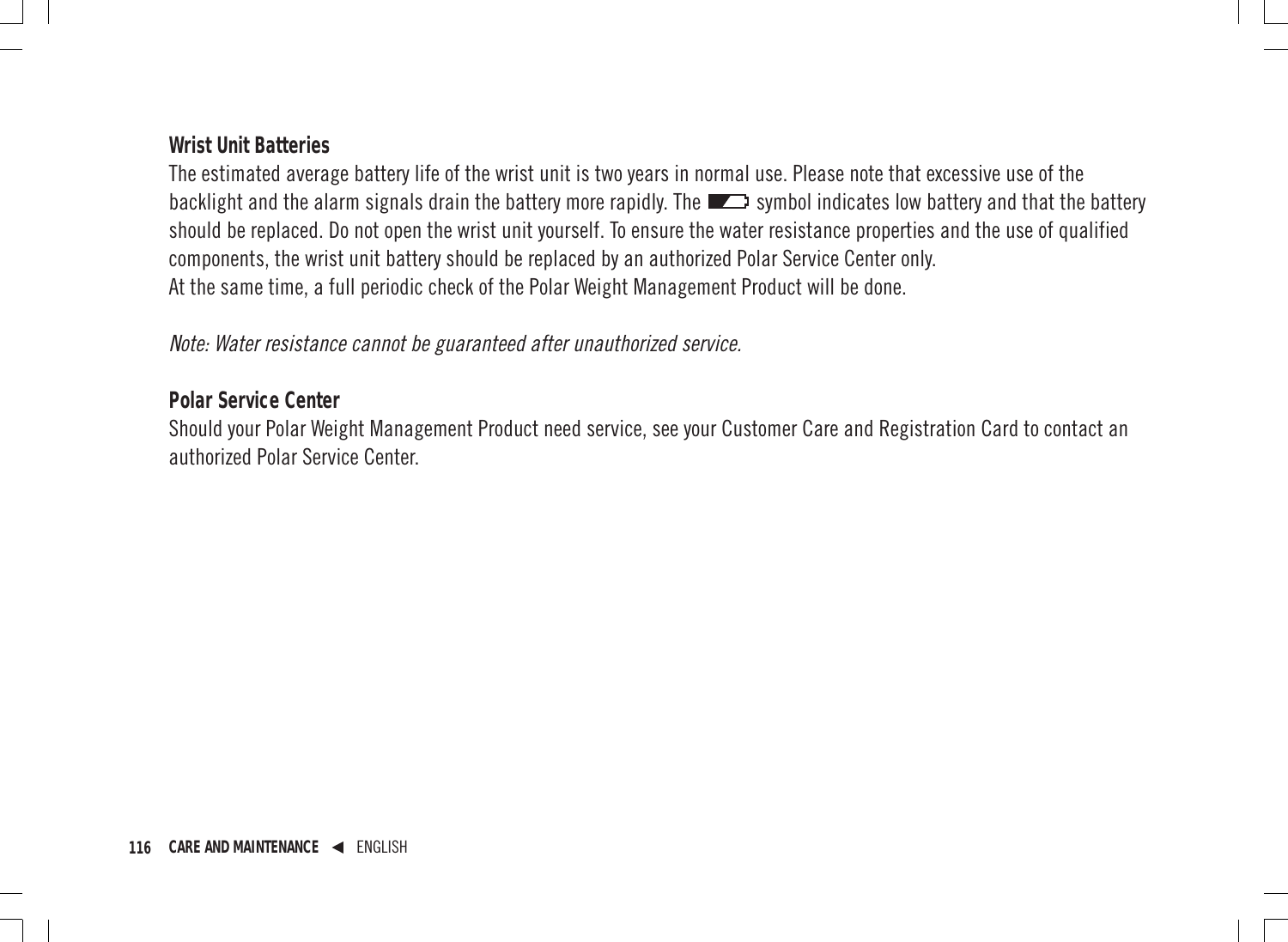# **7. PRECAUTIONS**

# **7.1 THE POLAR WEIGHT MANAGEMENT PRODUCT AND INTERFERENCE DURING EXERCISE**

#### **Electromagnetic Interference**

Disturbances may occur near high voltage power lines, traffic lights, overhead lines of electric railways, electric bus lines or trams, televisions, car motors, bike computers, some motor driven exercise equipment, cellular phones, or when you walk through electric security gates.

#### **Exercise Equipment**

Several pieces of exercise equipment with electronic or electrical components such as LED displays, motors, and electrical brakes may cause interfering stray signals. To try to tackle these problems, relocate the wrist unit as follows:

- 1. Remove the transmitter from your chest and use the exercise equipment as you would normally.
- 2. Move the wrist unit around until you find an area in which it displays no stray reading or does not flash the heart symbol. Interference is often worst right in front of the display panel of the equipment, while the left or right side of the display is relatively free of disturbance.
- 3. Put the transmitter back on your chest and keep the wrist unit in this interference-free area as far as it is possible.
- 4. If the Polar Weight Management Product still does not work with the exercise equipment, this piece of equipment may be electrically too noisy for wireless heart rate measurement.

#### **Crosstalk**

When in non-coded mode  $\blacklozenge$ , the wrist unit picks up transmitter signals within 3 feet/1 meter. Simultaneous non-coded signals from more than one transmitter can cause an incorrect readout.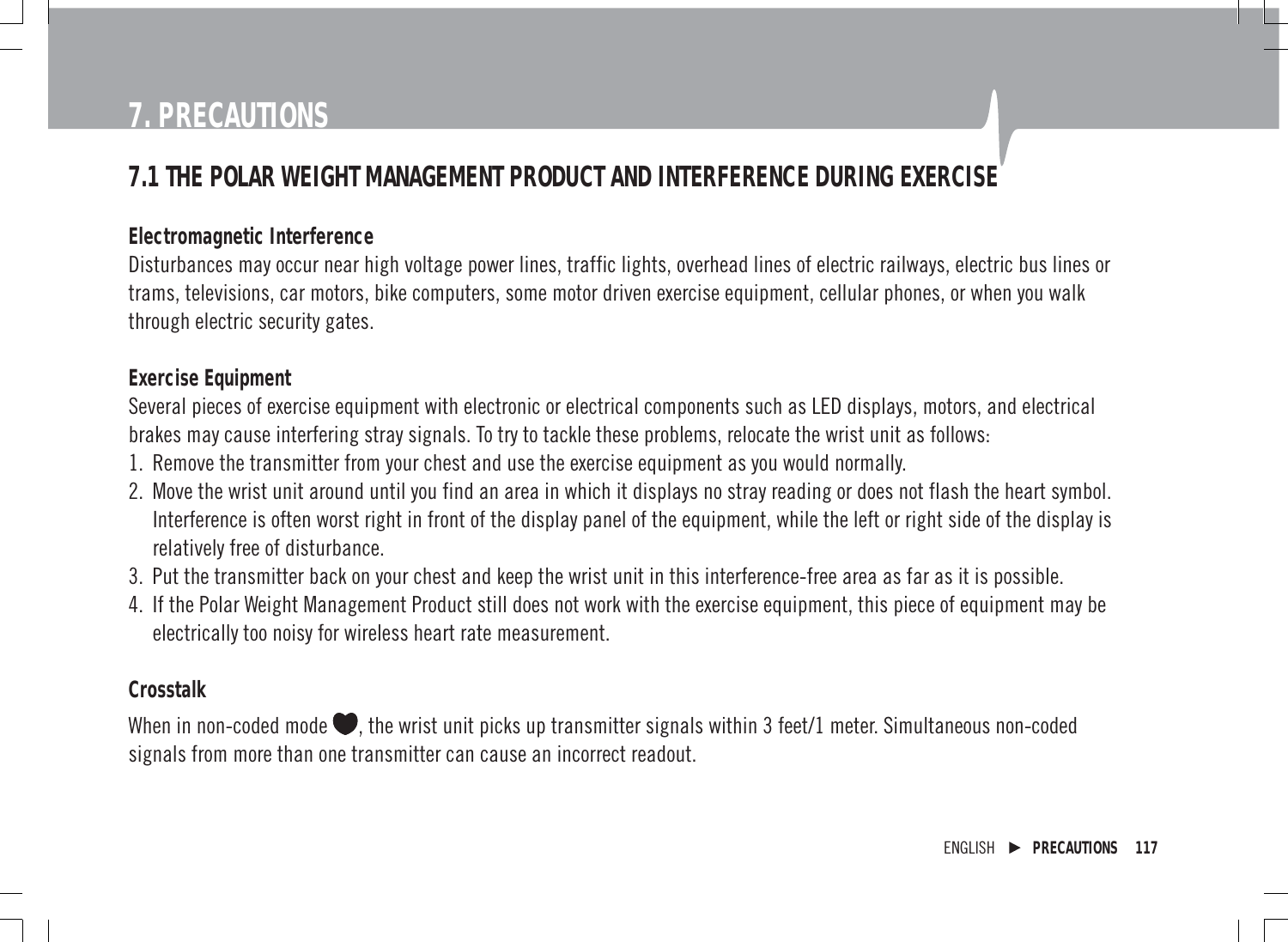#### **Using the Polar Weight Management Product in Water Environment**

Your Polar Weight Management Product is water resistant to 160 feet/50 meters.

Users measuring their heart rate in water may experience interference for the following reasons:

- Pool water with a high chlorine content and seawater are very conductive. This may cause a short circuit in the electrodes of the transmitter, which prevents ECG signals from being detected by the transmitter unit.
- Jumping into water or strenuous muscle movement during competitive swimming may cause water resistance that shifts the transmitter on the body to a location where it is not possible to pick up ECG signals.
- The ECG signal strength depends on the individual and also varies depending on an individual's tissue composition. The percentage of people who have problems in heart rate measuring is considerably higher in water than in other use.
- Do not press the buttons of the wrist unit under water.

### **7.2 MINIMIZING POSSIBLE RISKS OF THE WEIGHT MANAGEMENT PROGRAM**

The Polar Weight Management Progam is not targeted at those who are underweight (BMI less than 18.5) or severely obese (BMI over 35). If you have obesity-related diseases or other medical conditions, you are advised to consult your physician, nurse, or physiotherapist before starting any exercise. Too rapid weight loss (more than 4,4 lbs/2 kg per week) is not recommended. Steady weight loss with small changes in nutrition and physical activity ensures the best and longest results. If you experience any atypical symptoms related to digestion or body fluid balance, heart symptoms, or disorders in your joints or ligaments during the Program, we recommend you consult medical personnel. The Program is not recommended for use during pregnancy.

Exercise may include some risk, especially for those who have been sedentary. Before starting a regular exercise program, it is recommended that you answer the following questions about your health status. If the answer is yes to any of these questions, we recommend that you consult a doctor before starting an exercise program.

• Have you not exercised for the past 5 years?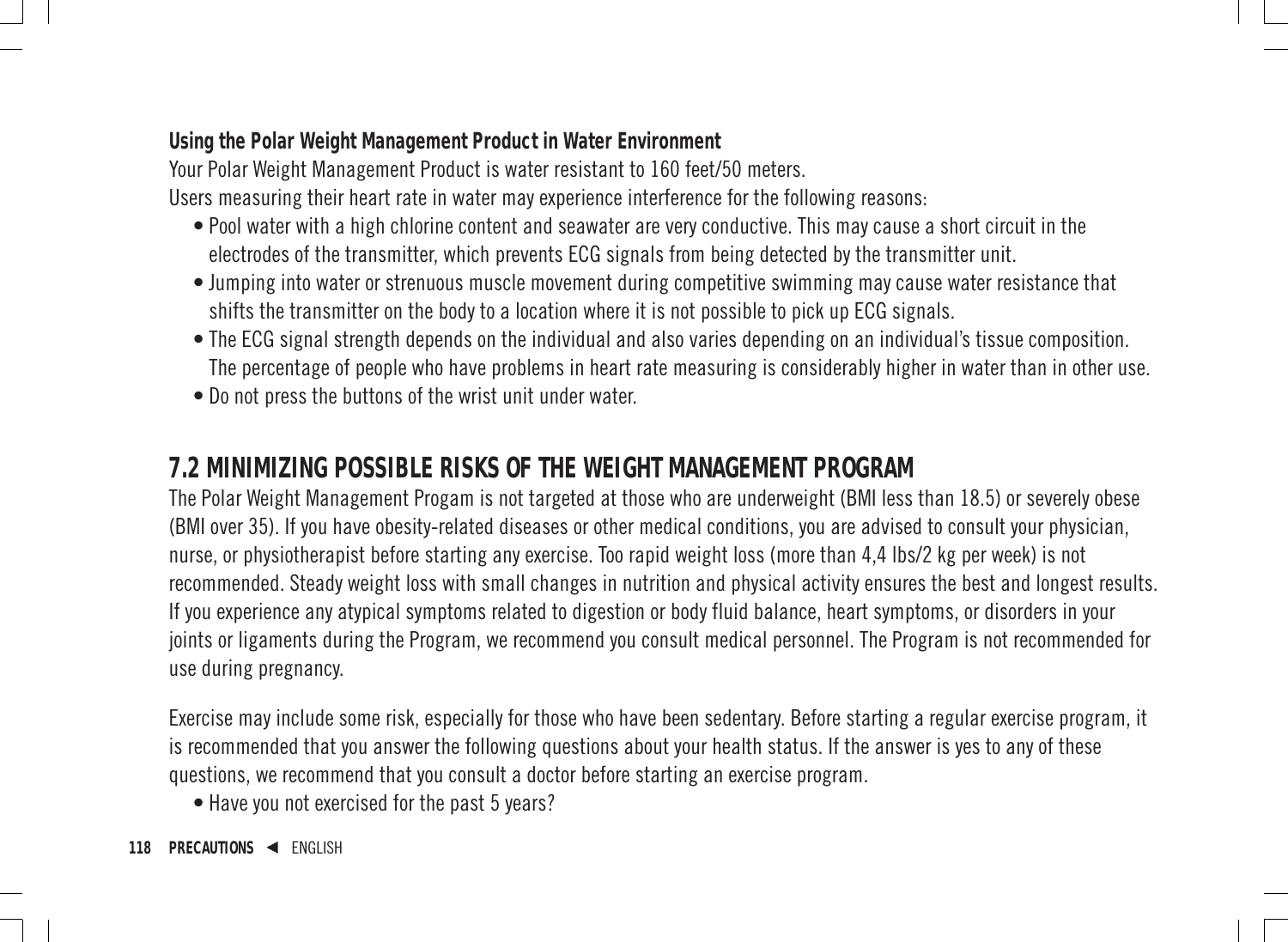- Do you have high blood pressure?
- Do you have high blood cholesterol?
- Do you have symptoms of any disease?
- Are you taking any blood pressure or heart medication?
- Do you have a history of breathing problems?
- Are you recovering from a serious illness or medical treatment?
- Do you use a pacemaker or another implanted electronic device?
- Do you smoke?
- Are you pregnant?

Note that in addition to exercise intensity, medication for heart problems, blood pressure, psychical conditions, asthma, breathing as well as some energy drinks, alcohol, and nicotine, can affect heart rate.

**It is important to be sensitive to your body's reactions during exercise.** If you feel unexpected pain or excessive fatigue when exercising, it is recommended that you stop the exercise or continue at a lighter intensity.

**Notice to persons with pacemakers, defibrillators, or other implanted electronic devices.** Individuals who have a pacemaker use the Polar Weight Management Product at their own risk. Before use, we always recommend an exercise test under a doctor's supervision. The test is to ensure the safety and reliability of the simultaneous use of the pacemaker and the Weight Management Product.

**If you are allergic to any substance that comes into contact with your skin or if you suspect an allergic reaction due to using the product**, check the listed materials in the Technical Specifications chapter, page 125. To avoid any skin reaction risk with the transmitter, wear it over a shirt. However, moisten the shirt well under the electrodes to ensure flawless operation.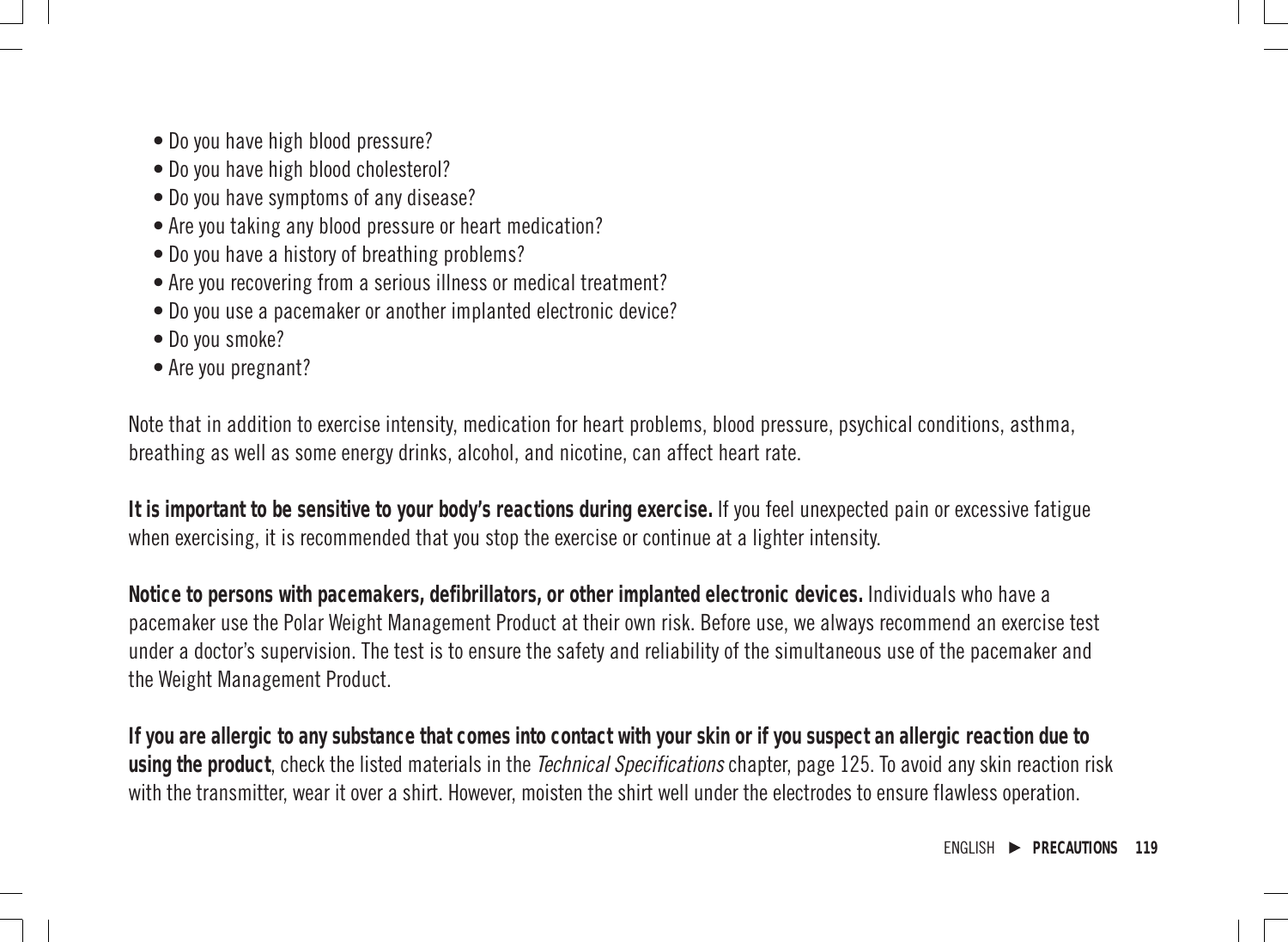# **8. FREQUENTLY ASKED QUESTIONS**

#### **Why should I update my weight daily?**

If you enter your weight in your wrist unit daily, the Program is more accurate and you achieve better results.

#### **How much can my weight increase before the arrow of the weight Diary turns to the left?**

In a Weight Loss Program, the arrow shows today's weight compared to yesterday's weight (or the last updated weight, if you have not inputted your weight daily). In a Weight Maintenance Program, your weight is compared to your target weight. Your weight is allowed to increase 3.3 lbs/1.5 kg before the arrow turns to the left as an alarm to pay attention to your weight.

#### **What should I do if...**

### **...I burn more exercise calories than is recommended by the Weight Management Program?**

Exceeding the target amount of exercise calories by a small amount is not harmful, it is even desirable! If you exceed the target by a continuous and large amount, it is recommended that you create a new Program and select a higher amount of exercise for your new Program. This way, the amount of your intake calories is in proportion to the real amount you exercise.

#### **...I eat more calories than is recommended by the Weight Management Program?**

In order to reach your targets, it is good to stick to the given Program. Exceeding the calorie target once does not matter, but it is important that you update all the calories you have eaten in the wrist unit. This way the Program can adjust itself for you.

#### **...I burn less exercise calories than the weekly recommended amount?**

In order to reach your targets, it is good to stick to the given Program. In WM22/WM21, the monitoring of the Weight Management Program should be done manually with the Weight Management Guide Book. If you notice that you are running notably behind your targets, it is recommended that you create a new Program and recheck the requested values.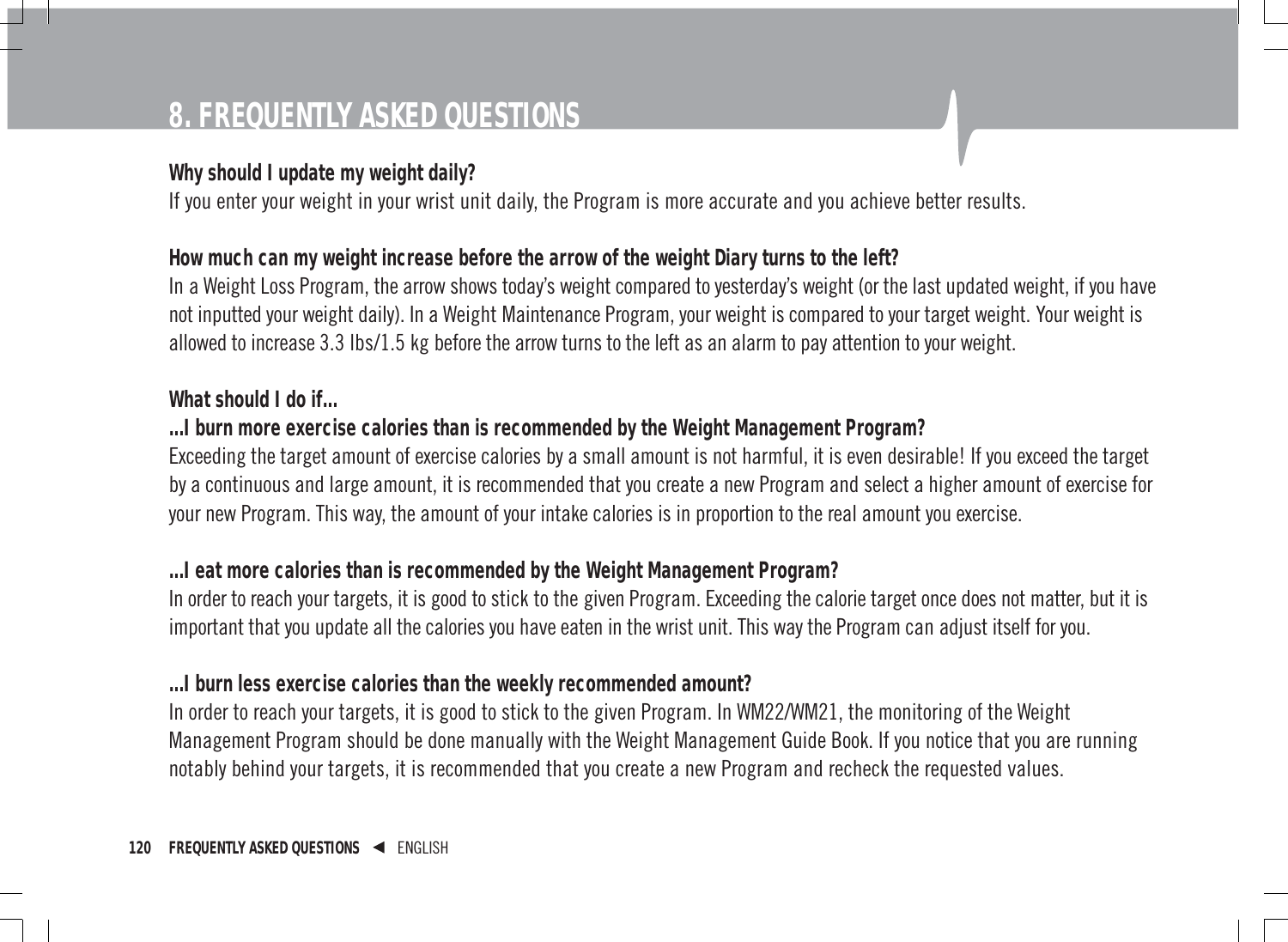In WM42/41, your progress is checked in the weekly update and you will be given new targets for the following week. If you have lagged behind the targets, your Program will automatically become stricter so that you can reach your original target weight in the desired time.

#### **...someone else starts using my wrist unit?**

Each time the user changes, the new user should enter her/his user information settings first and then create a new Weight Management Program. When the user settings are changed, the old Program is no longer valid and the electronic Diaries are reset to zero.

Changing the user information or creating a new Weight Management Program does not delete the saved data from the Exercise File and the Diary File. The saved new Program data is automatically added to the old Program data in the Diary File. The old data has no affect on the new Program.

#### **...I forget the last weekly update of my Weight Loss Program?**

The Program automatically changes to a Weight Maintenance Program. To check your new Program's targets, see Monitoring and Updating Your Progress with WM42/WM41 chapter, page 84.

**...I don't know where I am in the Setting or File menu?** Press and hold the **Back** button until the time of day is displayed.

#### **...there is no heart rate reading (- -)?**

- 1. Check that the electrodes of the transmitter are moistened and that you are wearing it as instructed.
- 2. Check that you have kept the transmitter clean.
- 3. Check that there are no sources of electromagnetic radiation in close vicinity to the wrist unit, such as TV sets, cellular phones, CRT monitors, etc.
- 4. Have you had a cardiac event that may have altered your ECG waveform? In this case, consult your physician.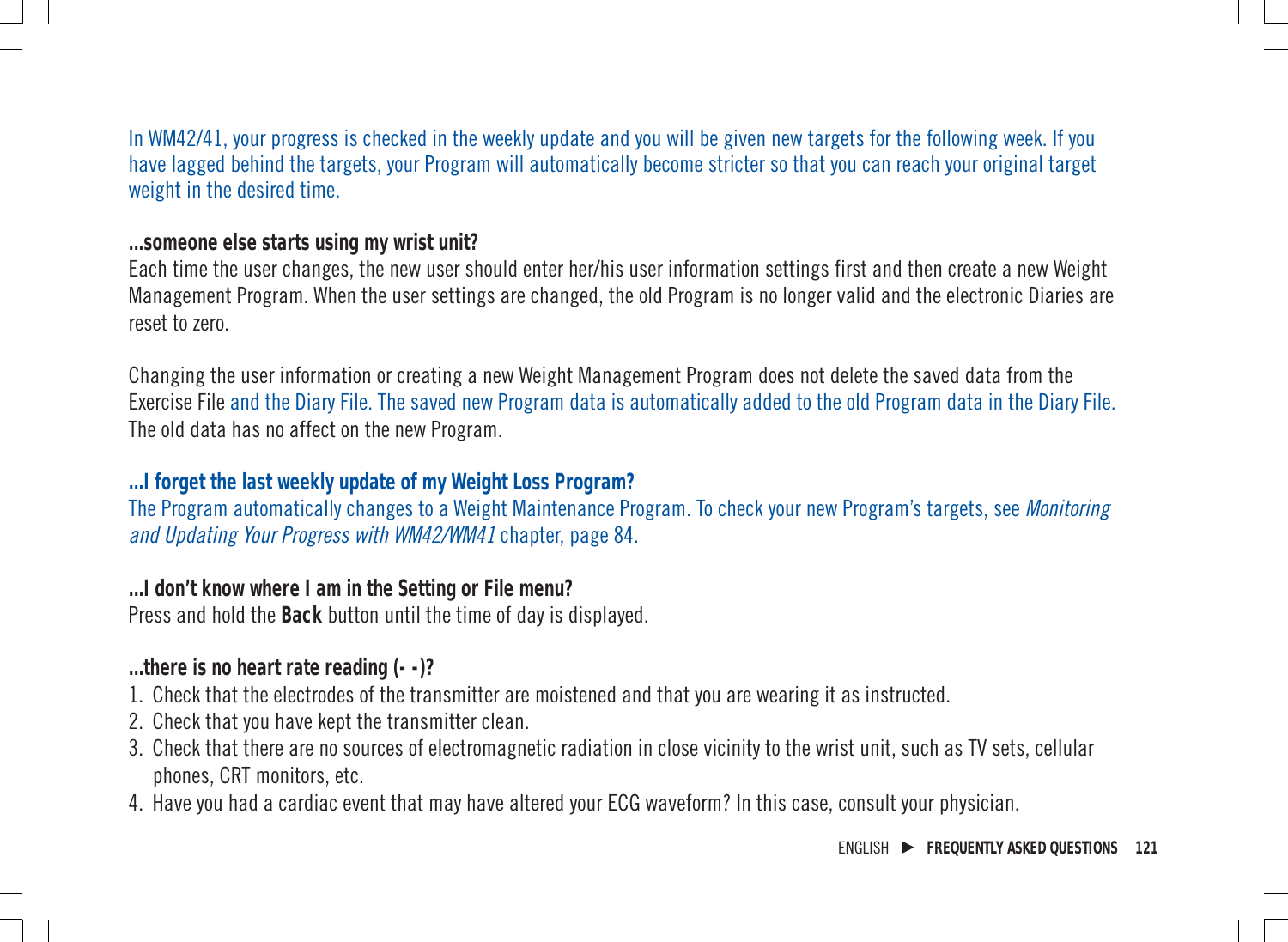**...heart symbol flashes irregularly?**

- 1. Check that your wrist unit is inside the transmission range and not further than 3 feet/1 meter from the Polar transmitter you are wearing.
- 2. Check that the elastic strap has not become loose during exercise.
- 3. Make sure that the electrodes of the transmitter are moistened.
- 4. Make sure that there is no other heart rate transmitter within the reception range (3 feet/1 meter).
- 5. Cardiac arrhythmia may cause irregular readings. In this case, consult your physician.

**...the heart rate reading becomes erratic or extremely high?**

You may have come within range of strong electromagnetic signals that cause erratic readings on the wrist unit display. Check your surroundings and move further away from the source of the disturbance.

**...the display is blank?**

The Polar Weight Management Product is in battery saving mode when it is dispatched from the factory. To activate it, press any of the buttons. The Basic Settings starts. See the section Basic Settings of Your New Wrist Unit, page 75.

...the symbol **is activated?** Usually the first sign of an expired battery is the low battery indicator  $\Box$ . Have the batteries checked.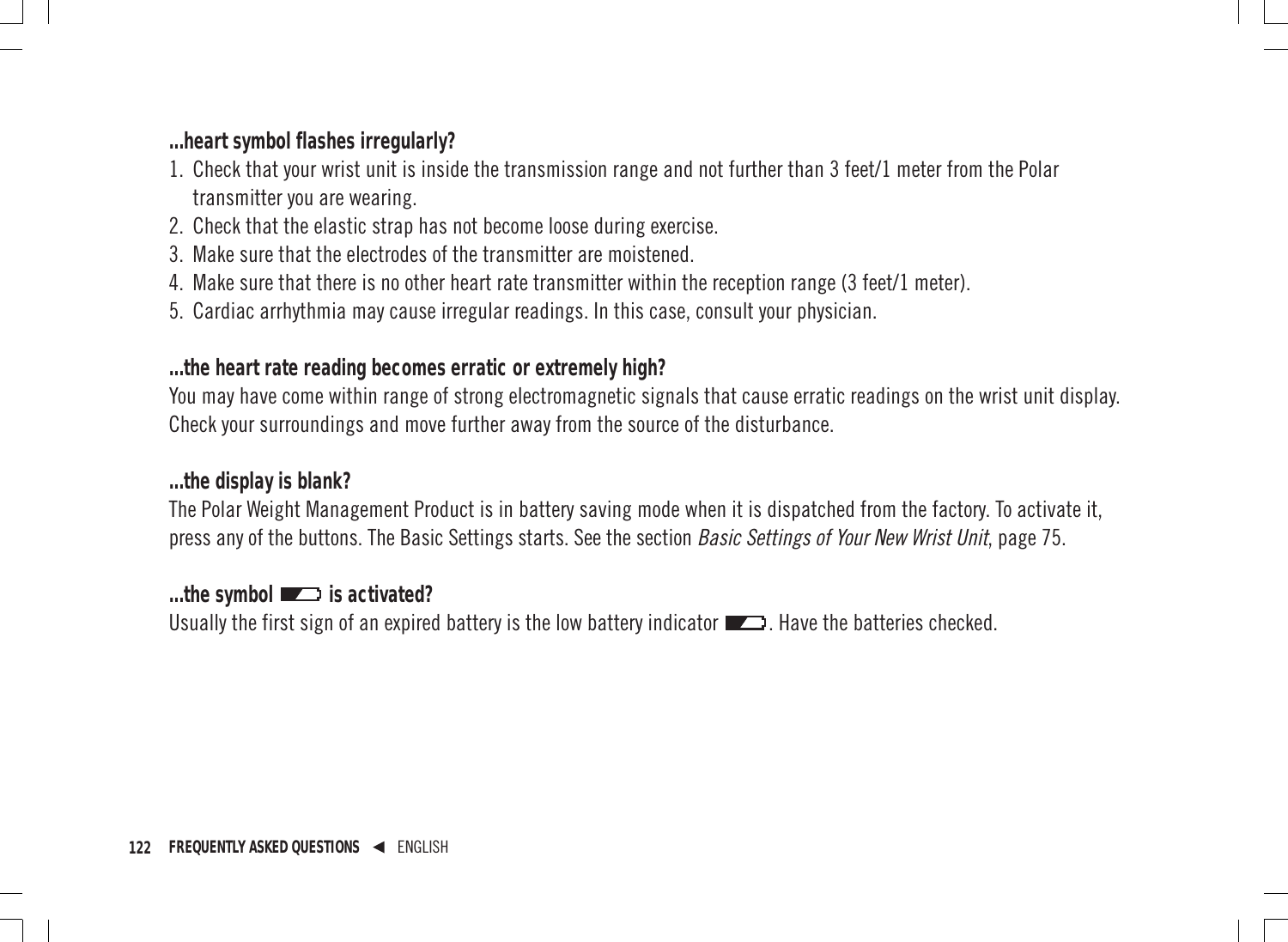#### **...the buttons do not react?**

Reset the wrist unit. Resetting clears the date and time settings. The User, File, and Diary information are saved.



Press all buttons except the Light button at the same time until the display is filled with digits. Press OK. For further information, see the section *Basic Settings of Your New Wrist Unit, page 75*. starting from step 2.

If you do not press any button after you reset the wrist unit, within one minute the wrist unit goes to the Time of Day display.

If this does not work, have the batteries checked.

**...the wrist unit battery needs to be changed?**

We recommend that any service be done by an authorized Polar Service Center. The guarantee does not cover damage or consequential damage caused by service not authorised by Polar Electro. The Polar Service Center will test your wrist unit for water resistance after battery replacement and make a full periodic check of your complete Polar Weight Management Product.

**...another person with a Weight Management Product/Heart Rate Monitor is causing interference?** Your exercise partner may have coincidentally activated exactly the same code as you. In this case, move away from your exercise partner or proceed as follows:

- 1. Stop the stopwatch and heart rate measurement.
- 2. Take the transmitter off your chest for 10 seconds.
- 3. Put the transmitter back on and start the heart rate measurement again.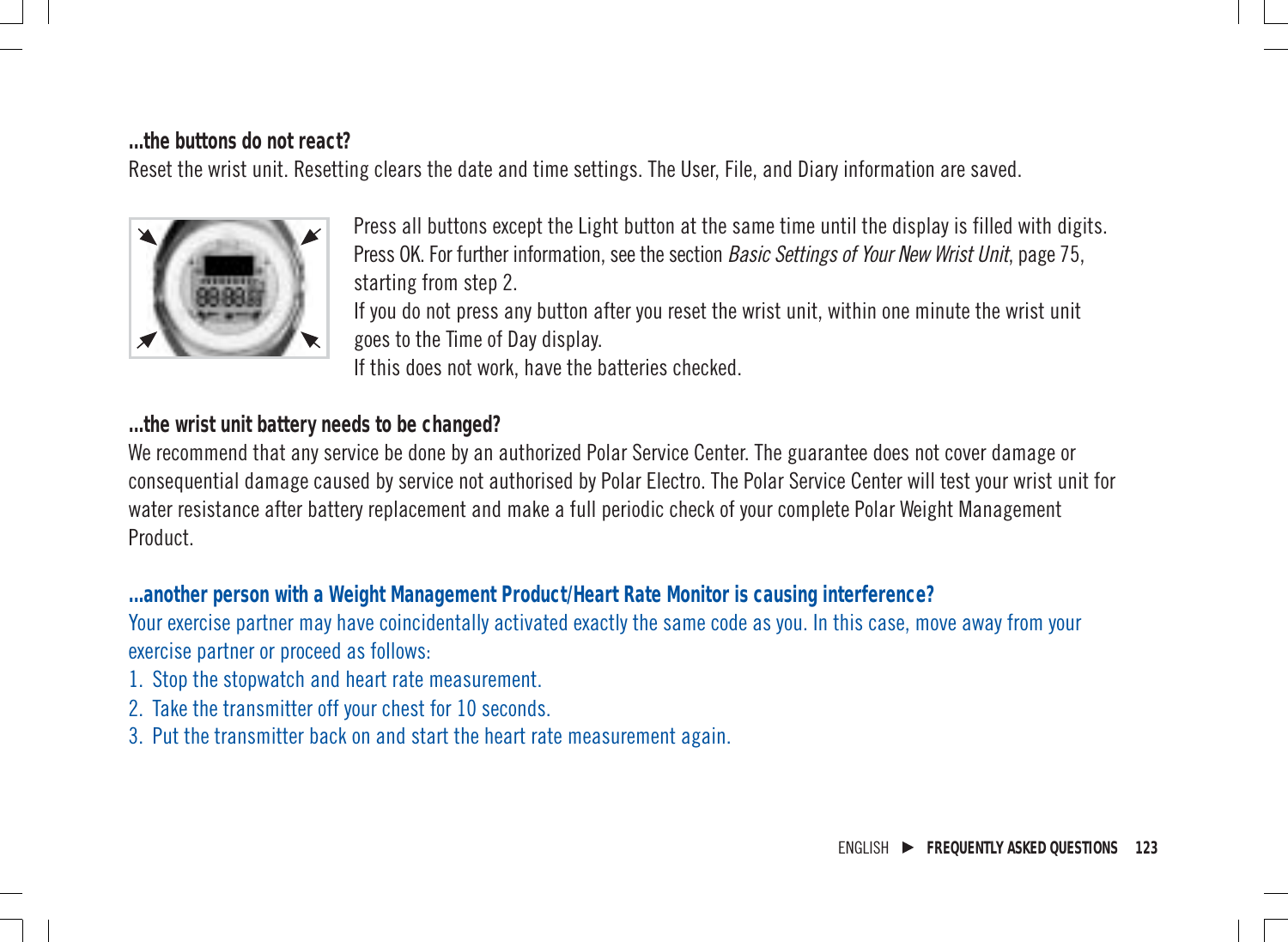#### **...the OwnZone limits based on heart rate variability (OZV) vary a lot?**

Heart rate variability reacts sensitively to all changes taking place in your body and environment. The OZV heart rate limits are affected by, amongst other things, your state of fitness, the time of day of the OwnZone determination, the type of exercise and your state of mind. The lower limit of the OZV can vary for the same person by as much as 30 beats. However it is important that the exercise carried out in the OwnZone feels light or moderate. For example, if you raise your heart rate too rapidly after the first stage, you may receive OwnZone heart rate limits that are too high. If the OwnZone limits seem to be too high, we recommend that the OwnZone determination be repeated.

**...I can rarely get the OwnZone determination working so that it would provide me with heart rate limits that are based on heart rate variability (OZV).**

- 1. Check that the elastic strap is snug enough.
- 2. Make sure that the electrodes of the transmitter are moistened against your skin.
- 3. Put on the transmitter 15–20 minutes prior to the start of your exercise to ensure good adaptation between the electrodes and your skin.
- 4. If you get OwnZone limits based on age (OZA) or the previously determined OwnZone limits based on your heart rate variability (OZL) in less than one minute, you have not raised your heart rate sufficiently slowly. Raise your heart rate more slowly during the OwnZone determination. The heart rate reading should not rise over 20 beats/minute from the starting level. During the first stage you could put on your exercise clothing.
- 5. If you get OwnZone limits based on age (OZA) or the previously determined OwnZone limits based on your heart rate variability (OZL) after five minutes, you have not raised your heart rate sufficiently rapidly. Raise your heart rate more quickly during the OwnZone determination.
- 6. If you have always used walking and running to determine your OwnZone, walking uphill or cycling may work better for you.
- 7. Stress or anxiety may reduce your heart rate variability so that the required point where the heart rate variability vanishes cannot be measured. Relax for 5–10 minutes before exercising by sitting down and decreasing your heart rate.
- 8. For a small percentage of people, the heart rate variability will not totally disappear with increasing workload. In this case the age-predicted limits are the best estimate for the exercising zone.
- **124 FREQUENTLY ASKED QUESTIONS ◀ ENGLISH**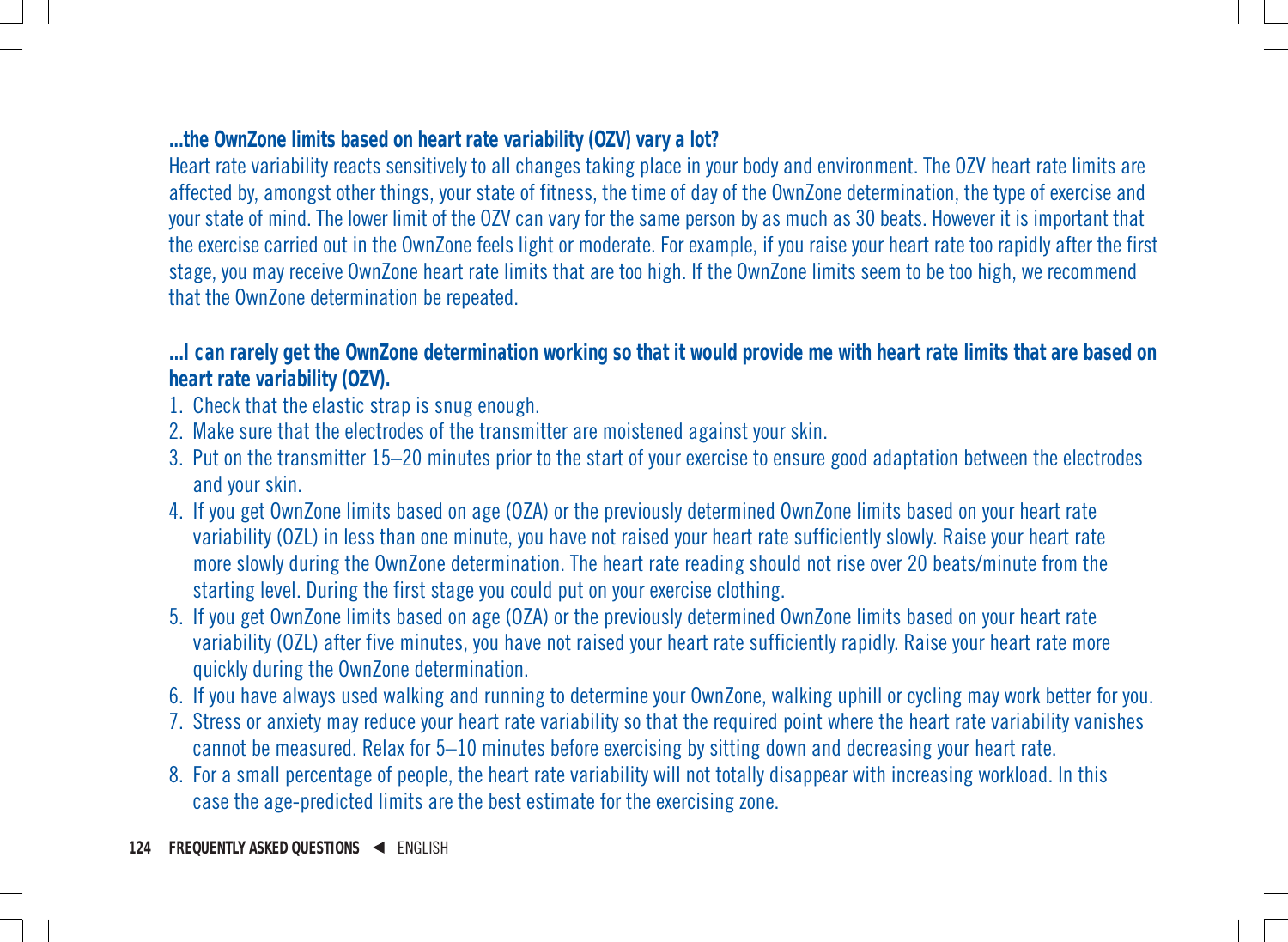# **9. TECHNICAL SPECIFICATIONS**

The purpose of this product is:

• To help the user to achieve her/his personal weight management goals.

• To indicate the level of physiological strain and intensity during an exercise session. No other use is intended or implied.

**Wrist Unit** Battery type: CR 2032 Battery life: Average 2 years in normal use Operating temperature: 14 °F to 122 °F / -10 °C to +50 °C Water resistance: to 160 feet / 50 meters Wrist strap material: Polyurethane Back cover and wrist strap buckle material: Stainless steel complying with the nickel release regulations of the EU (EU Directive 94/27/EU and its amendment 1999/C 205/05). Heart rate is displayed as number of heartbeats per minute (bpm). Watch accuracy better than  $\pm$  0.5 seconds/day at 77 °F/25 °C temperature. Accuracy of heart rate measurement:  $\pm 1$  % or  $\pm 1$  bpm, whichever larger, definition applies to steady state conditions.

**Limit Values Transmitter**

| Heart rate limits  30-199 bpm   |  |
|---------------------------------|--|
|                                 |  |
|                                 |  |
|                                 |  |
| Maximum Weight                  |  |
| Loss Program duration  26 weeks |  |

Battery type: Built-in Lithium Cell Battery life: Average 2500 hours of use Operating temperature: 14 °F to 122 °F/  $-10$  °C to  $+50$  °C

Material: Polyurethane Waterproof

**Elastic Strap** Buckle material: Polyurethane Fabric material: Nylon, polyester, and natural rubber including a small amount of latex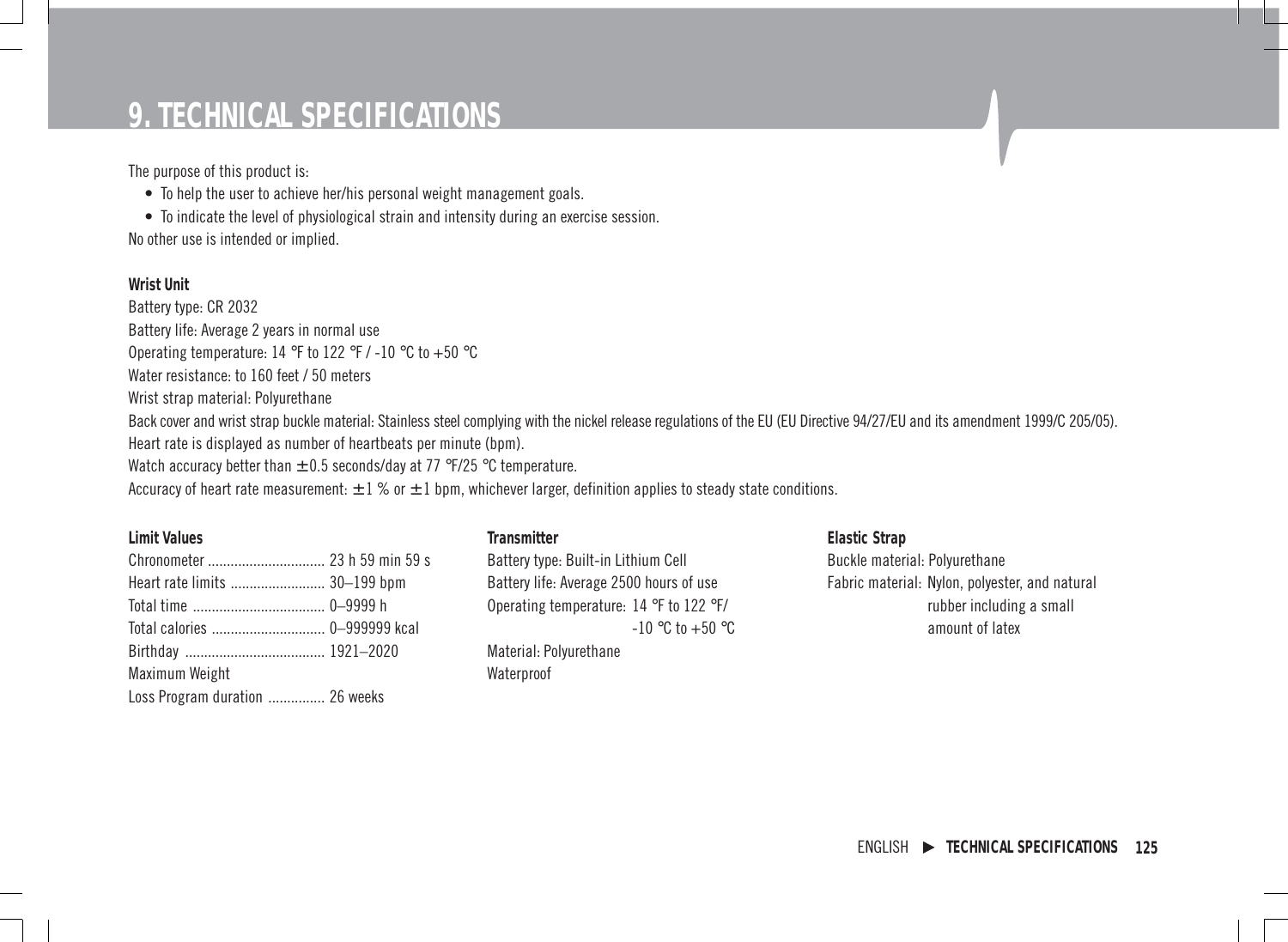# **10. LIMITED POLAR INTERNATIONAL GUARANTEE**

- This limited Polar international guarantee is issued by Polar Electro Inc. for the consumers who have purchased this product in the USA or Canada. This limited Polar international guarantee is issued by Polar Electro Oy for the consumers who have purchased this product in other countries.
- Polar Electro Inc. / Polar Electro Oy guarantees to the original consumer/purchaser of this product that the product will be free from defects in material or workmanship for two years from the date of purchase.
- **Please keep the receipt or International Guarantee Card, which is your proof of purchase!**
- Guarantee does not cover battery, damage due to misuse, abuse, accidents or non-compliance with the precautions; improper maintenance, commercial use, cracked or broken cases.
- Guarantee does not cover any damage/s, losses, costs or expenses, direct, indirect or incidential, consequential or special, arising out of, or related to the product. During the guarantee period the product will be either repaired or replaced at an authorized service center free of charge.
- This guarantee does not affect the consumer's statutory rights under applicable national or state laws in force, or the consumer's rights against the dealer arising from their sales/purchase contract.

This CE marking shows compliance of this product with Directive 93/42/EEC. Copyright © 2003 Polar Electro Oy, FIN-90440 KEMPELE, Finland.

All rights reserved. No part of this manual may be used or reproduced in any form or by any means without prior written permission of Polar Electro Oy. The names and logos marked with a ™ symbol in this user manual or in the package of this product are trademarks of Polar Electro Oy. The names and logos marked with a ® symbol in this user manual or in the package of this product are registered trademarks of Polar Electro Oy.